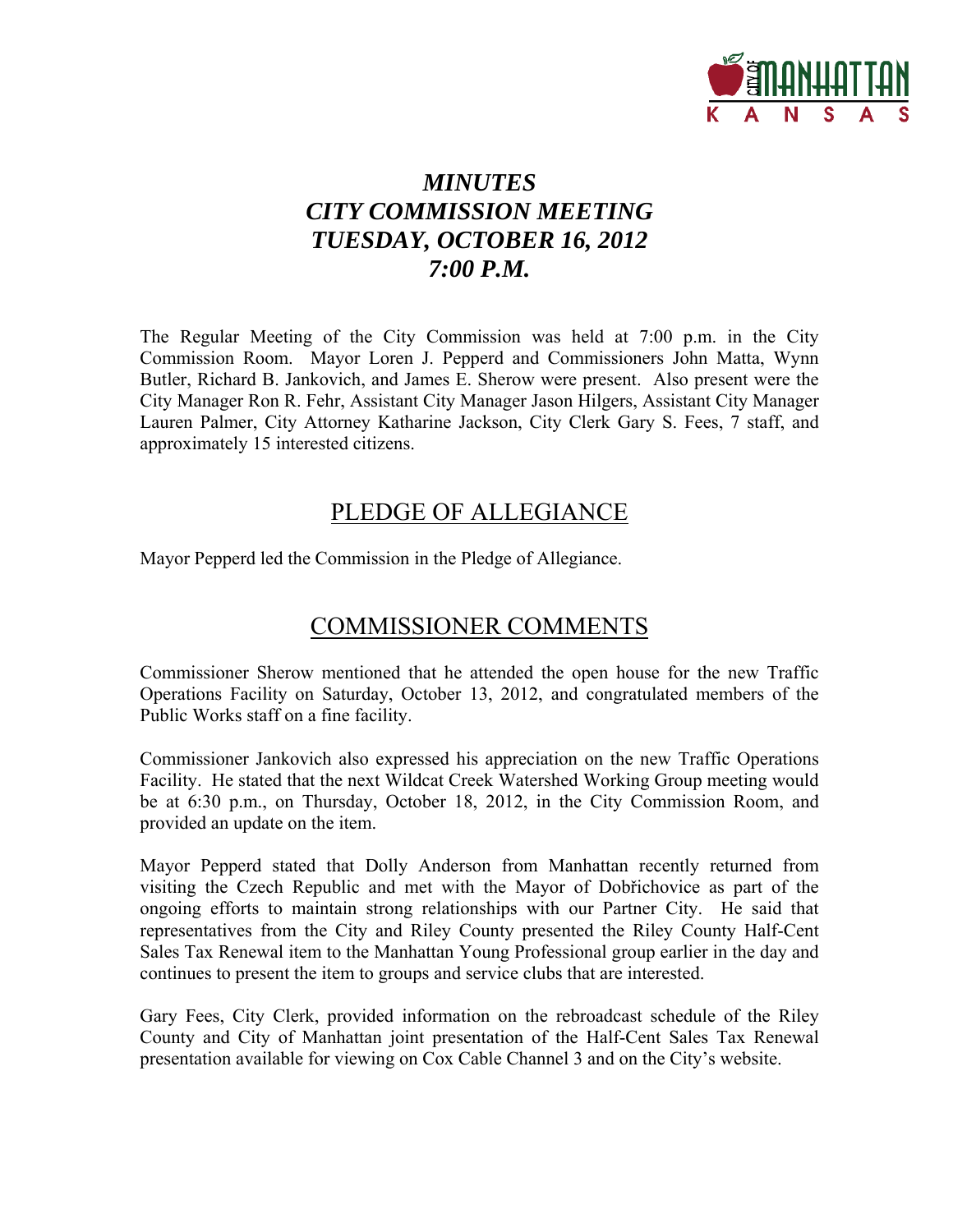# COMMISSIONER COMMENTS *(CONTINUED)*

Mayor Pepperd informed the community that he has accepted a friendly challenge with Mayor Jim Manilla, City of Morgantown, West Virginia, regarding the Saturday, October 20, 2012, football game between Kansas State University and West Virginia University. He stated that the mayor from the losing University will wear the winning team school colors at the next respective Commission meeting. He thanked Amy Button Renz, President, Kansas State University Alumni Association, for helping with the shirt exchange and Gary Fees, City Clerk, for helping coordinate the challenge with the City of Morgantown.

# CONSENT AGENDA

(\* denotes those items discussed)

## **MINUTES**

The Commission approved the minutes of the Regular City Commission Meeting held Tuesday, October 2, 2012.

## **CLAIMS REGISTER NO. 2712**

The Commission approved Claims Register No. 2712 authorizing and approving the payment of claims from September 26, 2012, to October 9, 2012, in the amount of \$4,296,919.16.

#### **LICENSE**

The Commission approved a Tree Maintenance License for calendar year 2012 for Haslett Tree Service, 105 Tremont Street, Junction City, Kansas.

## **\* WAIVE FEES – STONE POINTE TOWNHOMES ADDITION, UNIT ONE**

The Commission denied the request from Manhattan Area Housing Partnership to waive building permit fees and absorb the utility connection fees for 29 tax credit units in Stone Pointe Townhomes Addition, Unit One.

## **FINAL PLAT - STONE POINTE TOWNHOMES ADDITION, UNIT THREE**

The Commission accepted the easements and rights-of-way, as shown on the Final Plat of Stone Pointe Townhomes Addition, Unit Three, Residential Planned Unit Development (PUD), generally located east of N. Scenic Drive, and southeast of the intersection of Stone Crest Drive and Stone Crest Court, based on conformance with the Manhattan Urban Area Subdivision Regulations.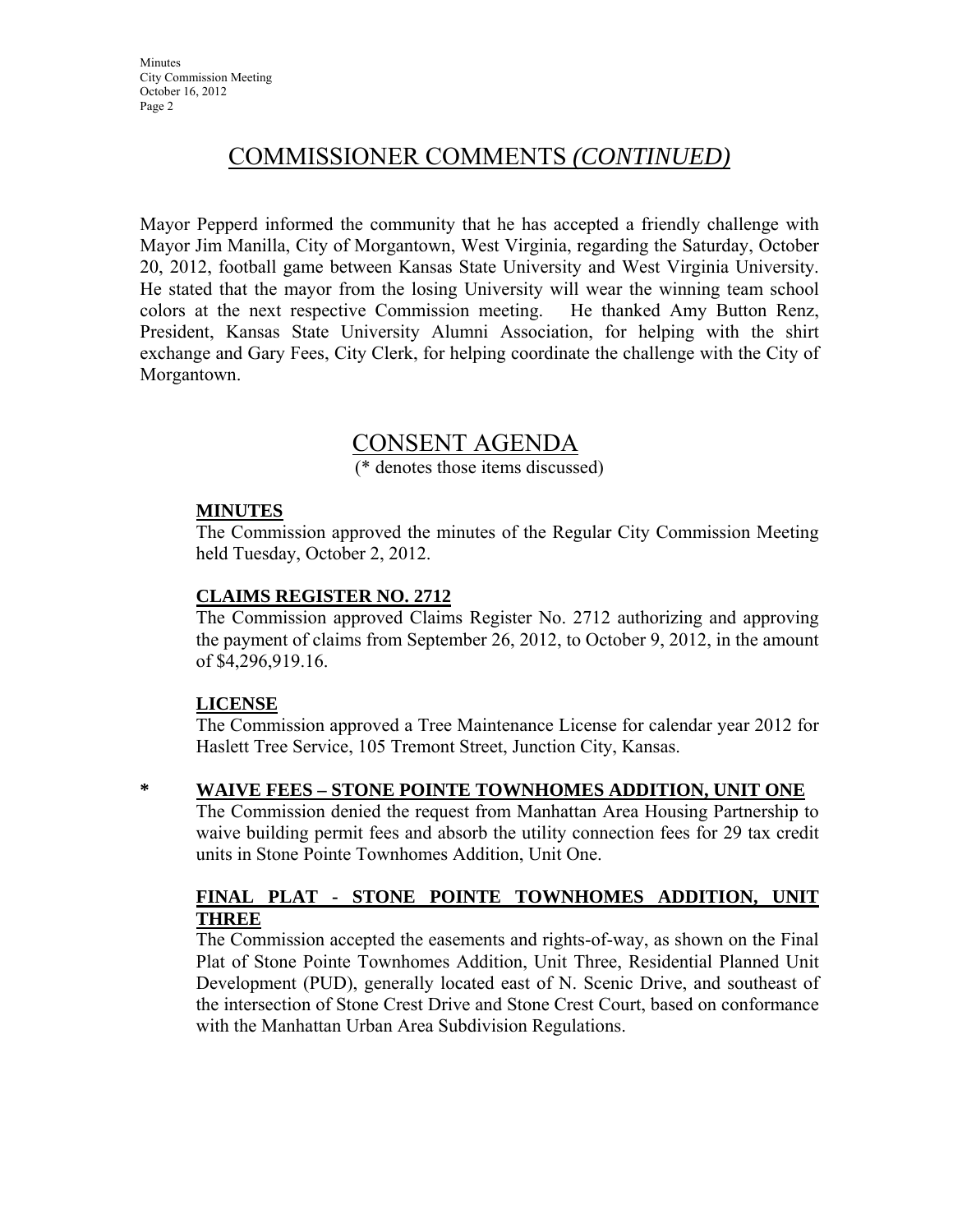## **ORDINANCE NO. 6971 – AMEND FINAL DEVELOPMENT PLAN – STONE POINTE TOWNHOMES, UNIT ONE, PUD**

The Commission approved Ordinance No. 6971 amending the Final Development Plan of Stone Pointe Townhomes, Unit One, Residential PUD, and Ordinance No. 6693, to be known as Stone Pointe Townhomes, Unit Three, Residential PUD, based on the findings in the Staff Report *(See Attachment No. 1)*, with the two conditions recommended by the Manhattan Urban Area Planning Board.

# **\* ORDINANCE NO. 6972 – REZONE – BLUEMONT AND N. MANHATTAN HOTEL**

Rob Ott, City Engineer, responded to questions from the Commission and provided clarification that the City does not anticipate issues regarding the sanitary sewer system.

The Commission approved Ordinance No. 6972 rezoning the proposed PUD, generally located on the northeast corner of Bluemont and N. Manhattan Avenues, from R-3, Multiple-Family Residential District, with M-FRO, Multi-Family Redevelopment Overlay District, and UO, University Overlay District, to PUD, Commercial Planned Unit Development District, based on the findings in the Staff Report *(See Attachment No. 2)* with the eight conditions recommended by the Planning Board.

# **\* ORDINANCE NO. 6973 – LEVY 2013 SERVICE FEES – AGGIEVILLE BUSINESS IMPROVEMENT DISTRICT**

Ron Fehr, City Manager, responded to questions from the Commission regarding the City administrative fee and what activities administration is responsible for.

Jason Hilgers, Assistant City Manager, provided additional information on the item. He highlighted the administrative duties and verification process for businesses in the benefit districts.

Mark Skochdopole, representing Downtown Manhattan, Inc., informed the Commission that Karen Davis, Director of Community Development, attends all the necessary meetings and highlighted the administrative duties that her office performs. He stated that if anything, the administrative fees should be more, and concurred with a flat administrative fee versus doing it on a percentage basis.

The Commission approved Ordinance No. 6973 continuing the establishment of the Aggieville Business Improvement Districts and levying Business Improvement Service Fees for the year 2013, on businesses located within the District.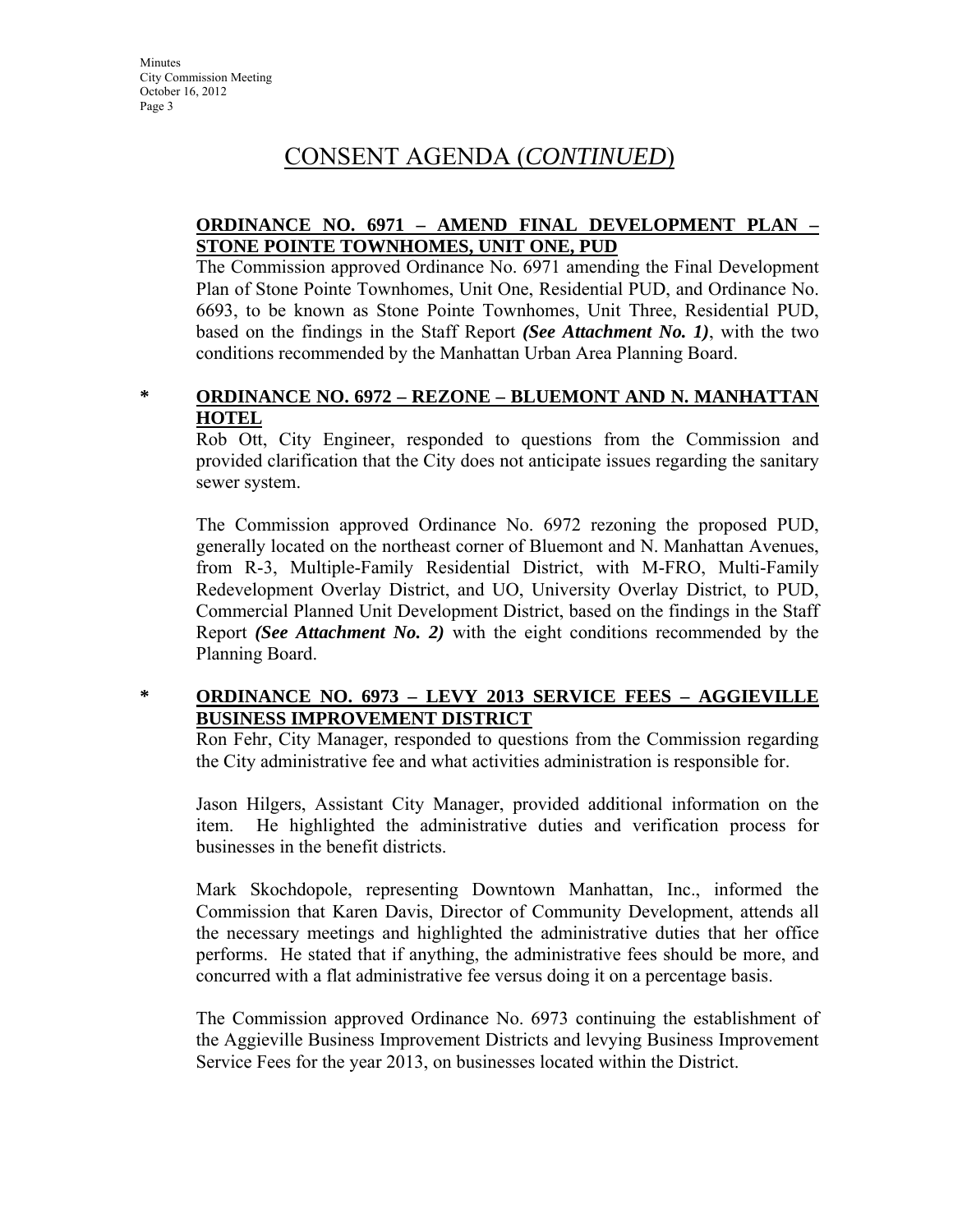## **\* ORDINANCE NO. 6974 – LEVY 2013 SERVICE FEES – DOWNTOWN BUSINESS IMPROVEMENT DISTRICT**

Ron Fehr, City Manager, responded to questions from the Commission regarding the City administrative fee and what activities administration is responsible for.

Jason Hilgers, Assistant City Manager, provided additional information and the on the administrative duties and the verification process for businesses in the benefit districts.

Mark Skochdopole, representing Downtown Manhattan, Inc., informed the Commission that Karen Davis, Director of Community Development, attends all the necessary meetings and highlighted the administrative duties that her office performs. He stated that if anything, the administrative fees should be more, and concurred with a flat administrative fee versus doing it on a percentage basis.

The Commission approved Ordinance No. 6974 continuing the establishment of the Downtown Business Improvement Districts and levying Business Improvement Service Fees for the year 2013, on businesses located within the District.

## **\* RESOLUTION NO. 101612-A – SET BOND SALE DATE – GENERAL OBLIGATION BOND SERIES NO. 2012-B**

Ron Fehr, City Manager, responded to questions from the Commission and provided additional information on the item.

The Commission approved Resolution No. 101612-A setting November 20, 2012, as the date to sell \$12,885,000.00 in general obligation bonds (Series 2012-B) for the following projects: *KSU Foundation Addition Sanitary Sewer (SS0812); Miller Ranch Addition, Unit Three, Phase Two, Street Improvements (ST1102); West Anderson Avenue Transportation Expansion (ST0810); Fire Station #3 (FRX75P); Fire Station #5 (FR775P); Gibbon Exhibit (SZ0902); Zoo Education Building (SZ0901); and Pierre Street and Third Street Intersection (ST0910)*.

# **\* FIRST READING – ISSUE – GENERAL OBLIGATION BOND SERIES NO. 2012-B**

Ron Fehr, City Manager, responded to questions from the Commission and provided additional information on the item.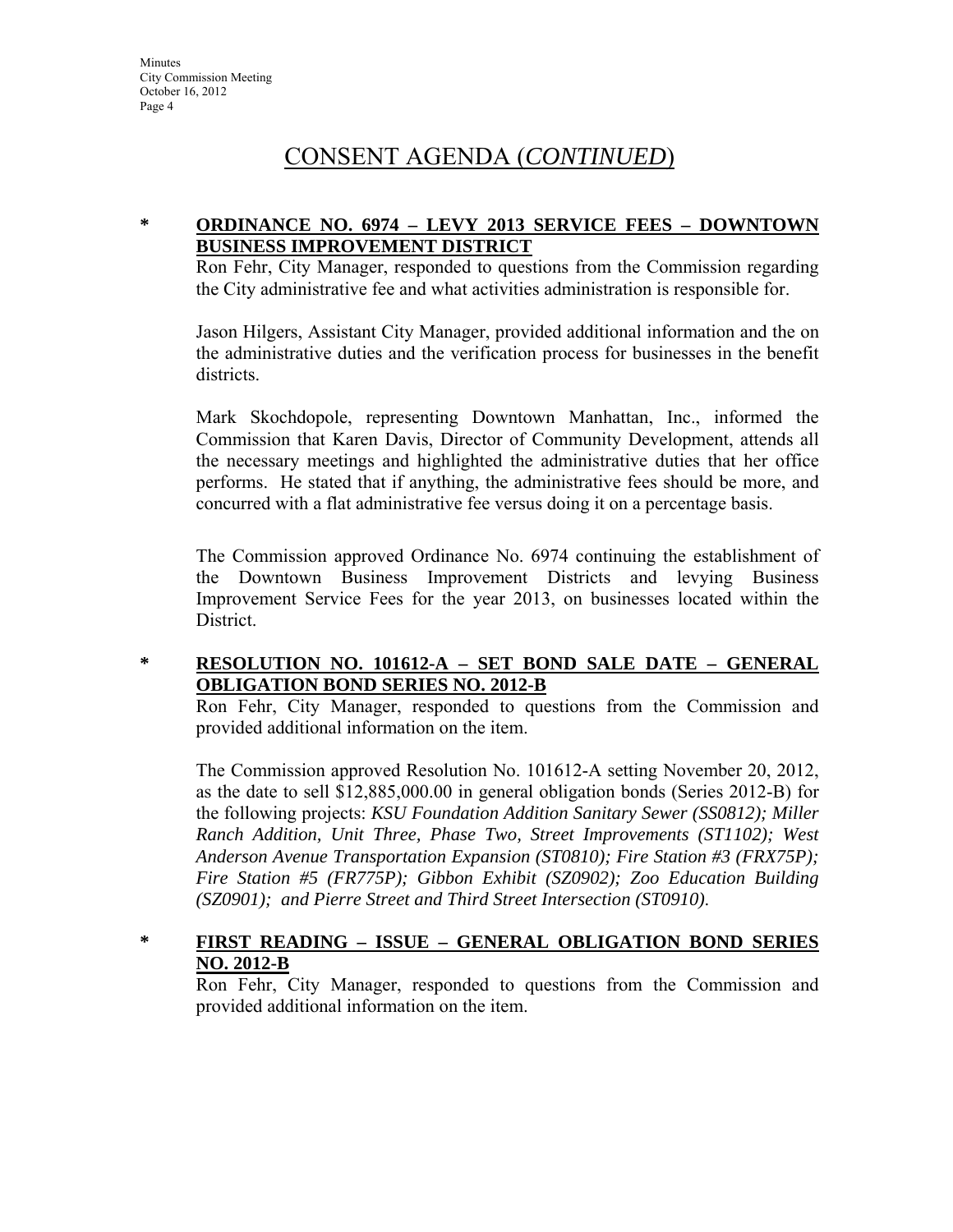## **\* FIRST READING – ISSUE – GENERAL OBLIGATION BOND SERIES NO. 2012-B** *(CONTINUED)*

The Commission approved first reading of an ordinance issuing \$12,885,000.00 in general obligation bonds for the following projects: *KSU Foundation Addition Sanitary Sewer (SS0812); Miller Ranch Addition, Unit Three, Phase Two, Street Improvements (ST1102); West Anderson Avenue Transportation Expansion (ST0810); Fire Station #3 (FRX75P); Fire Station #5 (FR775P); Gibbon Exhibit (SZ0902); Zoo Education Building (SZ0901); and Pierre Street and Third Street Intersection (ST0910)*.

# **\* RESOLUTION NO. 101612-B – DISPOSAL – CITY SURPLUS VEHICLES**

Ron Fehr, City Manager, provided additional information regarding a request received to donate the used fire truck to a local party that would provide the truck to a community in Africa. He informed the Commission that City Administration believed there were too many potential liability issues with the vehicle and that it would be in the City's best interest to auction the vehicle and the interested party could purchase it from the auction house.

The Commission approved Resolution No. 101612-B authorizing the disposal of City surplus vehicles *(See Attachment No. 3)*.

# **\* CHANGE ORDER NO. 16 – WASTEWATER TREATMENT PLANT UPGRADE AND EXPANSION PROJECT (SP0705)**

Dale Houdeshell, Director of Public Works, provided additional information on the reasons for the change order and responded to questions from the Commission.

The Commission approved and authorized execution of Change Order No. 16 for the Wastewater Treatment Plant Upgrade and Expansion Project (SP0705), resulting in a net increase in the amount of \$91,699.00 (+0.4%) to the contract with Walters-Morgan Construction, Inc., of Manhattan, Kansas.

# **CONTRACT AMENDMENT NO. 5 – ENGINEERING SERVICES – WASTEWATER TREATMENT PLANT UPGRADE AND EXPANSION PROJECT (SP0705)**

The Commission approved and authorized the execution of Contract Amendment No. 5 with Carollo Engineers, Inc., of Kansas City, Kansas, for training and Plant start-up services in the amount of \$19,802.00 for the Wastewater Treatment Plant Upgrade and Expansion Project (SP0705).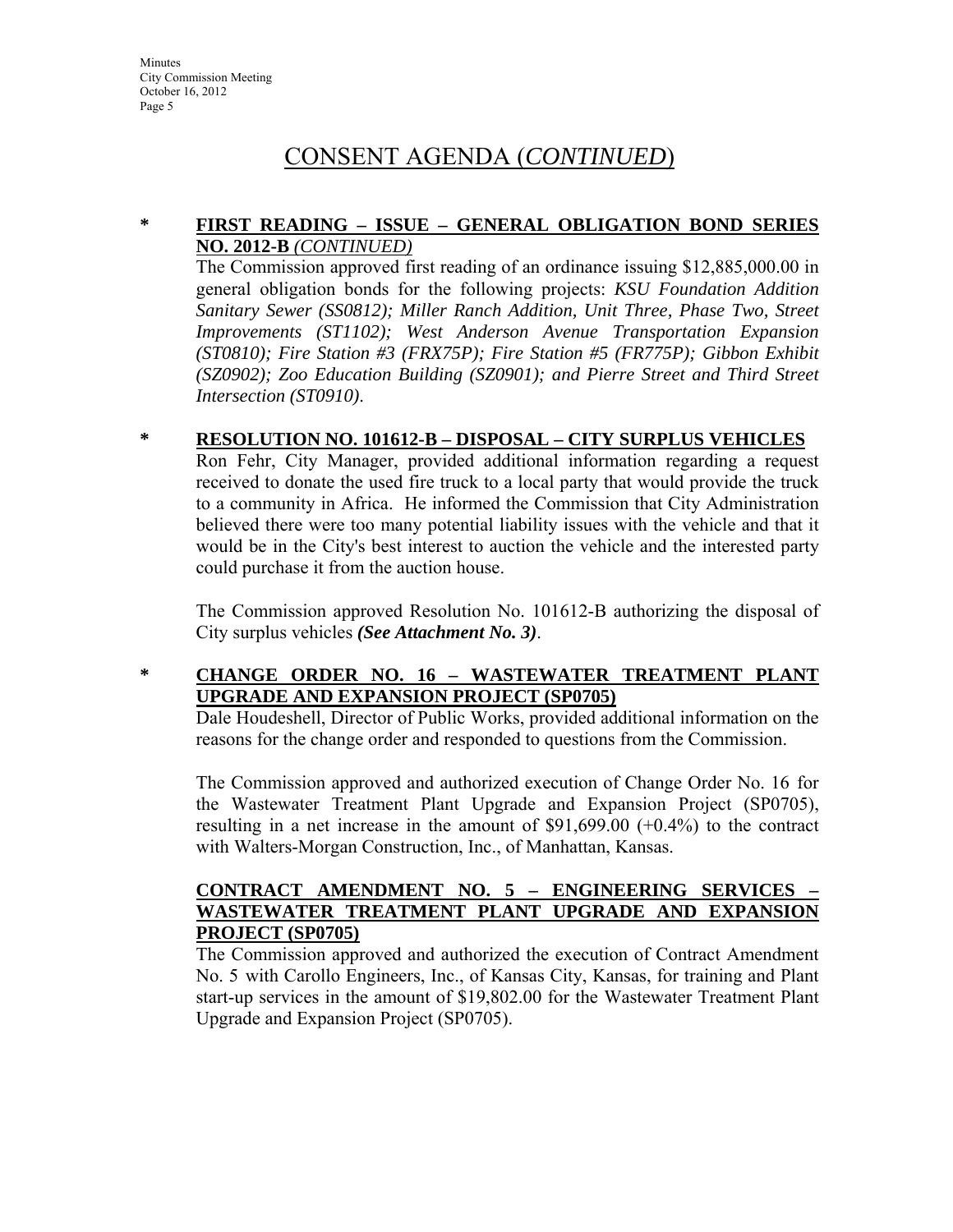# **NEGOTIATE CONTRACT – ENGINEERING SERVICES – WATERSHED ANALYSIS STUDY, PHASE I (SM1205)**

The Commission accepted the recommendation of the selection committee and authorized City Administration to negotiate an engineering service contract with BG Consultants, of Manhattan, Kansas, for the Watershed Analysis Study, Phase I (SM1205).

# **\* RESOLUTION NO. 101612-C – REVISED PETITION – WESTERN HILLS ADDITION, UNIT 14 – STREET PETITIONS (ST1210)**

The Commission found the revised street petition sufficient and approved Resolution No. 101612-C, rescinding Resolution No. 082112-I, finding the project advisable, and authorizing construction of the Western Hills Addition, Unit 14, Street Improvements (ST1210).

# **\* AWARD CONTRACT – WESTERN HILLS ADDITION, UNIT 14 – STREET (ST1210), SANITARY SEWER (SS1208), AND WATER (WA1209) IMPROVEMENTS**

Ron Fehr, City Manager, responded to questions from the Commission.

Rob Ott, City Engineer, provided additional background information on the item and responded to questions from the Commission on the benefit district.

The Commission accepted the Engineer's Opinion of Probable Cost in the amount of \$469,716.00; awarded a construction contract in the amount of \$480,792.90 to J & K Contracting Inc., of Junction City, Kansas; and, as provided for under Charter Ordinance No. 44, authorized the Mayor and City Clerk to execute a contract in the amount of \$480,792.90 to J & K Contracting, Inc., of Junction City, Kansas, for the Western Hills Addition, Unit 14, Street (ST1210), Sanitary Sewer (SS1208), and Water (WA1209) Improvements.

# **\* DEVELOPMENT AGREEMENT – PRAIRIE LAKES, UNIT 6 – STREET (ST1209), SANITARY SEWER (SS1207), AND WATER (WA1208) IMPROVEMENTS**

Ron Fehr, City Manager, provided additional information on the development agreement and responded to questions from the Commission.

The Commission authorized the Mayor and City Clerk to execute a Development Agreement with Overlay Properties, of Manhattan, Kansas, to allow construction to proceed for Street (ST1209), Water (WA1208), and Sanitary Sewer (SS1207) Improvements in Prairie Lakes, Unit 6.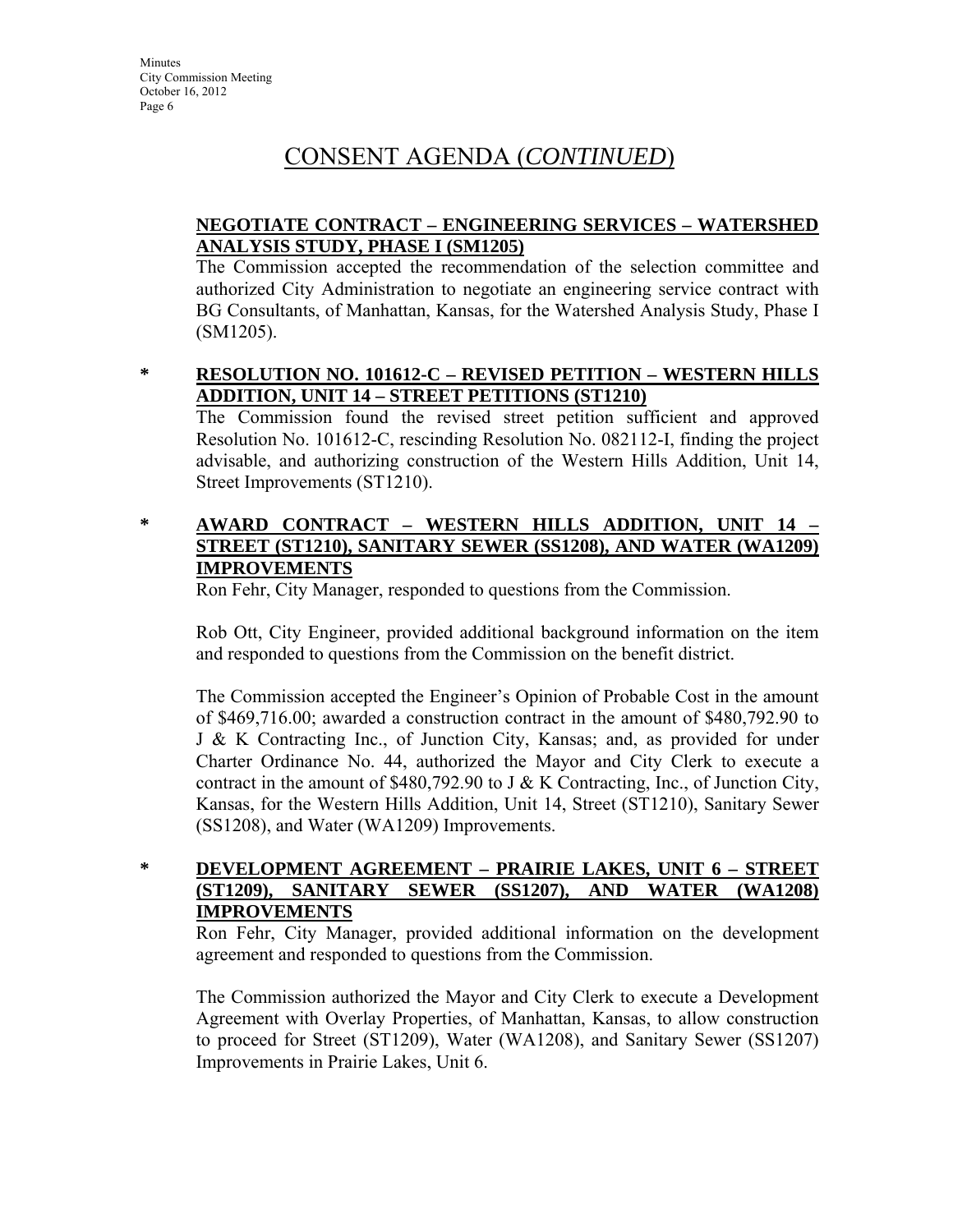## **\* AWARD CONTRACT – RILEY COUNTY SENIORS' SERVICE CENTER IMPROVEMENTS (CD1204)**

Ron Fehr, City Manager, responded to questions from the Commission regarding the bids received.

Bruce McMillan, Bruce McMillan, AIA, Architects, responded to questions from the Commission. He then provided additional information on the bids received and recommendation for the project.

Jami Ramsey, Director, Riley County/Manhattan Senior Center, thanked the Commission for its support of the grant funds for maintenance and improved functionality of the building.

The Commission accepted the Architect's Opinion of Probable Cost in the amount of \$125,000.00; and awarded and authorized execution of a construction contract in the amount of \$106,900.00 for the base bid and \$19,100.00 for Alternate No. 2 (additional window replacement) for a total amount of \$126,000.00 to Ron Fowles Construction, of Manhattan, Kansas, for the CDBG Riley County Seniors' Service Center Improvement Project (CD1204).

## **AWARD CONTRACT – TEMPORARY PARKING – MANHATTAN REGIONAL AIRPORT (AP1201)**

The Commission accepted the Engineer's Opinion of Probable Cost in the amount of \$51,500.00 and authorized the Mayor and City Clerk to execute a construction contract in the amount of \$40,732.50 with Midwest Concrete Materials, of Manhattan, Kansas, for construction of temporary parking at the Manhattan Regional Airport (AP1201).

## **UTILITY AGREEMENT – K-18 WATER LINE RELOCATION (WA1210)**

The Commission authorized the Mayor to execute a Utility Agreement No. 006132007 with the Kansas Department of Transportation to relocate the Eureka Valley Tributary water line and authorized City Administration to finalize the design and bid the project (WA1210).

## **\* ACCEPT KDOT FEDERAL AID SAFETY GRANT – K-113 AND KIMBALL AVENUE INTERCHANGE SIGNALIZATION PROJECT**

Rob Ott, City Engineer, responded to questions from the Commission. He then provided additional information regarding right-of-way acquisition and past safety reports.

Ron Fehr, City Manager, provided clarification on the item.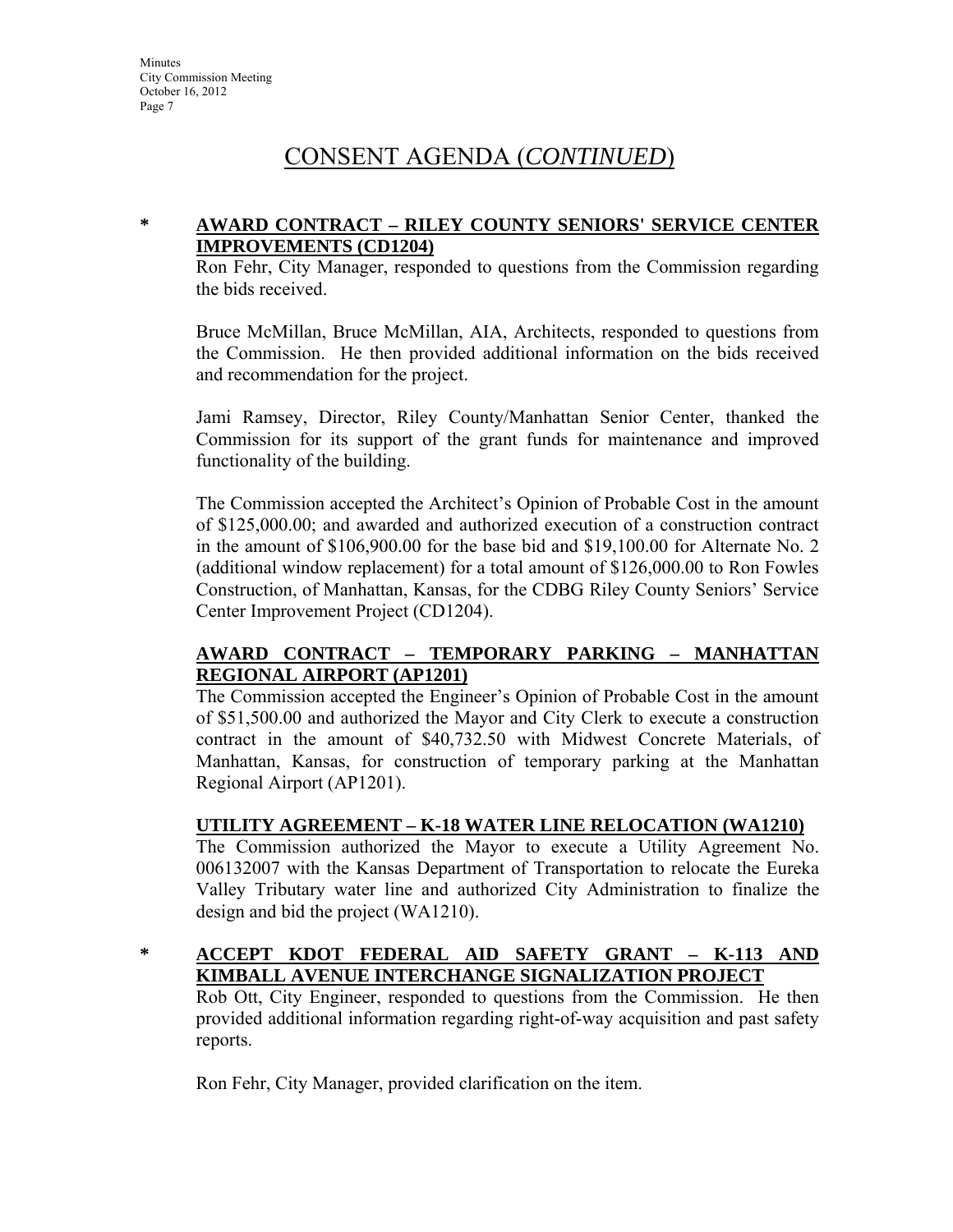# **\* ACCEPT KDOT FEDERAL AID SAFETY GRANT – K-113 AND KIMBALL AVENUE INTERCHANGE SIGNALIZATION PROJECT** *(CONTINUED)*

The Commission accepted the KDOT federal aid safety grant for the K-113 and Kimball Avenue Interchange Signalization project and directed City Administration to proceed with design for this project in a manner that will facilitate construction in summer 2014.

### **\* ACCEPT KDOT FEDERAL AID SAFETY GRANT – K-18 AND POLISKA LANE MEDIAN CLOSURE PROJECT**

Rob Ott, City Engineer, responded to questions from the Commission. He then provided additional information regarding right-of-way acquisition and past safety reports.

Ron Fehr, City Manager, provided clarification on the item.

The Commission accepted the KDOT federal aid safety grant for the K-18 and Poliska Lane Median Closure project and directed City Administration to proceed with design for this project in a manner that will facilitate construction in summer 2014.

After discussion and comments from the Commission, Commissioner Sherow moved to approve the consent agenda, as read. Commissioner Jankovich seconded the motion. On a roll call vote, motion carried 5-0, with the exception of Item D, WAIVE FEES – STONE POINTE TOWNHOMES ADDITION, UNIT ONE, which failed 3-2, with Commissioners Matta, Butler, and Jankovich voting against the item; and, with the exception of Item L, NEGOTIATE CONTRACT – ENGINEERING SERVICES – WATERSHED ANALYSIS STUDY, PHASE I (SM1205), and Item O, DEVELOPMENT AGREEMENT – PRAIRIE LAKES, UNIT 6 – STREET (ST1209), SANITARY SEWER (SS1207), AND WATER (WA1208) IMPROVEMENTS, which carried 4-0-1, with Commissioner Jankovich abstaining from the items due to a conflict of interest.

# GENERAL AGENDA

# **DISCUSSION - DOWNTOWN STREETSCAPE IMPROVEMENTS DESIGN UPDATE**

Jason Hilgers, Assistant City Manager, introduced the item.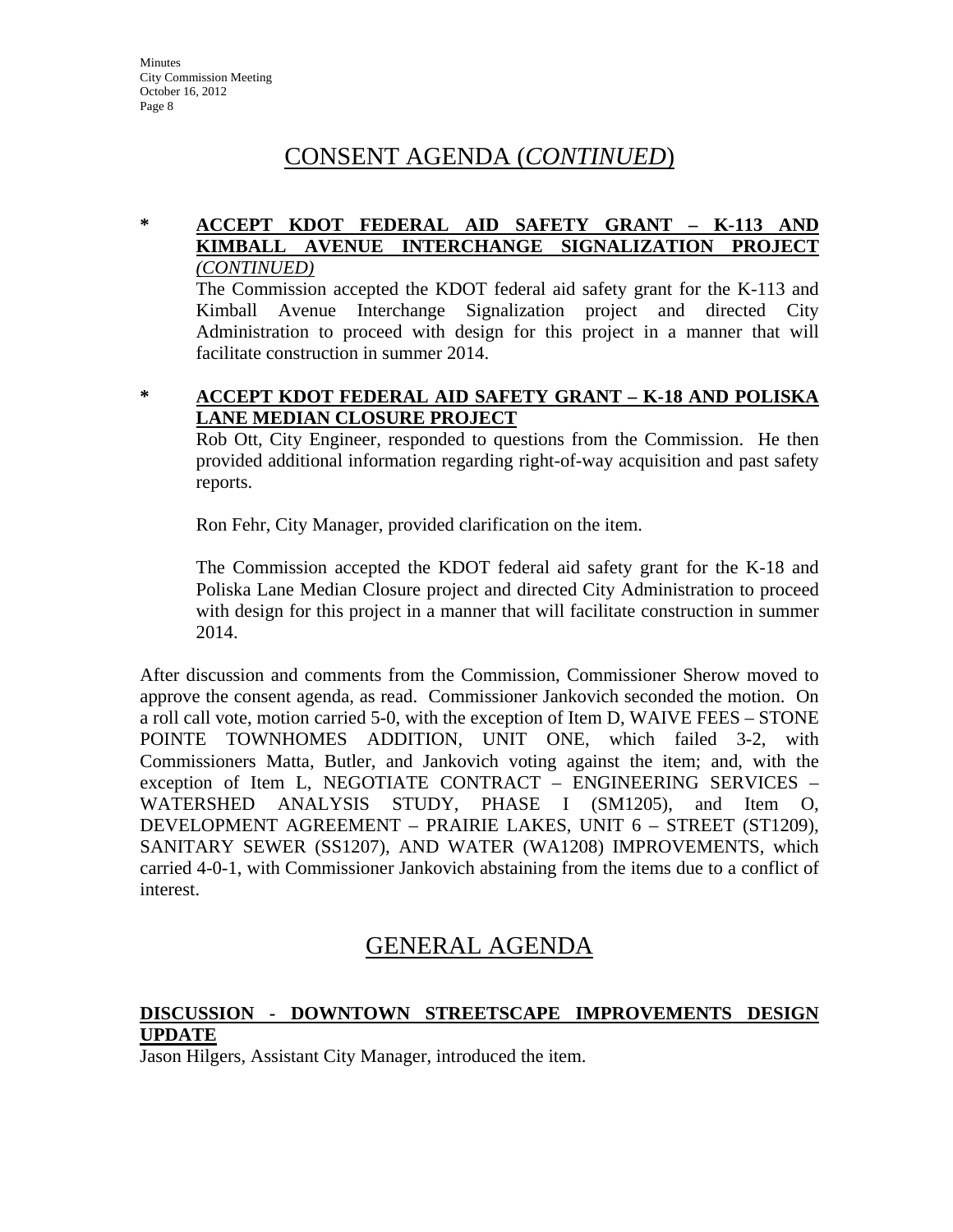# GENERAL AGENDA *(CONTINUED)*

### **DISCUSSION - DOWNTOWN STREETSCAPE IMPROVEMENTS DESIGN UPDATE** *(CONTINUED)*

Patrick Schaub, Bowman Bowman Novick, Inc., presented an overview of the proposed CORE District Streetscape Improvements. He then responded to questions from the Commission and provided additional detail and clarification of the proposal.

Gina Scroggs, Director, Downtown Manhattan Inc., (DMI), responded to questions from the Commission regarding trees in the downtown area and the selection of trees.

Patrick Schaub, Bowman Bowman Novick, Inc., provided additional information regarding the streetscape. He then responded to questions from the Commission regarding public benches.

Jeff Hancock, SMH Consultants, provided additional information on the water line and replacement of the current water line from Third Street to Juliette Street. He also addressed drainage issues and plans to improve drainage.

Rob Ott, City Engineer, provided further information on the proposed.

Ron Fehr, City Manager, responded to questions from the Commission and provided additional information regarding the proposed project.

Gina Scroggs, Director, DMI, informed the Commission that this is not strictly a cosmetic project, but will address safety concerns, replace poor streets, and improve inadequate lighting. She then responded to additional questions from the Commission.

Ron Fehr, City Manager, provided additional information regarding the project.

Patrick Schaub, Bowman Bowman Novick Inc., responded to questions from the Commission and provided an overview of the proposed bid process and construction timeline.

After additional discussion and comments from the Commission, there was consensus to proceed forward with the Downtown Streetscapes Improvement design.

As this was a discussion item only, no formal action was taken.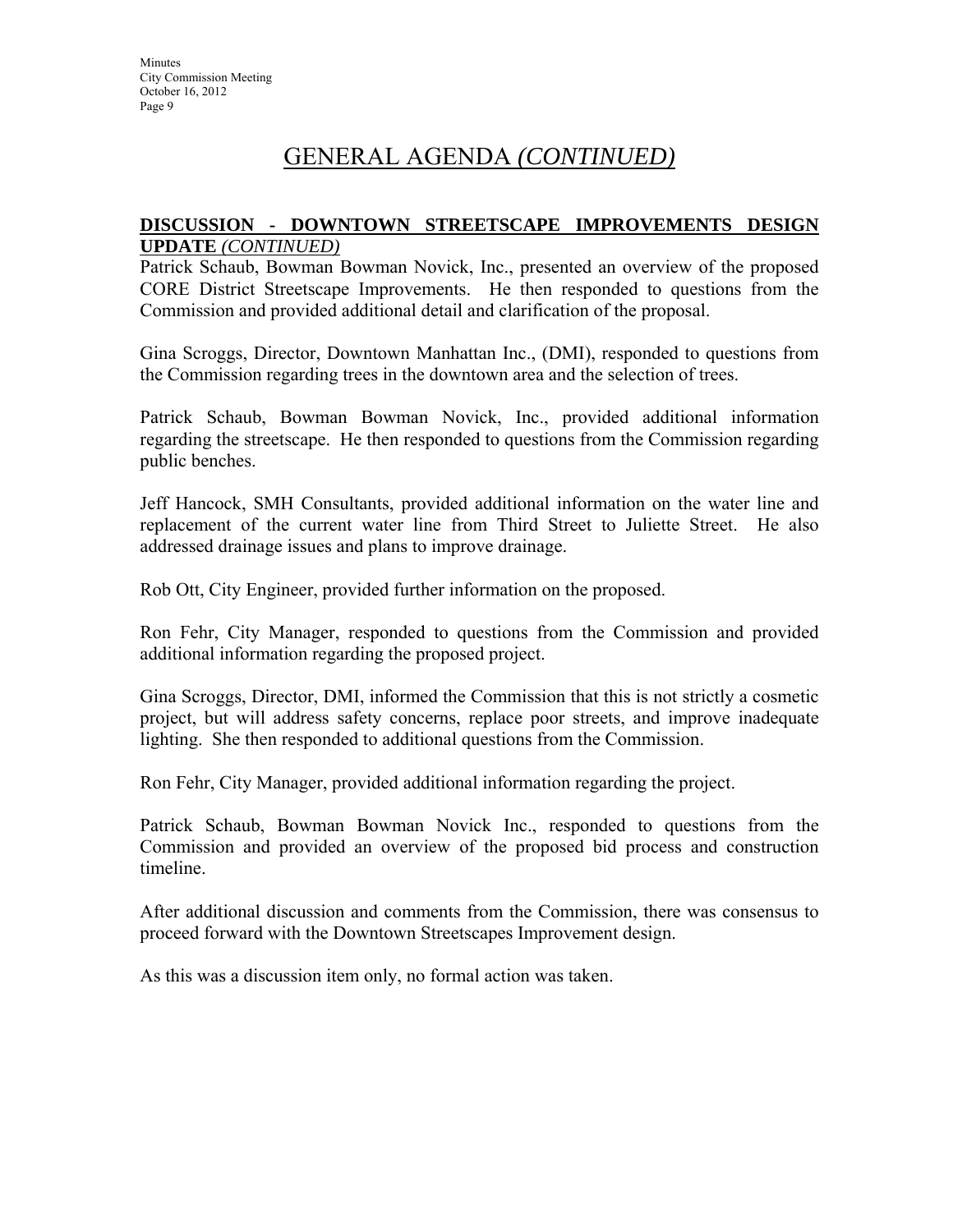Minutes City Commission Meeting October 16, 2012 Page 10

# GENERAL AGENDA (CONTINUED)

#### DISCUSSION - DOWNTOWN PARKING REGULATIONS AND CONDITIONS -SOUTH REDEVELOPMENT AREA NEW PUBLIC PARKING GARAGE

Jason Hilgers, Assistant City Manager, presented an overview and update regarding downtown parking and the parking garage. He provided an overview of the average cars per day utilizing the parking garage, capacity for parking downtown, and parking fees. He then responded to questions from the Commission.

Ron Fehr, City Manager, provided additional information on the item. He informed the Commission that there may be an opportunity to rent parking space to tenants on a permanent basis.

Jason Hilgers, Assistant City Manager, provided additional information regarding the parking garage and associated costs if the decision is to start charging for parking. He then responded to questions from the Commission.

After discussion and comments from the Commission, Ron Fehr, City Manager, responded to questions from the Commission. He then provided additional information on parking costs and the consideration to increase parking fines and install parking meters.

After additional discussion and comments from the Commission, Jason Hilgers, Assistant City Manager, responded to questions from the Commission. He stated that additional information and analysis would be obtained on the item based on the feedback received from the Commission.

As this was a discussion item only, no formal action was taken.

#### **ADJOURNMENT**

At 8:58 p.m., the Commission adjourned.

Fees, MMC, City Clerk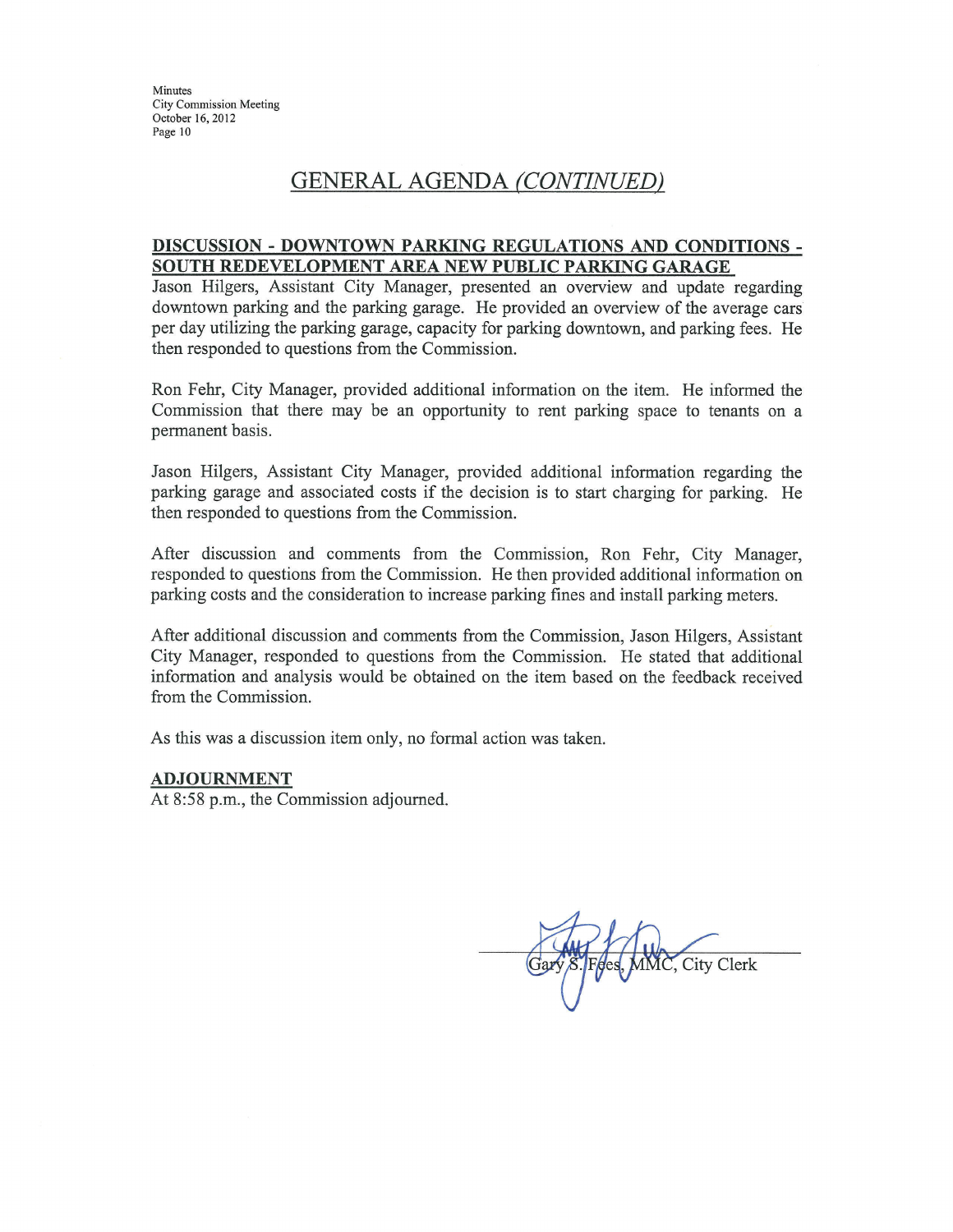### **STAFF REPORT**

## **AN AMENDMENT OF ORDINANCE NO. 6693 AND A PORTION OF THE APPROVED FINAL DEVELOPMENT PLAN OF STONE POINTE TOWNHOMES RESIDENTIAL TOWNHOMES PUD.**

# **BACKGROUND**

**APPLICANTS:** The applicants are:

- Stone Crest Land Co. LLC Tim Schultz
- Excel Development Group Bill Caton.

**OWNER:** The owner is Stone Crest Land Co. LLC – Tim Schultz.

#### **ADDRESSES:**

- Stone Crest land Co. LLC, 1213 Hylton Heights Rd., Manhattan, KS 66502
- Excel Development Group, 8551 Lexington Avenue, Lincoln, NE 68505

**LOCATION:** The amendment site is generally east of N. Scenic Drive, and southeast of the intersection of Stone Crest Drive and Stone Crest Court.

#### **AREA:**

- Total area of the amendment site is 3.147 acres (137,083 .32 square feet) consists existing Lots 5A-5D, 6A-6F, 7A-7D, 8A-8D, 9A-9D, Tract B, part of existing Tract A, and Stone Crest Way right-of-way.
- The amendment site is proposed Lot 1 2.782 acres (121,184 square feet) and proposed Tract E common area - 0.365 acres (15,899 square feet).

#### **DATE OF PUBLIC NOTICE PUBLICATION:** Thursday, August 16, 2012.

# **DATE OF PUBLIC HEARING: PLANNING BOARD:** Thursday, September 6, 2012.

**CITY COMMISSION:** Tuesday, October 2, 2012.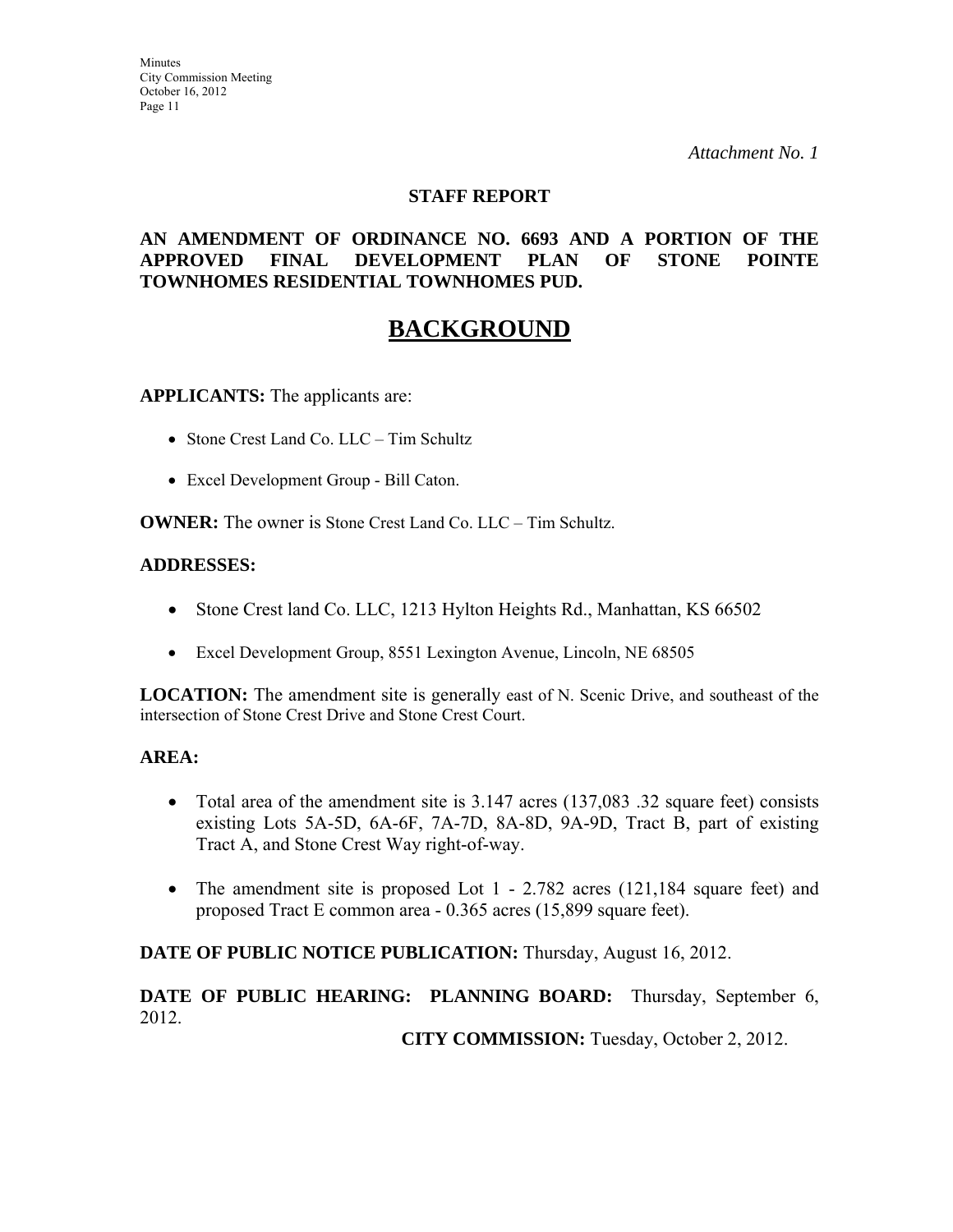# **EXISTING PUD**

### **Ordinance**

Stone Pointe Townhomes Residential Planned Unit Development and Ordinance No. 6693, dated April 15, 2008 (*attached*).

## **Conditions of Approval**

The conditions of approval set out in Ordinance No. 6693 include:

- 1. Permitted uses shall include ninety six (96) residential townhome units.
- 2. Landscaping and irrigation shall be provided pursuant to a Landscaping Performance Agreement between the City and the owner, which shall be entered into prior to issuance of a building permit.
- 3. Two ground entry signs and exempt signage described in Article VI, Section 6-104  $(A)(1),(2),(4),(5),(7)$  and  $(8)$ ; and Section 6-104  $(B)(1)$ and (2), of the Manhattan Zoning Regulations shall be permitted.
- 4. All landscaping and irrigation shall be maintained in good condition.
- 5. No parking shall be allowed along the entire length of the east side of the Stone Crest Way right-of-way driving lane and shall be appropriately signed as No Parking.

## **Current Zoning**

The current zoning of Stone Pointe Townhomes is PUD, Residential Planned Unit Development District with AO, Airport Overlay District.

The Final Development Plan of the entire Stone Pointe Townhomes PUD was approved June 2, 2008. Of the 96 approved townhomes, 20 townhomes are fully constructed, and four are under construction.

# **PROPOSED AMENDMENT**

The proposed amendment will be known as Stone Pointe Townhomes, Unit Three, Residential Planned Unit Development. The proposed amendment will delete 22 future approved townhomes on Lots 5A-9D from the approved PUD and replace the townhomes with two (2) multiple-family residential apartment buildings and one common area tract. Other changes include off-street parking, signage, lighting, landscaping, and other improvements. All of Tract B and a portion of Tract A in the approved PUD are included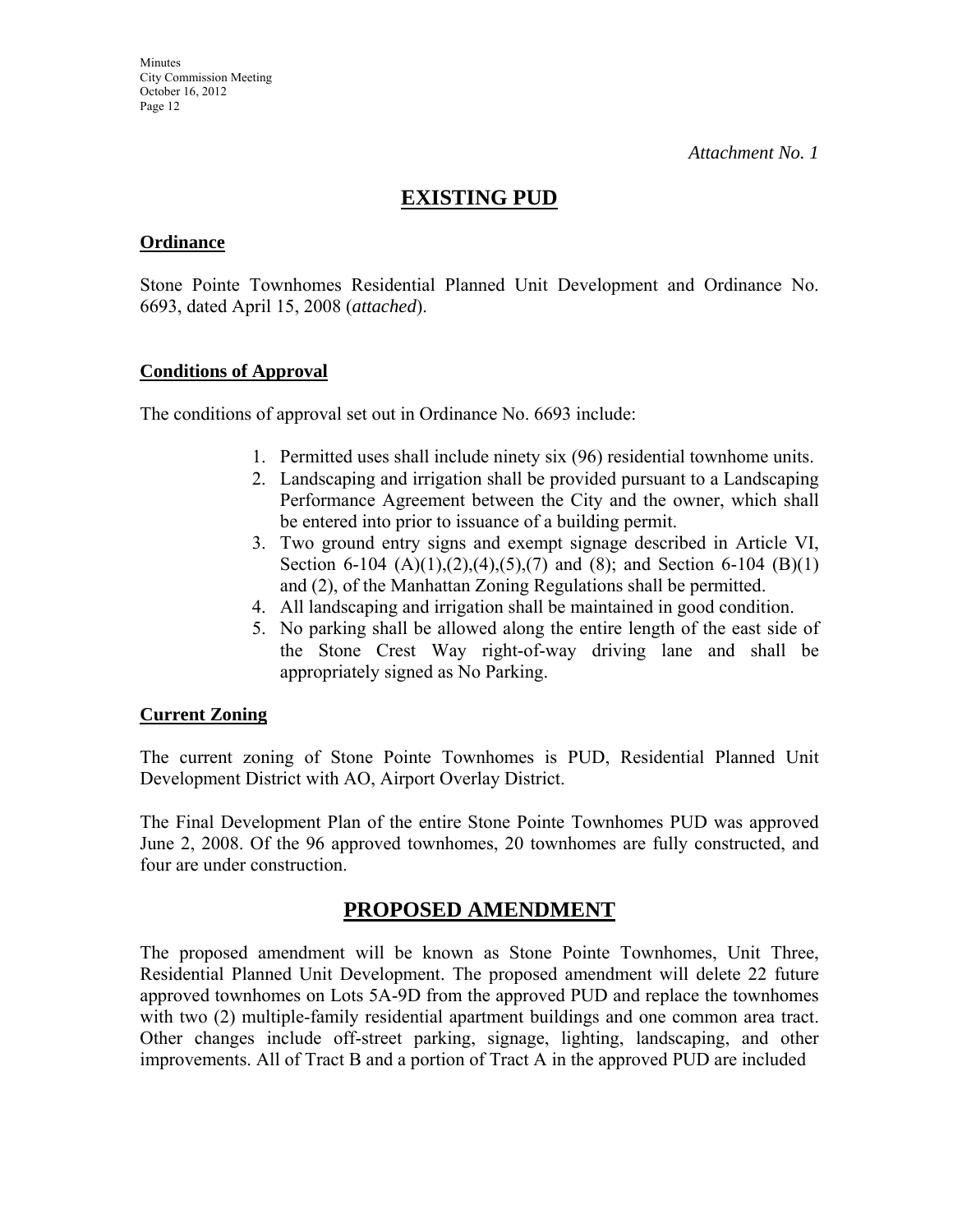within the amendment site, with the balance of Tract A outside of the amendment site and included with the proposed Final Plat. The proposed changes are in the form of a Final Development Plan. A Final Plat (see separate staff memorandum) of the amended PUD is also proposed.

The proposed apartments are affordable rental housing. Application documents indicate, "Tenants will be required to meet either the Low Income Housing Tax Credit or HOME program income levels. Area Median Income at 60 percent or below will be required to qualify for housing." The Manhattan Area Housing Partnership Inc., the state certified non-profit CHDO (Community Housing Development Organization) will manage the apartment complex out the leasing office on the lower floor of the 19 unit apartment building. (FOR MORE DETAILS SEE THE WRITTEN APPLICATION DOCUMENTS.)

# **Proposed Buildings, Structures, and Phasing**

Proposed Lot 1: The proposed structures are two, three story, separate apartment buildings:

The 19 dwelling unit apartment building has ten, 2 bedroom dwelling units and nine, 3 bedroom dwelling units, leasing office, and storage space. The second building is a ten dwelling unit apartment building with five 2 bedroom and 5 three bedroom dwelling units and storage space.

Both buildings front on Stone Crest Drive presenting a street appearance of a two story building with the lower level accessed off the off-street parking lot. (SEE SHEETS A5.1 AND A5.2 FOR ELEVATIONS)

Exterior materials include brick veneer, stone accents, lap siding, decorative cedar wall features, and asphalt roof shingles. Building colors are noted on SHEETS A5.1 and A5.2 as tans, browns, white trim and red and brown brick.

Other structures include two six foot four inch trash enclosures constructed with brick veneer walls and metal gates and located at either end of the parking lot.

Playground space is noted as a wood mulch base with wood playground equipment. A bike rack is adjacent to the playground.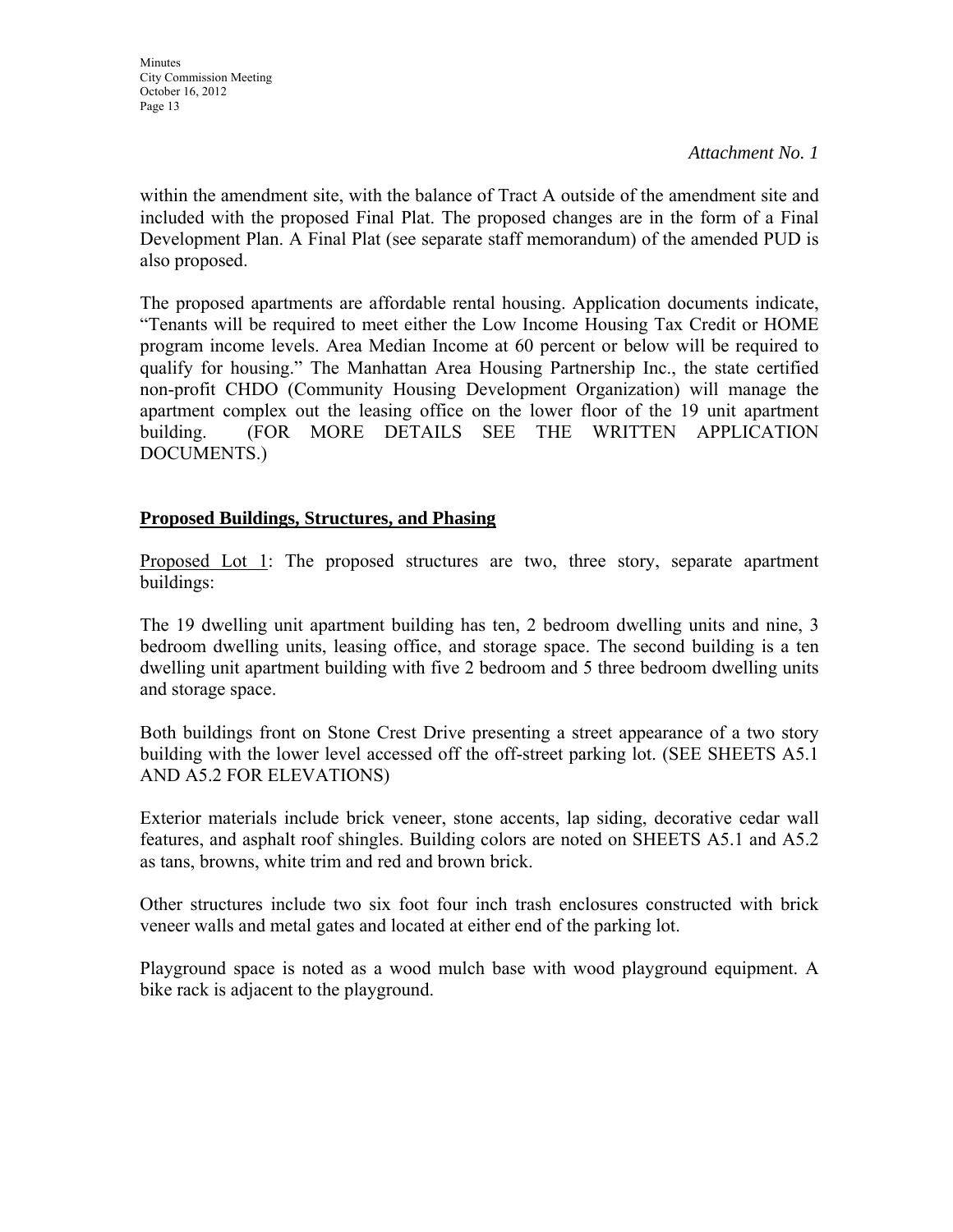Proposed Tract E: Proposed Tract E is common area open space to be owned and maintained as open natural space by Stone Pointe Land Company LLC and deeded to the Stone Pointe Town Home Association once the entire development is complete.

## **Phasing**

The 19 unit building, off-street parking, drives, playground, and sidewalks will be constructed and ready for leasing in June 2013 with the 10 unit building scheduled for lease in September 2013.

**PROPOSED SIGN:** One ground sign is proposed at the off-street parking lot's entrance off Stone Crest Drive. The sign is constructed of cast stone sign face supported by stone and brick piers four feet four inches tall. The sign face is cast stone on which the name of the apartments "Scenic Pointe" will be routed and painted.

Exempt sign requirements set out in Condition 3 above changed since approval of the PUD in 2008. Updated with this amendment are those exempt signs described in Article VI, Section 6-104  $(A)(1),(2),(4),(5)$ ,and  $(7)$ ; and, Section 6-104  $(B)(2)$  and  $B(5)$ , of the Manhattan Zoning Regulations (*attached*).

**PROPOSED LIGHTING:** Full cut-off parking lot light poles are 20 feet in height. Building lights are also full-cut off to shield light from spilling onto adjacent properties and the public street.

# **MATTERS TO BE CONSIDERED WHEN AMENDING A PLANNED UNIT DEVELOPMENT**

**1. WHETHER THE PROPOSED AMENDMENT IS CONSISTENT WITH THE INTENT AND PURPOSE OF THE APPROVED PUD, AND WILL PROMOTE THE EFFICIENT DEVELOPMENT AND PRESERVATION OF THE ENTIRE PUD:** The intent of the approved PUD is a multiple-family townhome development. The amendment preserves its multi-family character. The application documents indicate the amendment is consistent with the intent and purpose of the approved PUD, which "is a mix of owner occupied and rental units in four-plex townhomes. The amendment continues to provide a choice of housing for those not wishing to purchase or rent a single family home. The street side two story building is similar in heights to the existing townhomes."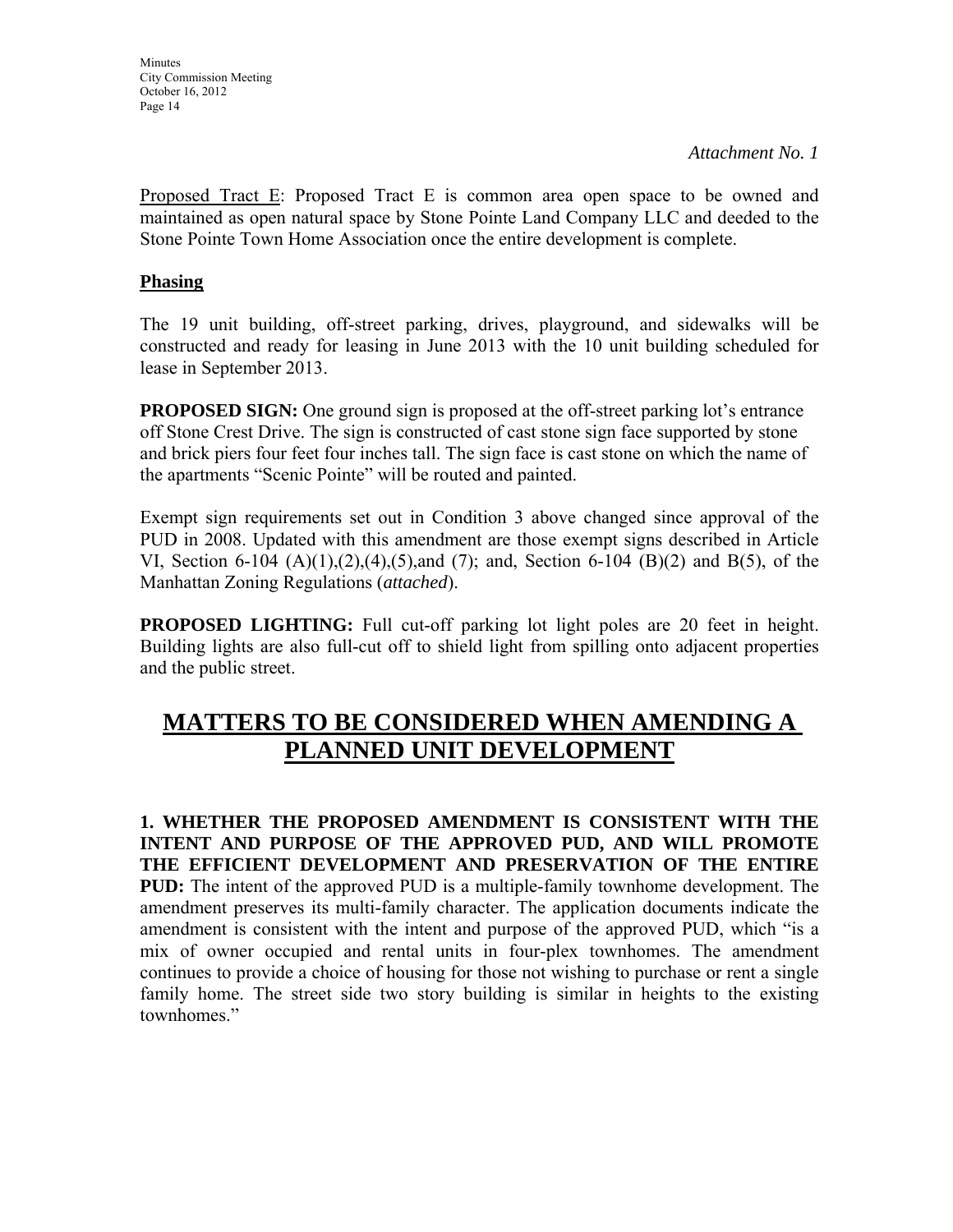**2. WHETHER THE PROPOSED AMENDMENT IS MADE NECESSARY BECAUSE OF CHANGED OR CHANGING CONDITIONS IN OR AROUND THE PUD, AND THE NATURE OF SUCH CONDITIONS:** The amendment is necessary due to changing housing market conditions. The application documents indicate, "Existing sales have been very slow for the townhomes. The steep terrain on the proposed site will drive the cost of townhomes even higher, hurting sales even more. The amendment will allow us to keep the density needed on the site and stay clear of the steep slopes on the east side of the site."

**3. WHETHER THE PROPOSED AMENDMENT WILL RESULT IN A RELATIVE GAIN TO THE PUBLIC HEALTH, SAFETY, CONVENIENCE OR GENERAL WELFARE, AND IS NOT GRANTED SOLELY TO CONFER A SPECIAL BENEFIT UPON ANY PERSON:** The application documents indicate, "The City of Manhattan would benefit from increased affordable housing. The proposed project would integrate nicely into the housing that is already established in the area." No special benefit is conferred upon an individual. The amendment creates an opportunity for affordable housing to serve a market demand which benefits the public.

# **ADDITIONAL MATTERS TO BE CONSIDERED WHEN AMENDING A PLANNED UNIT DEVELOPMENT**

**1. LANDSCAPING:** Landscaping consists of shade and ornamental trees, foundation plantings, and irrigated turf around the buildings. Areas away from the building and common area will ne native seeded and will not be irrigated.

**2. SCREENING:** Trash enclosures will be constructed of brick veneer walls and metal gates.

**3. DRAINAGE:** The site will drain to an existing detention basin constructed as a part of Stone Pointe Townhomes. No additional drainage analysis was required by the City.

## **4. CIRCULATION:**

Public Access. Access to the site's off-street parking lot is off Stone Crest Drive. Internal sidewalks connect the apartment entrances and parking lot to public sidewalk on the east side of Stone Crest Drive.

Traffic. The applicant's consultant, Schwab Eaton, submitted a Traffic Impact Study, dated August 17, 2012. The study concludes the apartment buildings in the amendment site will generate six additional trips over the number calculated with the original PUD.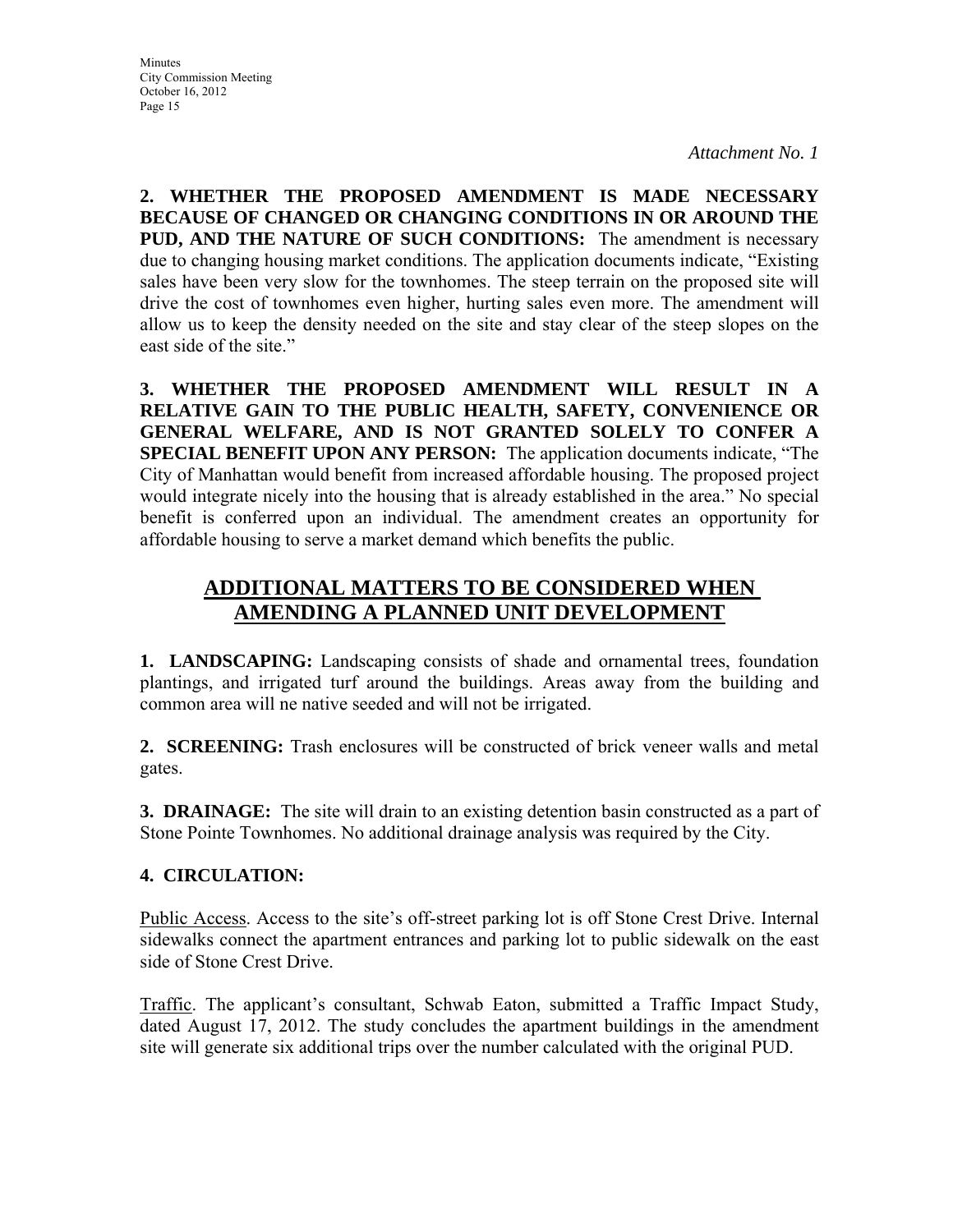The City Engineer has reviewed and accepts the study, and concurs that the proposed change in traffic has an insignificant affect on the surrounding streets.

Off-Street Parking. Using the Manhattan Zoning Regulations parking ratios for two and three bedroom units, 94 parking spaces would be required, 45 for the two bedroom units and 49 for the three bedroom units. The ratios of three parking spaces per two bedroom units and three and one-half per three bedroom units is generally oriented towards an occupancy of unrelated occupants. The proposed complex is family oriented, and requires occupancy approval as described above, and would be managed by the local CHDO.

Seventy six parking spaces are proposed. One parking space per bedroom is proposed, which would require 72 parking spaces. The proposed 76 are reasonable to serve the proposed affordable housing market. The proposed number of parking spaces should accommodate management personnel and tenants.

A bike rack is proposed off the parking lot and near the playground.

**5. OPEN SPACE/LANDSCAPED AND COMMON AREA:** Proposed Lot 1 has 38,070 square feet of open/native seeded space and 31,794 square feet of landscaped space. Tract E is common area of 15,918 square feet of open/native seeded space.

**6. CHARACTER OF THE NEIGHBORHOOD:** The general neighborhood is characterized as a developing growth corridor of the City with single-family, two-family and multiple-family residential development to the north. Highland Meadows Additions are to the northwest and include single-family, two-family, and multiple-family residential development. Scenic Meadows apartments are under construction to the north. Development occurring in the Lee Mill Heights and Miller Ranch areas to the east will continue to grow westward towards the PUD. The Miller Parkway street connection to N. Scenic Drive from Lee Mill Heights and Miller Ranch will accommodate future access to other parts of the City for development occurring in the Scenic Drive corridor.

# **MATTERS TO BE CONSIDERED WHEN REZONING**

**1. EXISTING USE:** The use of the amendment site is an approved site for 22 townhome dwelling units, a public street, and common area. The amendment site is currently used as a part of construction activity in the neighborhood.

**2. PHYSICAL AND ENVIRONMENTAL CHARACTERISTICS:** The graded site slopes and drains to the north.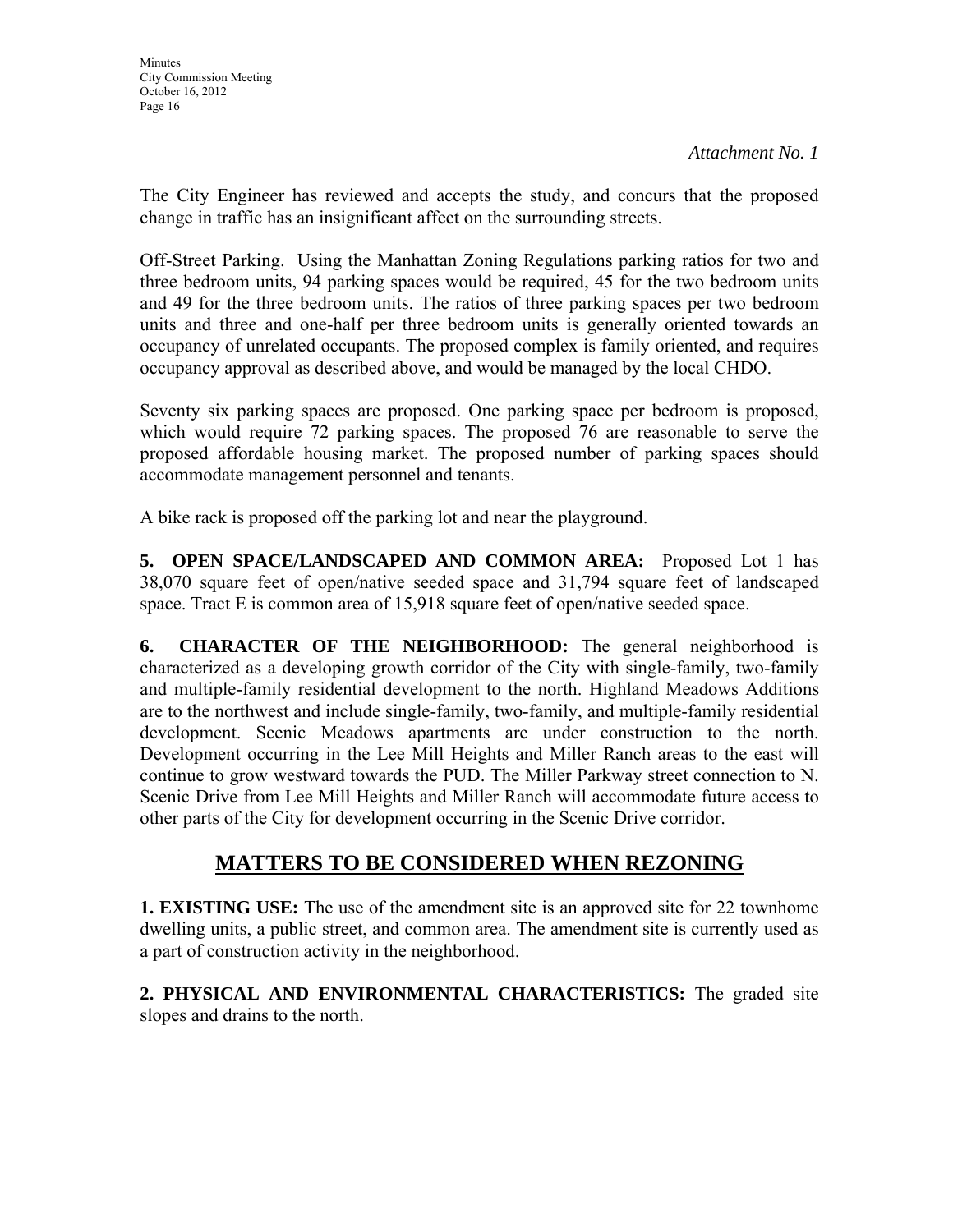# **3. SURROUNDING LAND USE AND ZONING:**

**(a.) NORTH:** Stone Pointe townhomes, common area, and drainage basin; PUD.

**(b.) SOUTH:** Future Stone Pointe townhomes and Independence Place apartments, and future neighborhood shopping; PUD and C-2, Neighborhood Shopping District.

**(c.) EAST:** Future Independence Place apartments; PUD.

**(d.) WEST:** Stone Pointe townhomes, N. Scenic Drive, and open range land; PUD and G-1 General Agriculture District.

## **4. GENERAL NEIGHBORHOOD CHARACTER:** See above under **6, CHARACTER OF THE NEIGHBORHOOD.**

**5. SUITABILITY OF SITE FOR USES UNDER CURRENT ZONING:** The amendment site is suitable for the approved 22 townhomes and common area.

**6. COMPATIBILITY OF PROPOSED DISTRICT WITH NEARBY PROPERTIES AND EXTENT TO WHICH IT MAY HAVE DETRIMENTAL AFFECTS:** The proposed amendment is within a multiple-family townhome setting and west of an approved multiple family apartment development, Independence Place PUD. To the north of Stone Pointe townhomes are Scenic Woods apartments, which are under construction, Stone Pointe apartments are further to the north. Highland Ridge apartments, which have an affordable housing component, are to the northwest and west of Scenic Drive. The proposed development is close to and easily accessed from N. Scenic Drive, a major north south street. Any expected changes in light, noise, and traffic are not unlike what would exist with the approved 22 townhomes.

**7. CONFORMANCE WITH COMPREHENSIVE PLAN: THE PROPOSED SITE IS SHOWN ON THE FUTURE LAND USE MAP IN THE SOUTHWEST PLANNING AREA AS A COMBINATION OF RESIDENTIAL MEDIUM HIGH DENSITY (RMH), AND PRESERVED OPEN SPACE. THE SITE IS ALSO LOCATED IN THE MILLER RANCH SPECIAL PLANNING AREA AND IS IN THE CONICAL ZONE OF THE MANHATTAN REGIONAL AIRPORT. THE AO, AIRPORT OVERLAY DISTRICT WILL BE ADDED AS AN OVERLAY DISTRICT TO THE SPECIFIC PORTIONS OF STONE POINTE ADDITION THAT ARE AFFECTED BY THE CONICAL ZONE.**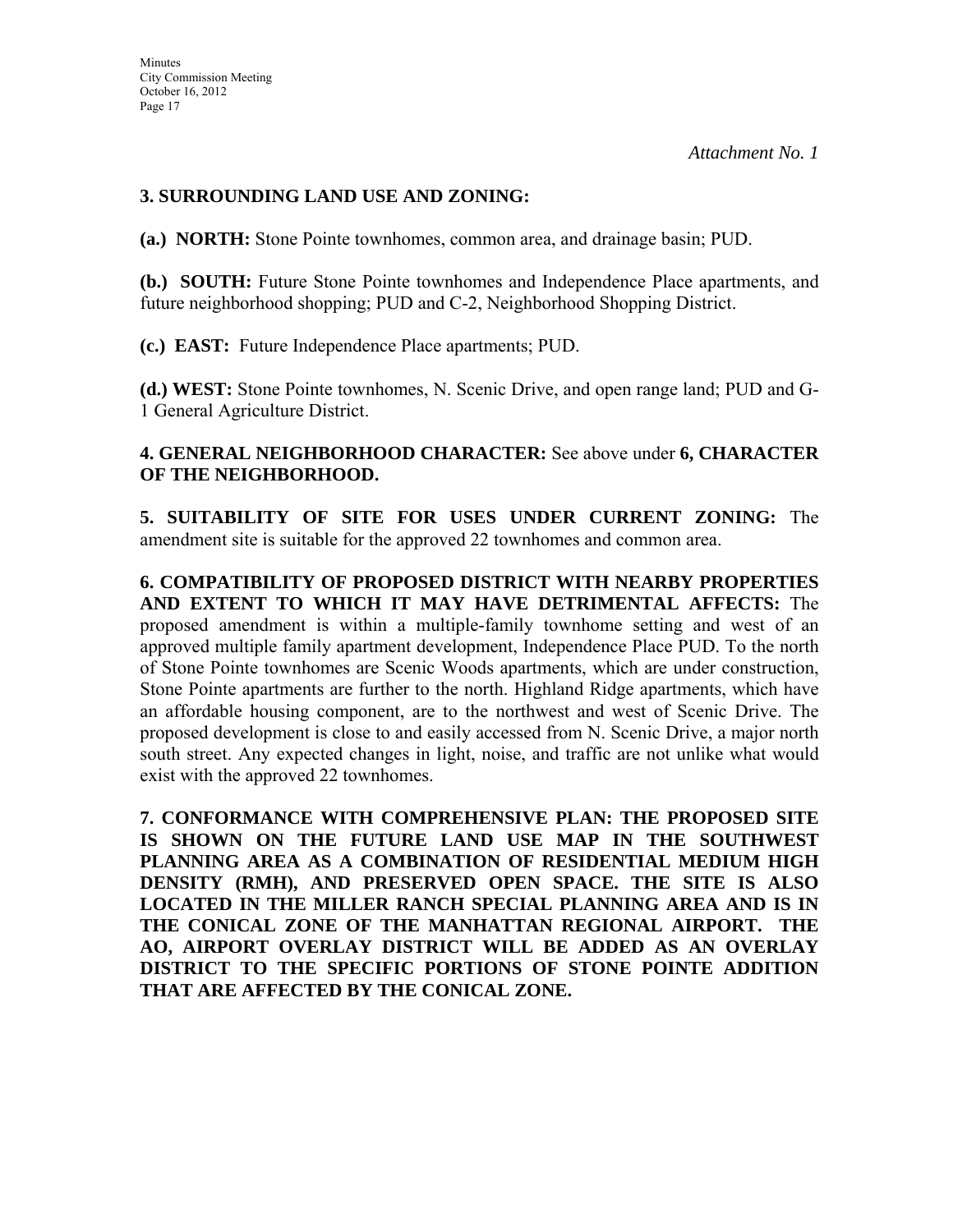Residential designations: Densities within a Residential Medium/High neighborhood range from 11 to 19 dwelling units per net acre. Appropriate housing types may include a combination of small lot single-family, duplexes, townhomes, or four-plexes on individual lots. However, under a planned unit development concept, or when subject to design and site plan standards (design review process), larger apartment or condominium buildings may be permissible as well, provided the density range is complied with.

Other applicable policies to The Miller Ranch Special Planning Area include:

## **MR 5: Views from Scenic Drive**

*Development, including signage, should be set back from Scenic Drive to protect views and existing vegetation. The master plan for Miller Ranch should incorporate a buffer zone or overlay area along Scenic Drive designed to protect views, existing vegetation, and other important attributes of the area's scenic quality. Development of a neighborhood center, as described in MR 4, should occur east of the Scenic Drive buffer or overlay and be sited in a manner that minimizes visual impact on the Scenic Drive Corridor.*

## **MR 7: Airport Airspace Regulations**

*Development shall be consistent with established airspace regulations for the Manhattan Regional Airport and the Airport Master Plan.* 

**THE APPLICANT FILED A RESTRICTIVE COVENANT WITH STONE POINTE ADDITION, UNIT TWO, IN 2006, WHICH LIMITS NET DENSITY TO NO MORE THAN 19 DWELLING UNITS PER NET ACRE, WHICH IS THE UPPER LIMIT OF THE RMH CATEGORY. THE NET DENSITY OF THE APPROVED STONE POINTE TOWNHOMES IS 7.66 DWELLING UNITS PER NET ACRE, WHICH IS BELOW THE RMH DENSITY AND MORE CONSISTENT WITH A LOW DENSITY DEVELOPMENT. THE PROPOSED OVERALL NET DENSITY, AS A RESULT OF THE 29 DWELLING UNITS IS SLIGHTLY MORE THAN APPROVED IN 2008, OR APPROXIMATELY 8.22 DWELLING UNITS PER NET ACRE. THE CHANGE IN DENSITY REMAINS CONSISTENT WITH LOW DENSITY CHARACTER OF THE PUD.**

**THE PROPOSED AMENDMENT CONFORMS TO THE COMPREHENSIVE PLAN.**

**8. ZONING HISTORY AND LENGTH OF TIME VACANT AS ZONED:**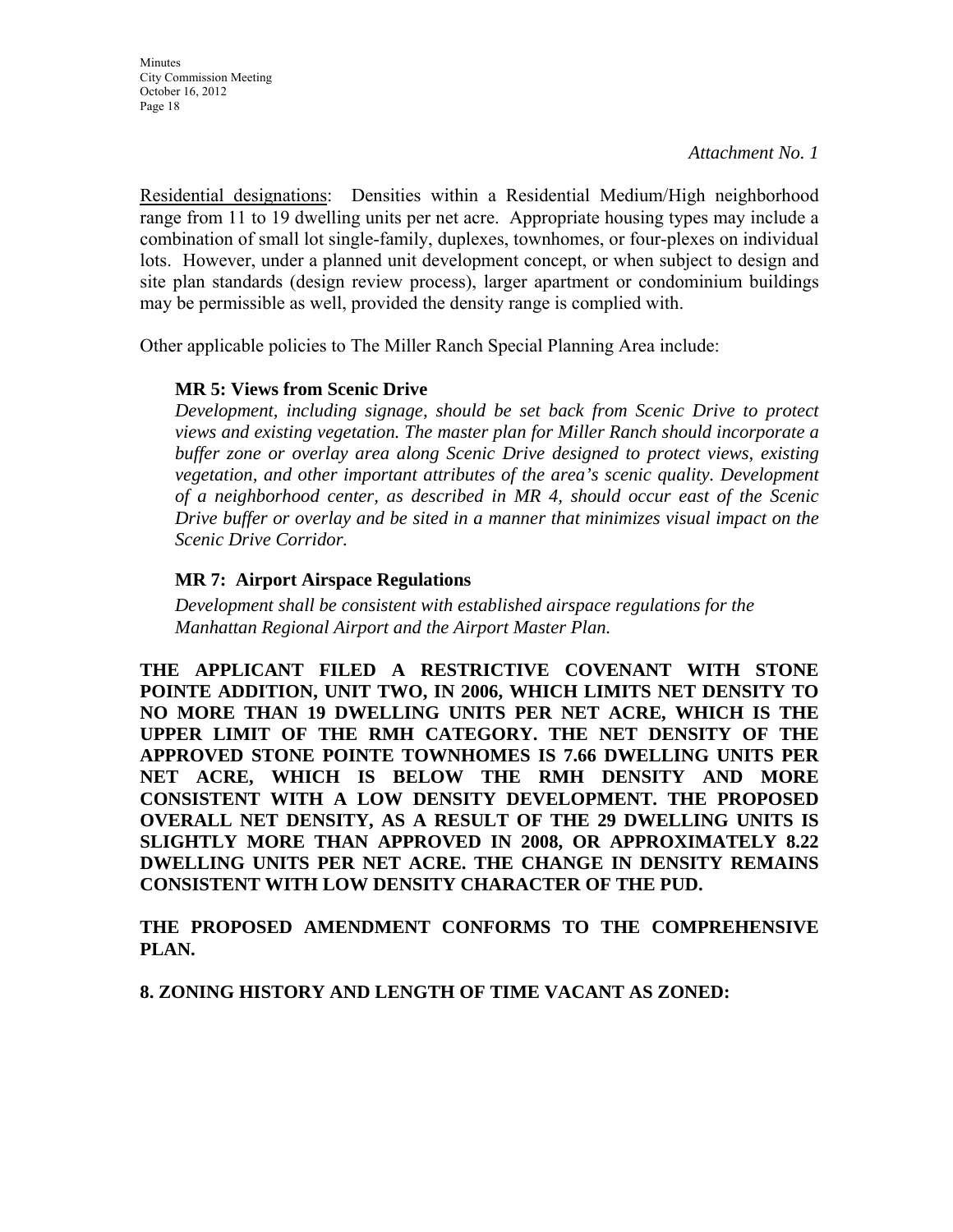- July 17, 2006 Manhattan Urban Area Planning Board recommends approval of annexation and rezoning of the Stone Pointe Addition, Unit Two, from G-1, General Agricultural District, to R, Single-Family Residential District with AO, Airport Overlay District; and R-3, Multiple-Family Residential District with AO, Airport Overlay District; and C-2, Neighborhood Shopping District with AO, Airport Overlay District.
- August 15, 2006 City Commission approves first reading of annexation and rezoning to R, Single-Family Residential District with AO, Airport Overlay District; and R-3, Multiple-Family Residential District with AO, Airport Overlay District; and C-2, Neighborhood Shopping District with AO, Airport Overlay District.
- September 5, 2006 City Commission approves Ordinance Nos. 6564 and 6564 annexing and rezoning Stone Pointe Unit Two, to R, Single-Family Residential District with AO, Airport Overlay District; and R-3, Multiple-Family Residential District with AO, Airport Overlay District; and C-2, Neighborhood Shopping District with AO, Airport Overlay District.
- November 6, 2006 Manhattan Urban Area Planning Board approves Preliminary Plat of Stone Pointe Addition, Unit Two.
- December 19, 2006 Manhattan Urban Area Planning Board approves Final Plat of Stone Pointe Addition, Unit Two.
- January 9, 2007 City Commission accepts easements and right-of-way as shown on the Final Plat of Stone Pointe Addition, Unit Two.
- March 17, 2008 Manhattan Urban Area Planning Board recommends approval of the rezoning of the Stone Pointe Townhomes PUD, from R-3, Multiple-Family Residential District with AO, Airport Overlay District, to PUD, Residential Planned Unit Development District with AO, Airport Overlay District.
- April 1, 2008 City Commission approves first reading of the rezoning of the Stone Pointe Townhomes PUD, from R-3, Multiple-Family Residential District with AO, Airport Overlay District, to PUD, Residential Planned Unit Development District with AO, Airport Overlay District.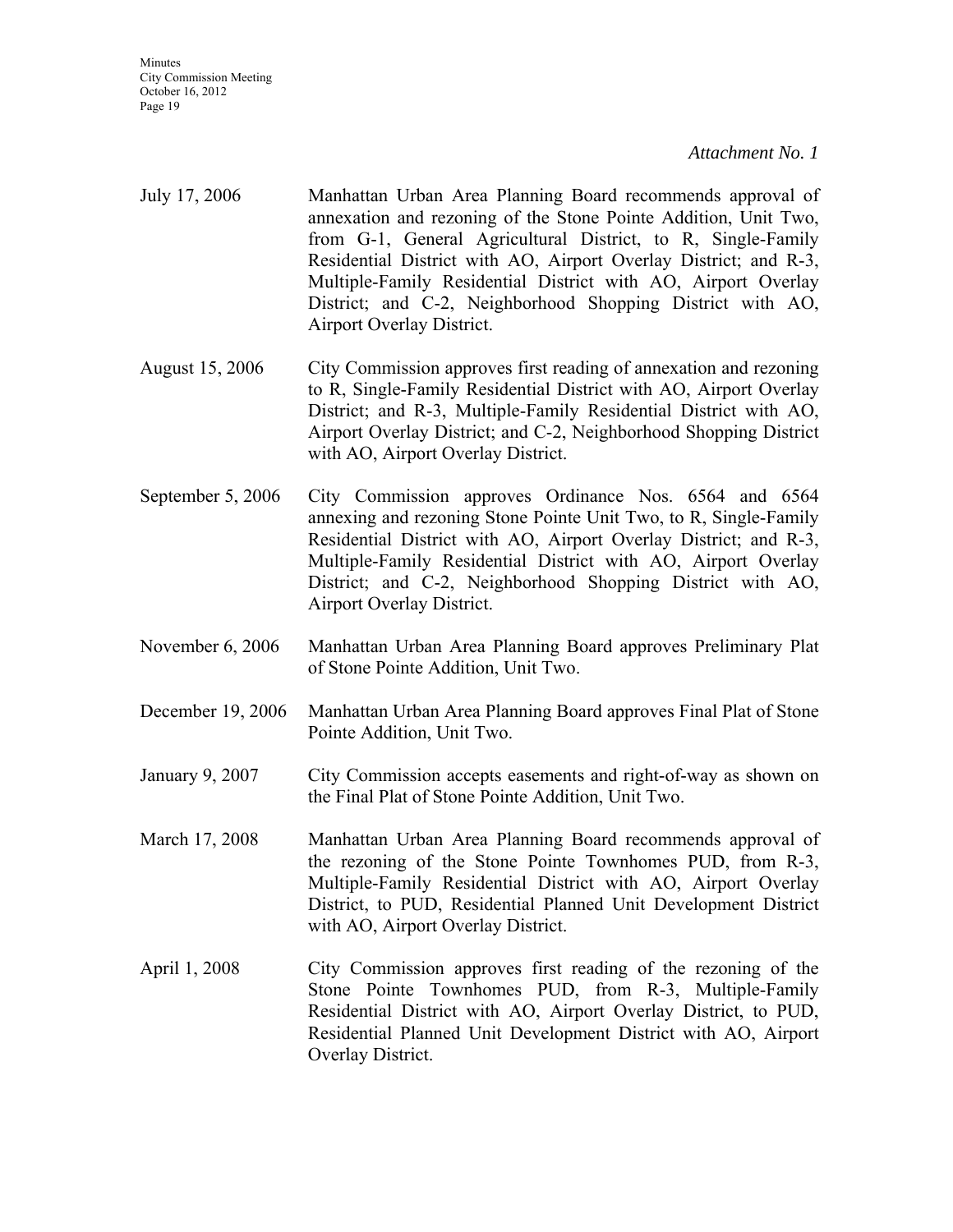| April 15, 2008 | City Commission approves Ordinance No. 6693 rezoning Stone      |
|----------------|-----------------------------------------------------------------|
|                | Pointe Townhomes PUD, from R-3, Multiple-Family Residential     |
|                | District with AO, Airport Overlay District, to PUD, Residential |
|                | Planned Unit Development District with AO, Airport Overlay      |
|                | District.                                                       |
|                |                                                                 |

- June 2, 2008 Manhattan Urban Area Planning Board approves the Final Plat and the Final Development Plan of the Stone Pointe Townhomes Residential Planned Unit Development.
- June 17, 2008 City Commission accepts easements and right-of-way as shown on the Final Plat of Stone Pointe Residential Townhomes Planned Unit Development.

**9. CONSISTENCY WITH INTENT AND PURPOSE OF THE ZONING ORDINANCE:** The intent and purpose of the Zoning Regulations is to protect the public health, safety, and general welfare; regulate the use of land and buildings within zoning districts to assure compatibility; and to protect property values.

The PUD Regulations are intended to provide a maximum choice of living environments by allowing a variety of housing and building types; a more efficient land use than is generally achieved through conventional development; a development pattern that is in harmony with land use density, transportation facilities and community facilities; and a development plan which addresses specific needs and unique conditions of the site which may require changes in bulk regulations or layout. The proposed PUD is consistent with the intent and purposes of the Zoning Regulations, and the intent of the PUD Regulations, subject to the conditions of approval.

Subject to the conditions of approval, the proposed amendment is consistent with the Zoning Regulations.

The existing AO District "is intended to promote the use and development of land in a manner that is compatible with the continued operation and utility of the Manhattan Municipal Airport so as to protect the public investment in, and benefit provided by the facility to the region. The district also protects the public health, safety, convenience, and general welfare of citizens who utilize the facility or live and work in the vicinity by preventing the creation or establishment of obstructions or incompatible land uses that are hazardous to the airport's operation or the public welfare."

The site is within the Conical Zone, which is, in general terms, established as an airspace that extends outward and upward in relationship to the Airport and is an approach zone height limitation on the underlying land. Future uses (structures and trees, existing and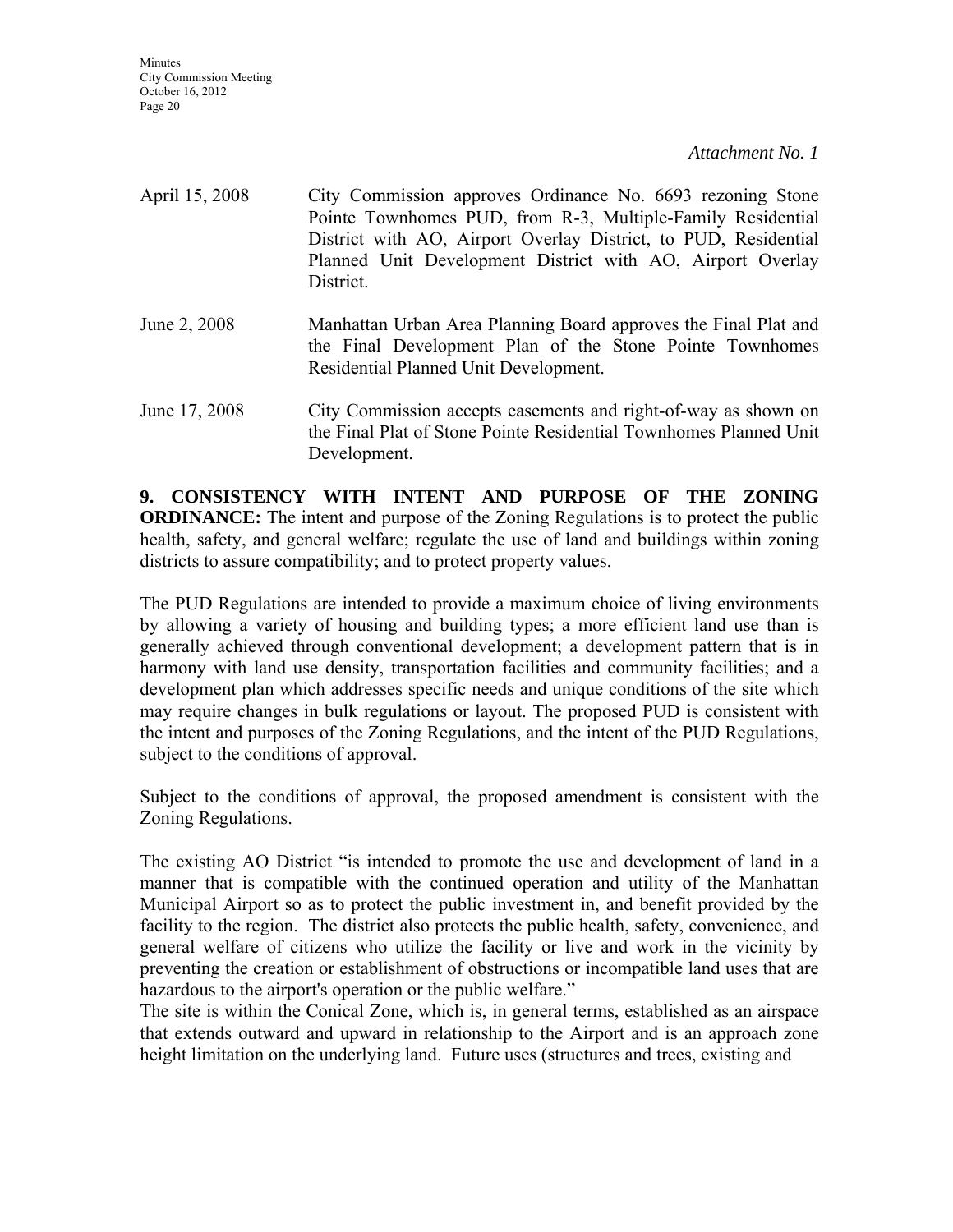proposed) in the AO District may be required to obtain an Airport Compatible Use Permit, unless circumstances indicate that the structure or tree has less than 75 vertical feet of height above the ground and does not extend above the height limits prescribed for the Conical Zone.

**10. RELATIVE GAIN TO THE PUBLIC HEALTH, SAFETY AND WELFARE THAT DENIAL OF THE REQUEST WOULD ACCOMPLISH, COMPARED WITH THE HARDSHIP IMPOSED UPON THE APPLICANT:** There appears to be no relative gain to the public, which denial would accomplish. The AO District requires that future uses be reviewed in order to protect airspace. No adverse impacts to the public are expected. There may be a hardship to the applicant if the amendment is denied.

# **11. ADEQUACY OF PUBLIC FACILITIES AND SERVICES: THE CAN BE SERVED BY EXISTING PUBLIC IMPROVEMENTS, INCLUDING STREET, WATER, FIRE SERVICE AND SANITARY SEWER.**

# **12. OTHER APPLICABLE FACTORS:** None.

**13. STAFF COMMENTS:** City Administration recommends approval of the proposed amendment of Ordinance No. 6693 and the approved Final Development Plan of Stone Pointe Townhomes Residential PUD to be known as the Final Development Plan of Stone Pointe Townhomes, Unit Three, Residential Planned Unit Development, subject to the following conditions:

- 1. Permitted uses shall include seventy four (74) residential townhome units and twenty-nine (29) dwelling units and a leasing office in two (2) multiple-family residential apartment buildings.
- 2. Signs shall be provided as proposed in the application documents, and shall allow for exempt signage described in Article VI, Section 6-104  $(A)(1),(2),(4),(5)$ ,and  $(7)$ ; and, Section 6-104  $(B)(2)$  and  $B(5)$ , of the Manhattan Zoning Regulations.

## **ALTERNATIVES:**

1. Recommend approval of the proposed amendment of Ordinance No. 6693 and the approved Final Development Plan of Stone Pointe Townhomes Residential PUD to be known as the Final Development Plan of Stone Pointe Townhomes, Unit Three, Residential Planned Unit Development, stating the basis for such recommendation.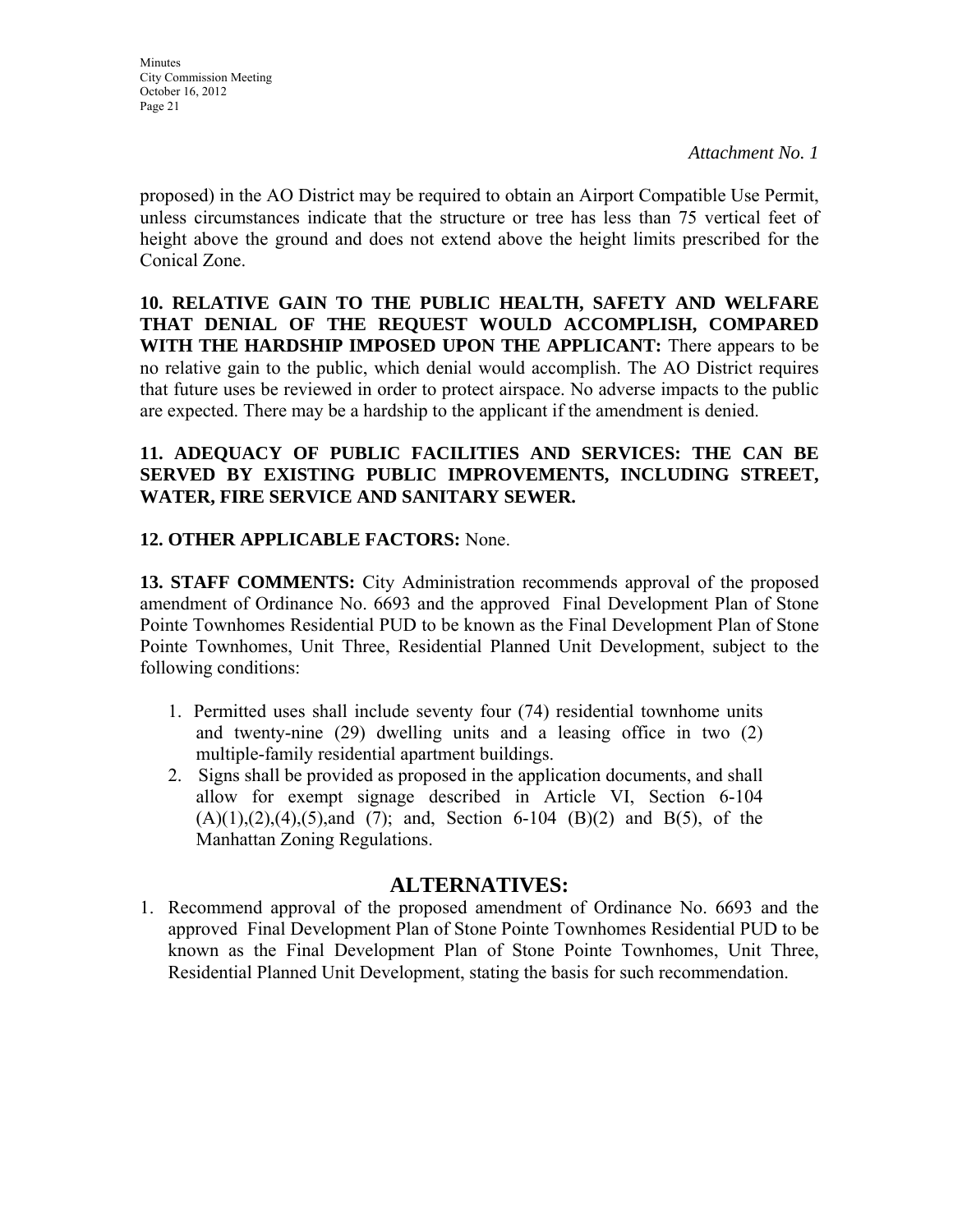**Minutes** City Commission Meeting October 16, 2012 Page 22

*Attachment No. 1* 

- 2. Recommend denial of the proposed amendment of Ordinance No. 6693 and the approved Final Development Plan of Stone Pointe Townhomes Residential PUD to be known as the Final Development Plan of Stone Pointe Townhomes, Unit Three, Residential Planned Unit Development, stating the specific reasons for denial.
- 3. Table the proposed Amendment to a specific date, for specifically stated reasons.

# **POSSIBLE MOTION:**

The Manhattan Urban Area Planning Board recommends approval of the proposed amendment of Ordinance No. 6693 and the approved Final Development Plan of Stone Pointe Townhomes Residential PUD to be known as the Final Development Plan of Stone Pointe Townhomes, Unit Three, Residential Planned Unit Development, based on the findings in the Staff Report, subject to the two conditions of approval recommended by City Administration.

**PREPARED BY:** Steve Zilkie, AICP, Senior Planner **DATE:** August 29, 2012 12023}SR}StonePointeTownhomesThree}PUDAmendment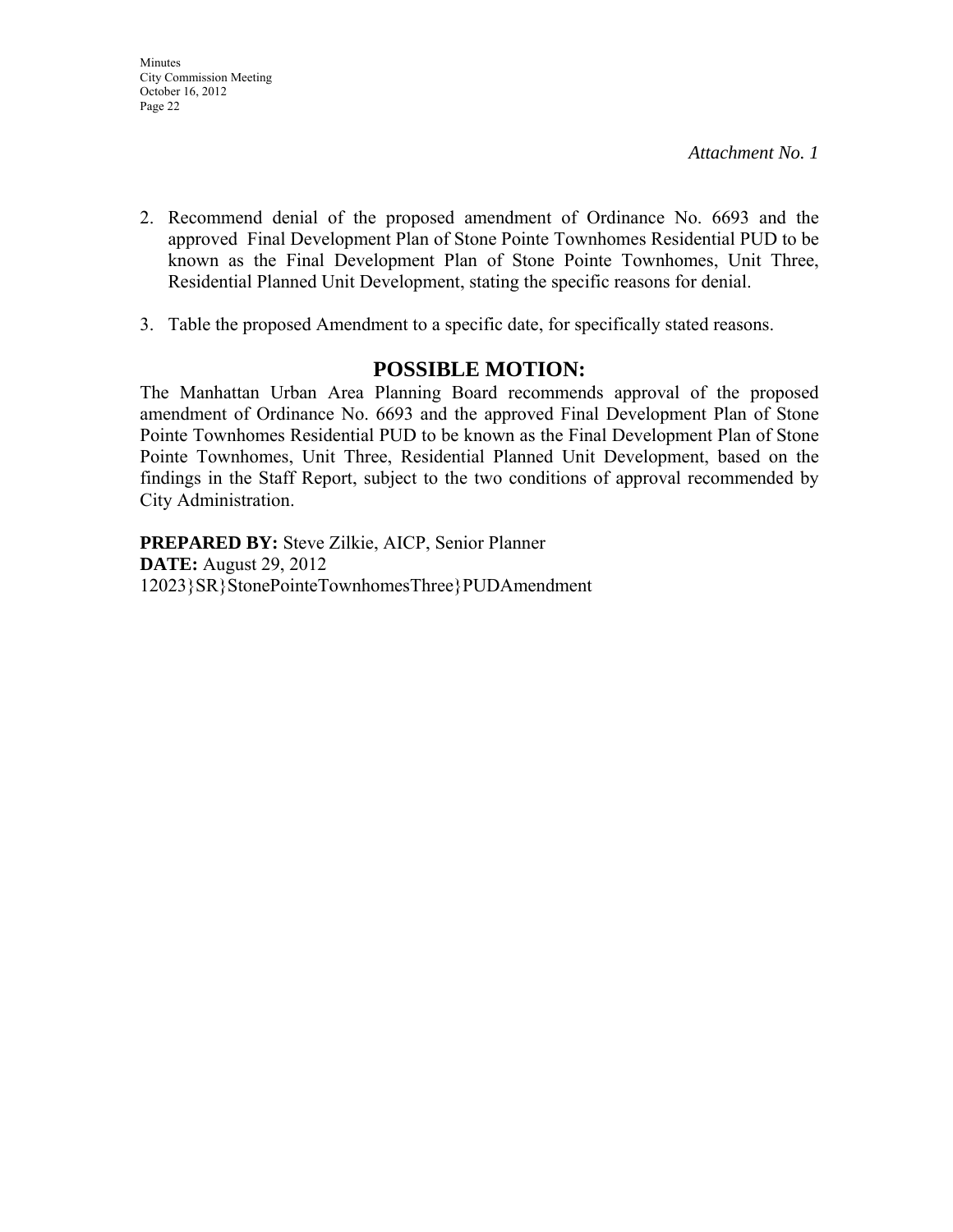### **STAFF REPORT**

# **APPLICATION TO REZONE PROPERTY TO PLANNED UNIT DEVELOPMENT DISTRICT**

# **BACKGROUND**

**THE PRESENT ZONING DISTRICT CLASSIFICATION IS:** R-3, Multiple-Family Residential District with M-FRO, Multi-Family Redevelopment Overlay District, and UO, University Overlay District.

**THE PROPOSED ZONING DISTRICT CLASSIFICATION IS:** PUD, Commercial Planned Unit Development District (PUD).

The proposed PUD is referred to as Bluemont and N. Manhattan Hotel Commercial PUD.

**OWNER/APPLICANT:** The owner applicant is EXCEL GROUP LLC- Andrew Suber.

**ADDRESS:** The owner/applicant's address is 1524 254TH Street Lawrence KS 66044.

**DATE OF PUBLIC NOTICE PUBLICATION:** Monday, August 27, 2012.

**DATE OF PUBLIC HEARING: PLANNING BOARD:** Monday, September 17, 2012.

**CITY COMMISSION:** Tuesday, October 2, 2012.

**LOCATION:** The rezoning site is generally located on the northeast corner of Bluemont Avenue and N. Manhattan Avenue, more specifically 800 and 810 N. Manhattan Avenue and 1212, 1222, and 1224 Bluemont Avenue.

**LEGAL DESCRIPTION:** The legal description of the rezoning site is Lots 787, 788, 789, 790, 791, and 792, Ward Three, City of Manhattan, Riley County, Kansas.

AREA: The rezoning site is 45,198 square feet in area, 1.04 acres, based on the survey of the site provided as a part of the application.

**PROPOSED USES:** The proposed Permitted Uses in the PUD include the majority of the Permitted Uses of the C-3, Aggieville Business District *(attachment)*.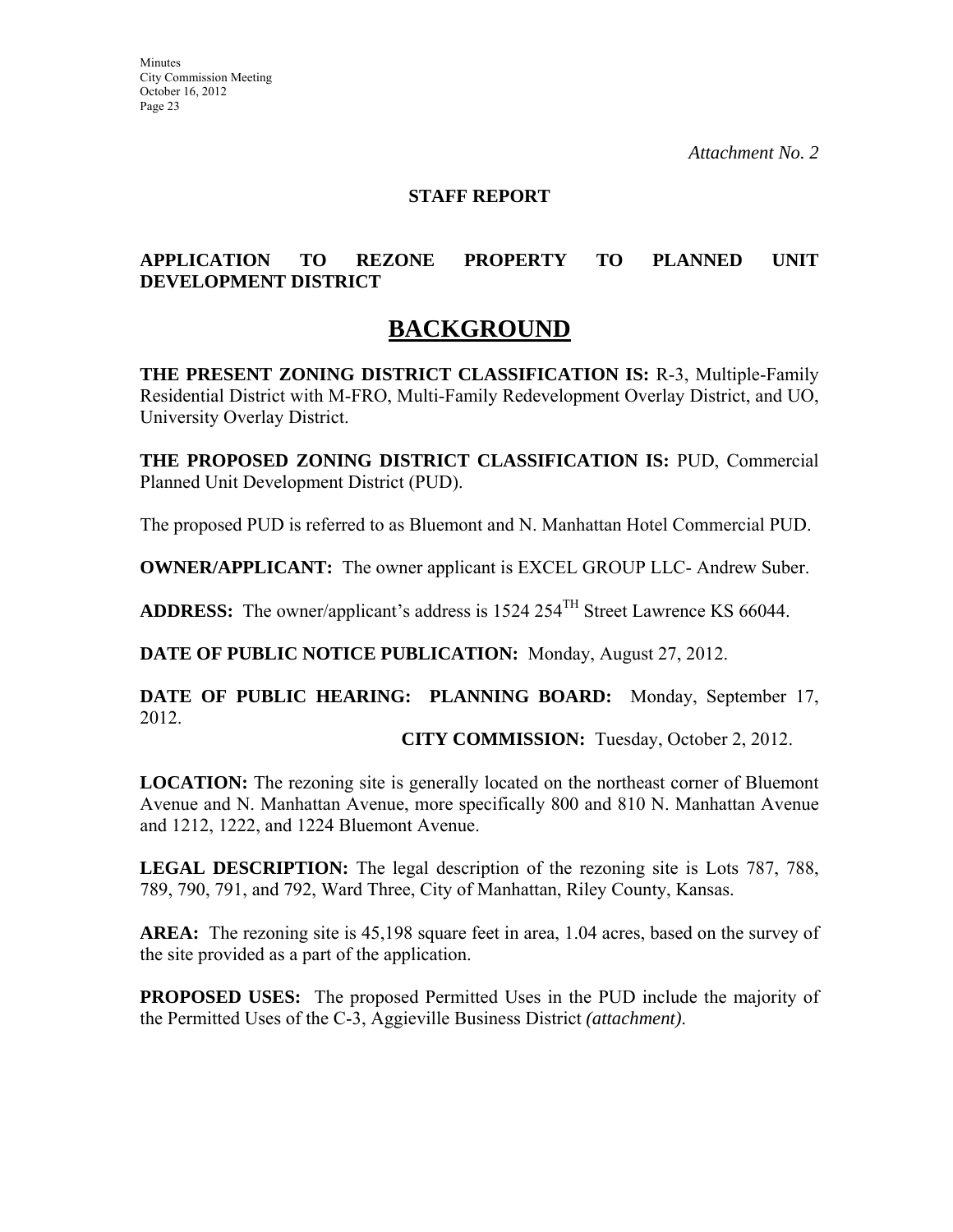**PROPOSED BUILDINGS AND STRUCTURES:** The applicant has proposed a four story hotel, with partial fifth floor, consisting of 111 hotel suites, and structured parking garage for 123 off street parking spaces; two separate ground floor commercial spaces; landscaping; and signage and other improvements.

The applicant has described the hotel and its management in the attached written documents,

"The proposed project is a 4.5 story, 111 suite hotel. The overall development, including retail space for lease will serve the general public. Additionally, there are:

Two micro-retail or office spaces on the first floor with separate entrances Two non-occupied model unit spaces on the first floor 5th floor rooftop-terrace event space

The Permitted Uses shall include all of the Permitted Uses of the C-3, Aggieville Business District, *excluding* Automobile Service Stations, Bed and Breakfast Homes, Bed and Breakfast Inns, Carpet and Rug Stores, Laundry Establishments, Miniature Golf Courses, Pet Grooming Shops, and Taverns."

"Direct responsibility of the maintenance of the property and immediate surroundings falls to the owner, Excel Group, LLC, who may hire and contract third party businesses to maintain and manage various aspects of the property, such as parking management, waste management, and security."

## Building and Floor Plans

## **Hotel**

The five story building is 70 feet in height measured to the southwestern uppermost cornice. The top of the fourth floor/bottom of the fifth floor height is 49 feet.

The hotel's entrance, identified by address signage, is at the intersection of Bluemont Avenue and N. Manhattan Avenues. Other hotel entrance locations are to an outdoor dining area enclosed by an approximate 2½ foot tall limestone wall; an outdoor seating area enclosed by a 4 foot tall limestone wall and accessed from the indoor pool; emergency stairwell doors on the eastern and western sides; and, two additional service entrance/exits for access on the east. The emergency exit only stairwells and service doors connect to sidewalk on either N. Manhattan Avenue or a proposed walkway extending along the eastern boundary to the sidewalk along Bluemont Avenue. Other service doors connect to the first floor parking garage.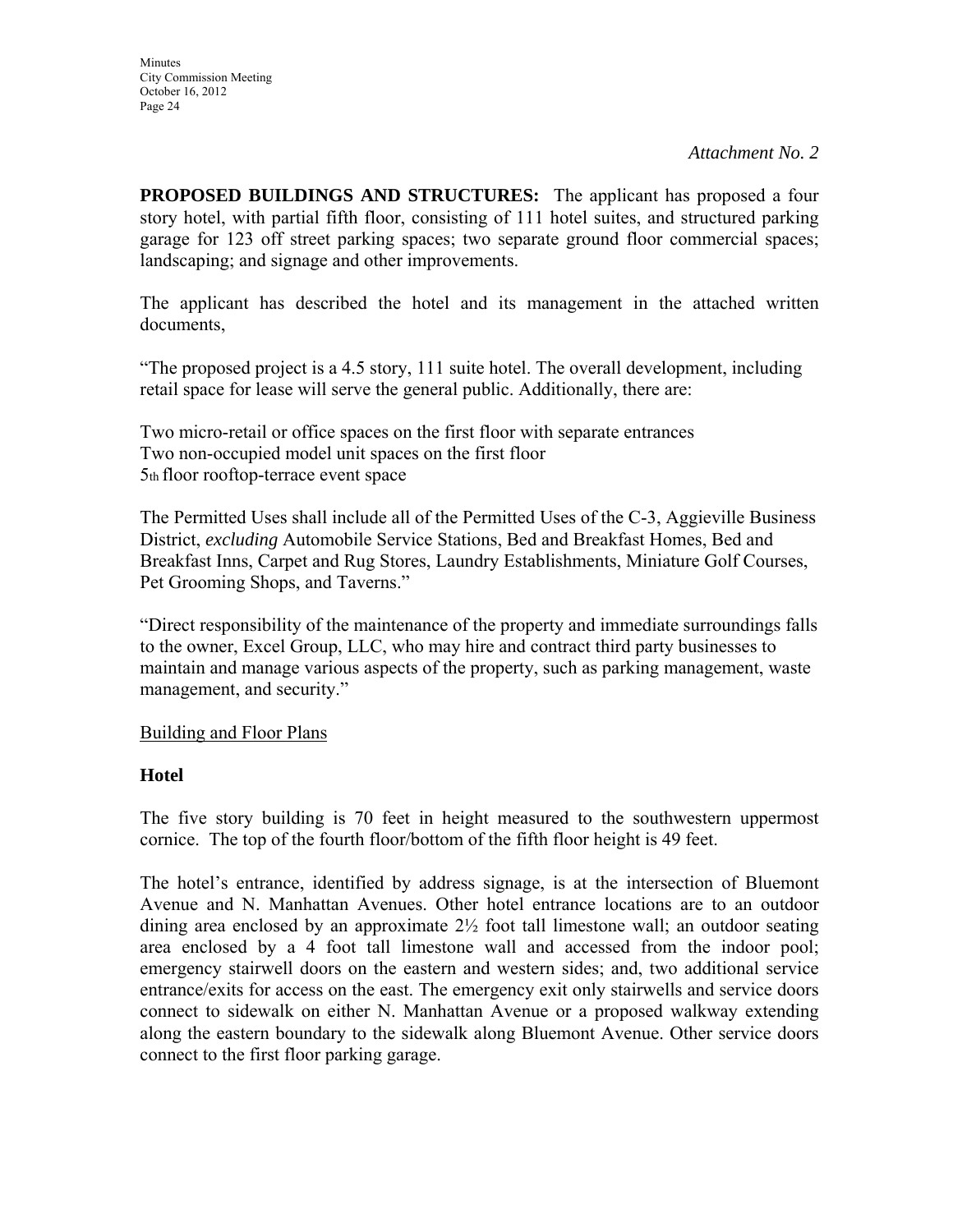First floor hotel plans are divided into a lobby/check-in desk, office space, bathrooms, breakfast area, kitchen, hotel eating area, and lounge/bar, outdoor dining area, indoor pool, outdoor seating adjacent to the pool, fitness area, two non-occupied model units that are intended for assisting with hotel room booking, and service spaces.

Floors two through four are set aside for hotel rooms, 37 rooms per floor. Other rooms on each upper floor are devoted to service spaces such as laundry, vending and housekeeping space.

The fifth floor public space, generally on the south half of the fifth floor, consists of two meeting room spaces (1,290 square feet and 1,739 square feet), roof garden (1,277 square feet), lobby and elevator, storage rooms and restrooms. The remainder of the rooftop is not open to the public.

A two-story structured parking garage will provide off-street parking for the hotel and its meeting rooms, and the separate commercial floor spaces. At-grade parking off N. Manhattan Avenue leads to a 61 off-street parking spaces and a ramp up to the second floor parking area open to the sky. Access off N. Manhattan Avenue is from a right-in and right-out off N. Manhattan Avenue and an entrance/exit to an existing concrete alley. An entrance/exit off the alley at the eastern end of PUD leads to 62 off-street parking spaces that are below grade. The access to the lower level may be gated, subject to approval by the Manhattan Fire Department. See Sheet A2.2 for a graphic elevation of the parking garage.

Trash collection is proposed to be located in a screened trash enclosure to the north of the alley, in coordination with the condominium apartment building. The applicant's attached written documents indicate, "Waste Management: Dumpster enclosure area will be shared with the neighboring property to the north (820 N. Manhattan Ave) to the benefit of both properties, utilizing the area in the alley already designated for such use. Trash pick-ups will likely be cycled daily. Screening walls will be improved to blended masonry walls and gates, improving

alley aesthetics and cleanliness as well as discouraging illegal use."

# **Separate Ground Floor Commercial Space**

Two separate commercial spaces are entered off Bluemont Avenue. The commercial spaces have a total gross square foot commercial floor area of 1,690 square feet (838 and 852 square feet separately), with net commercial floor space less storage and bathrooms of 450 square feet and 399 square feet, respectively. No specific tenants are identified at the time of the rezoning.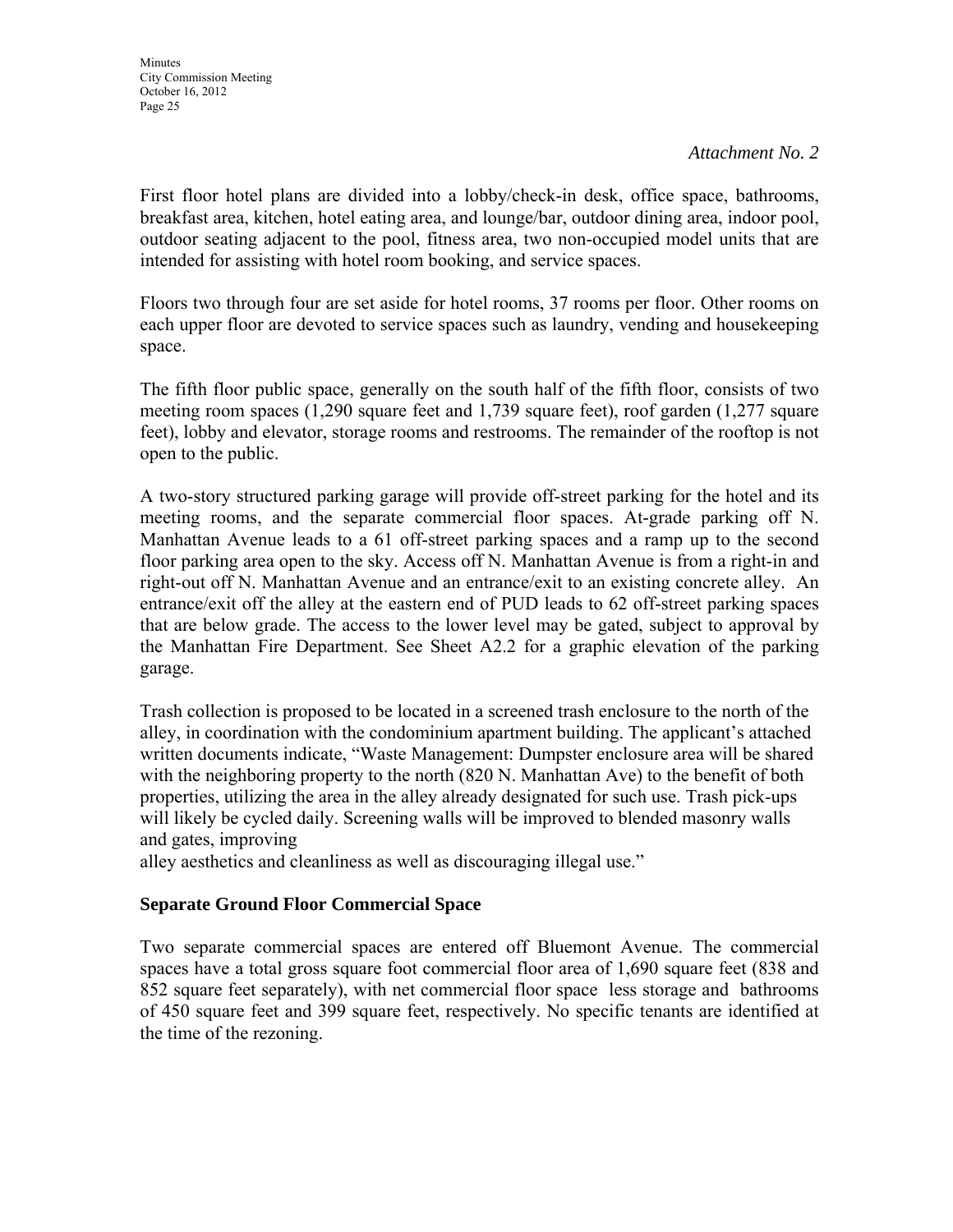## **Model Room and Model Suite**

The applicant's written documents state that, "Included in the first level of the hotel are two non-occupied model units that are intended for assisting with hotel room booking. There is a great value in being able to easily display our suite-style rooms to hotel visitors; this is one of the factors that sets us apart from other local hotels."

## **Building and Other Materials**

The Bluemont Avenue ground floor façade is primarily aluminum storefront framing and display window, doorways, and an outdoor dining and seating areas enclosed by short masonry walls. Exterior details are focused on the hotel's upper floors above the entrance with glass windows and metal mock balconies. Two vertical projecting 21 foot tall signs will identify the name of the hotel and will located on each street façade near the entrance extending from the third to fifth floor. Mock balconies, varying façades distinguished by depth, height, and materials of stone and brick, and window treatments, will create the appearance of multiple buildings.

The N. Manhattan Avenue ground floor façade is aluminum storefront framing and window. The balance of the upper floor's façade is primarily stone, with horizontal stone courses, mock balconies, windows, and an entrance/exit opening to the ground floor garage identified by signage and lighting fixtures.

The alley ground floor is largely open to the garage space with parking signage identifying the entrance to the lower level parking off the alley. The eastern side façade is stone wall and stone courses, and concrete screening walls to screen parking areas.

Retail space entrances along Bluemont Avenue are glass and aluminum framing accented by fabric awning or metal canopy. The hotel's outdoor dining and front door entrance, and the N. Manhattan Avenue parking entrance/exit are covered by flat projecting metal and glass awnings.

**PROPOSED LOT COVERAGE**: The proposed lot coverage is 99% impervious. See comments regarding the proposed lot coverage under **CONSISTENCY WITH INTENT AND PURPOSE OF THE ZONING ORDINANCE.**

**PROPOSED SIGNS:** Exterior "Parking" wall signs at the garage entrance off N. Manhattan Avenue and the basement garage ramp off the alley are 32 square feet in area, and internally illuminated over front door retail wall signs along Bluemont Avenue are 20 square feet in area. Two internally illuminated projecting identification signs are proposed on the southwest and northwest corners of at the building's front entrance and project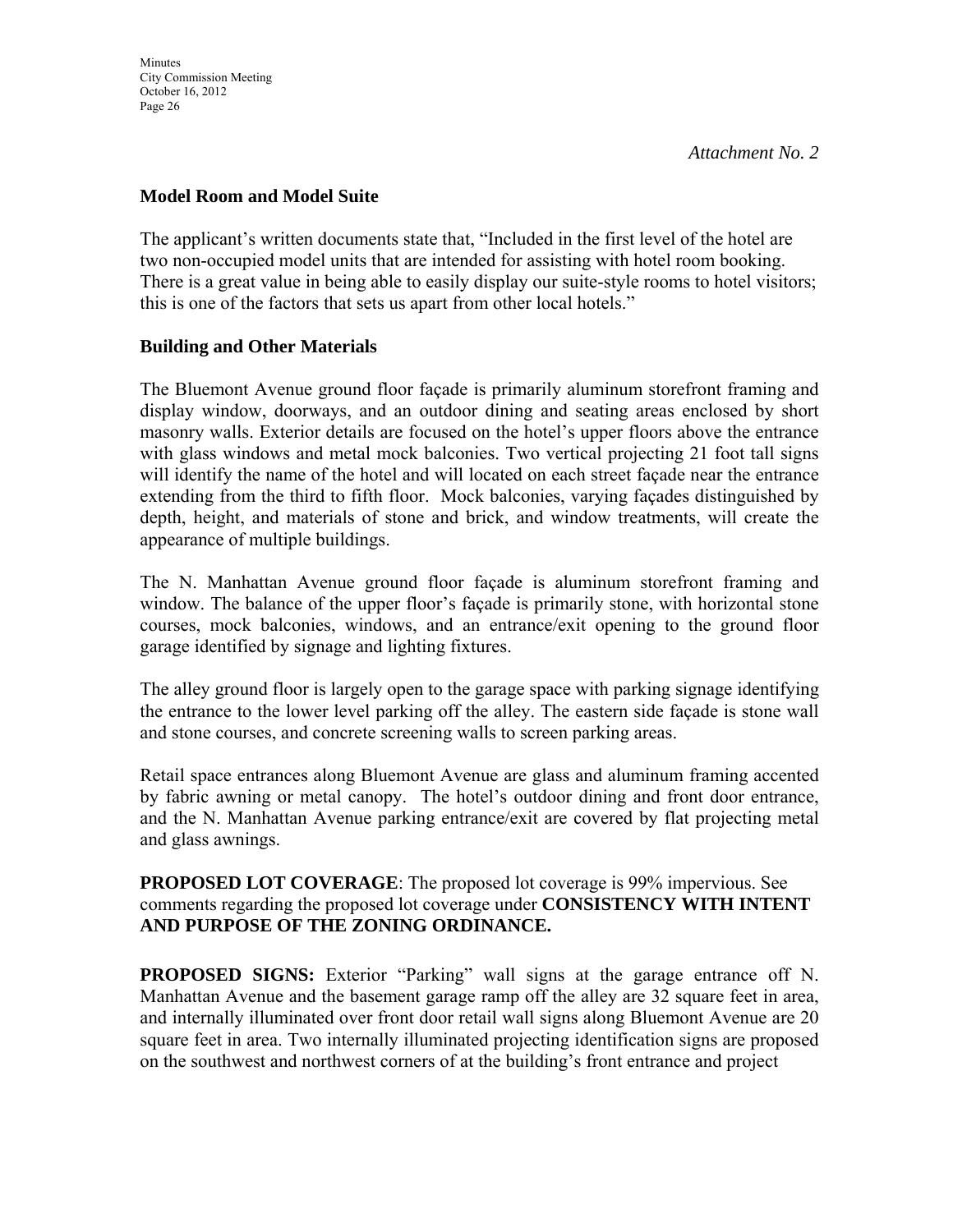approximately four feet over the property and are about three feet in depth by 21 feet in height, or approximately 70 square feet in area.

**PROPOSED LIGHTING:** Exterior lighting fixtures are wall lights (*attachments*). Lights are generally residential in character and shielded, except for fixtures that will allow for wall wash of lights.

# **SIX REVIEW CRITERIA FOR PLANNED UNIT DEVELOPMENTS**

**1. LANDSCAPING:** Landscaping is about 1% of the lot coverage consisting of plants and shrubs in urns along each street frontage and at the hotel's entrance. The landscaping would be maintained by hand watering. Bench seating is provided on the N. Manhattan Avenue building frontage.

**2. SCREENING:** Off-street parking is partially screened from N. Manhattan Avenue by walls and metal screening. The driveway opens into the garage space, which will be visible from the street and sidewalks. No screening of the parking area along the alley is proposed and is not required as is common along alleys. The building walls screen the adjoining property to the east from the ramp and at grade parking area consistent with screening between residential properties.

**3. DRAINAGE:** SMH Consultants, submitted a Stormwater Drainage Analysis, dated August 3, 2012 (*attached*). The site will drain to underground storm sewers along Bluemont Avenue and roof drains will tie directly to a curb inlet on Bluemont Avenue consistent with existing conditions, with post construction runoff rates not exceeding the capacity of the existing Bluemont system.

The consultant's analysis indicates that, "Essentially, although the impervious area has increased it is believed that it is going to take longer for water to get to the Bluemont Avenue system once the hotel is built. If that is the case then there will be a natural decrease in the rate of runoff through indirect storm water detention." And, "While the proposed hotel project is not maintaining the pre-construction flow rate, the percentage increase of flows to the existing system are less than 1% and will have no impact on the Bluemont Avenue storm sewer."

A memo (*attached*) dated August 22, 2012, from Robert K. Ott, P.E., City Engineer; Shane Swope, P.E., Stormwater Engineer; and, Peter Clark, P.E., PTOE, Civil Design Engineer, regarding the applicant's storm water analysis states, "The developer's consultant SMH Consultants prepared a drainage report dated August 3, 2012 that analyzed the stormwater drainage for this proposed development. The stormwater drainage from this development will be conveyed into the city system by overland flow.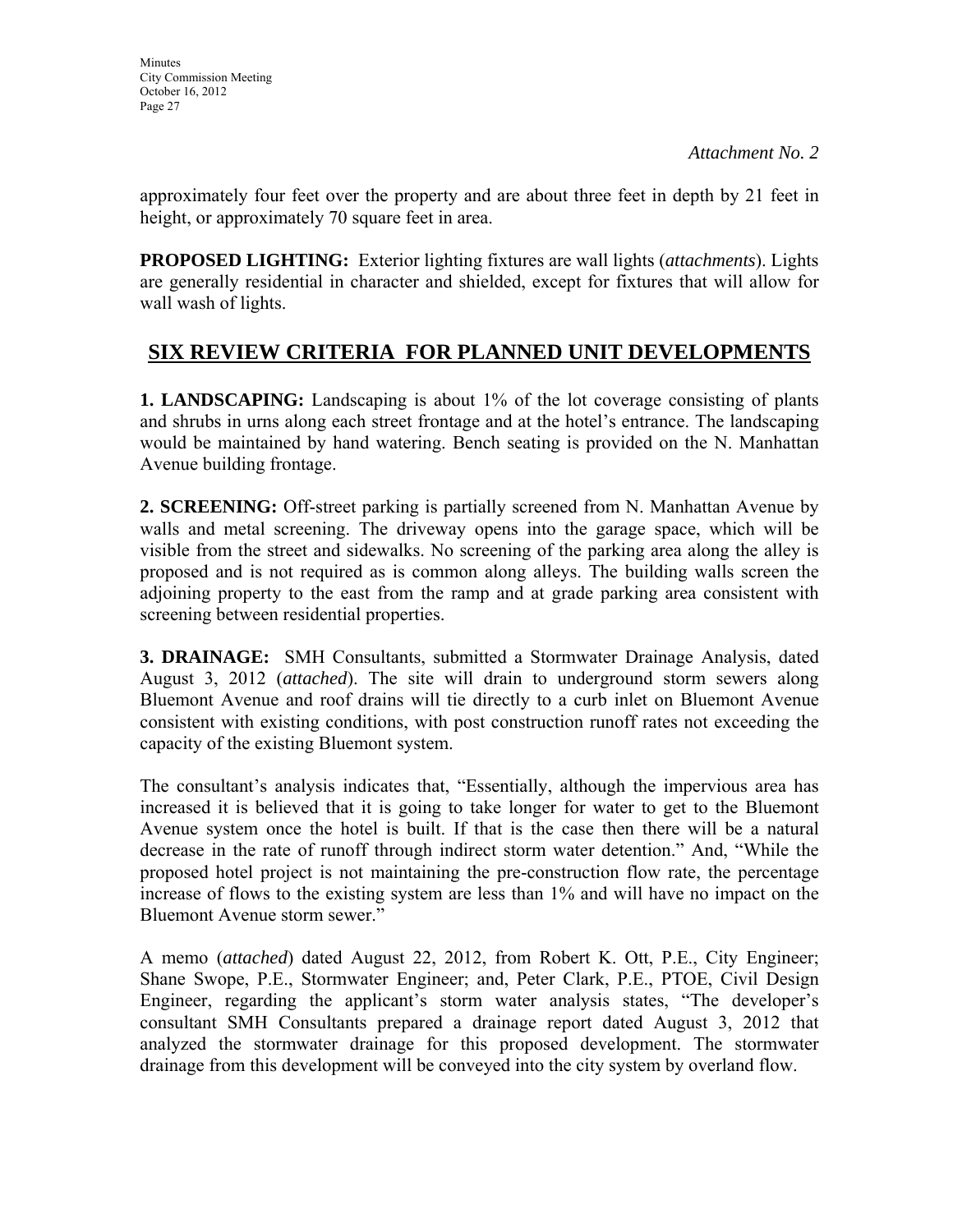The roof drains will be directly tied into the system. The overall stormwater effect to the system will be negligible. City Administration accepts the drainage report without exception."

**4. CIRCULATION:** The proposed circulation plan provides for safe, convenient and efficient movement of goods, motorists, and pedestrians. Conflicts between motorists, bicyclists and pedestrians are minimized. Vehicle access to the site will be from the surrounding street system, a proposed curb cut off N. Manhattan Avenue and the public alley. Turning movements at the hotel's N. Manhattan Avenue vehicle entrance and alley are limited to right in right out turning movements due to a raised median on N. Manhattan Avenue. Turning movements at the alley's eastern end onto N.  $12<sup>th</sup>$  Street are either direction. Pedestrian access is from existing public sidewalks along adjoining public streets in the surrounding neighborhood. Street improvements on Bluemont Avenue will provide new eight foot wide sidewalks. A nine foot wide sidewalk will be provided along N. Manhattan Avenue as a part of the hotel's construction. The public alley will need to be improved as a part of the redevelopment.

# Variation of Access

The proposed right in/right out to the parking garage on N. Manhattan Avenue is closer to the Bluemont Avenue intersection than the Manhattan Urban Area Subdivision allows for spacing of a driveway onto a collector street (N. Manhattan Avenue) which intersects with an arterial (Bluemont Avenue). The minimum spacing, centerline to centerline, is 300 feet while the proposed spacing is approximately 150 feet, which is approximately ten feet south of an existing curb cut for the residential zoning lot. The applicant's consultant has submitted a Variation request (*attached*), which has been reviewed and accepted by the Public Works Department (*see comments below under staff analysis*).

## Bluemont Avenue and N. Manhattan Avenue Street Improvement Project

A portion of the street and intersection for sidewalk and pedestrian crossing street plans for the Bluemont Avenue and N. Manhattan Avenue improvements, dated April 2012 (*attachments*), were prepared by Bartlett & West, and include Survey Control Alignment Information, Bluemont Ave. Plan & Profile, Traffic Signal Plans. The plans show an eight foot wide sidewalk along the north side of Bluemont Avenue with the pedestrian crossings at Bluemont and N. Manhattan Avenues, N.  $12<sup>th</sup>$  and N.  $11<sup>th</sup>$  Streets. At this time, existing street trees will be removed but no new trees are proposed.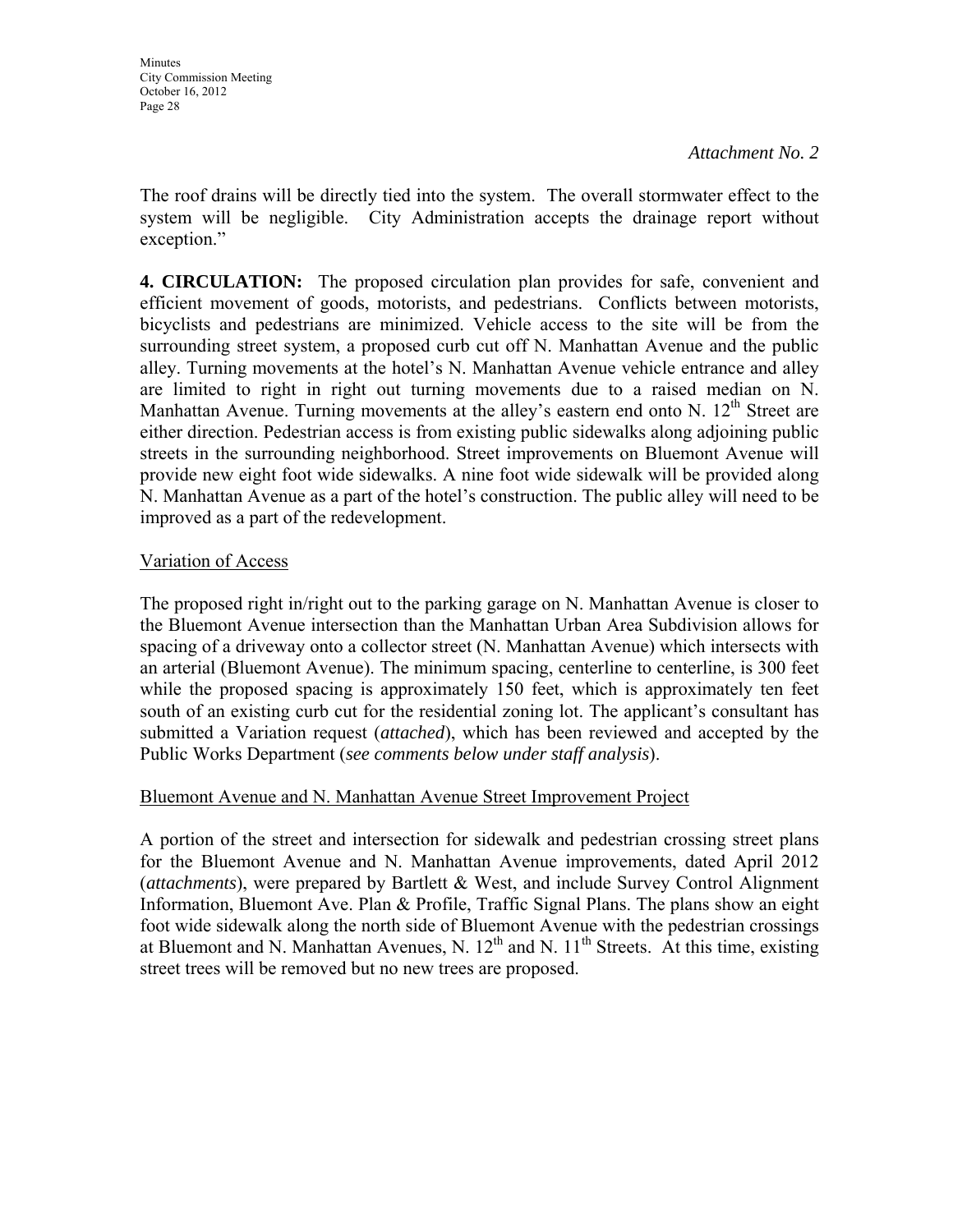### Sidewalks and Bike Racks

Sidewalks exist along all street frontages in the area and connect to the site. Street improvements include intersection pedestrian crossings and wider sidewalks on Bluemont Avenue, eight feet in width, and N. Manhattan Avenue, approximately nine feet in width. Bike racks are proposed in the northwestern corner of the street level and along the alley near the ground floor entrance/exit.

## Off-Street Parking and Gating of Basement Parking

Using parking ratios of the Manhattan Zoning Regulations:

- Hotel 111 rooms: 1 per room plus 2 or 113 total off-street parking spaces.
- Retail: 1 per 250 square feet of floor area (1,690 gross square feet) or seven offstreet parking spaces, which assumes the retail floor area is maximized and made available for retail activity.
- Meeting space, lobby and roof garden space, assumed either as separate lease space from the hotel or at capacity: 138 off-street parking spaces based on 6,195 square feet of space, less service area, 15 square feet per person, and one parking space per three person for unfixed seating (6,195/15=413 total occupancy per code; 413/3=138 parking spaces).
- Total off-street parking for the combined proposed uses is 258 off-street parking spaces.
- 123 off-street parking spaces are proposed.

With respect to the use of the  $5<sup>th</sup>$  floor space the applicant states in the written documents:

"The Hotel has 5th Floor event and meeting space. We will utilize off-site parking and shuttle services to host the rare event that has an excess parking need. Oftentimes events will be held at a time when we will have an inventory of excess on-site parking available, such as a summertime wedding reception or business conference. Hotel occupancy will be low, and a number of the event attendees will be guests of the hotel already. In this instance, our on-site parking will be adequate.

When an event booking is considered, we will be able to calculate if additional parking is required. If a need for additional parking is anticipated, we will partner with an external parking provider and the event customer to shuttle or valet guests, so that we do not displace our non-event hotel patrons. Conformation of this parking arrangement will be a condition to our booking the event, as the displacement or inadequacy of parking would negatively affect for our anchor hotel business. This also is a benefit to other businesses who may have excess parking available and or shuttle services that could capitalize on the market."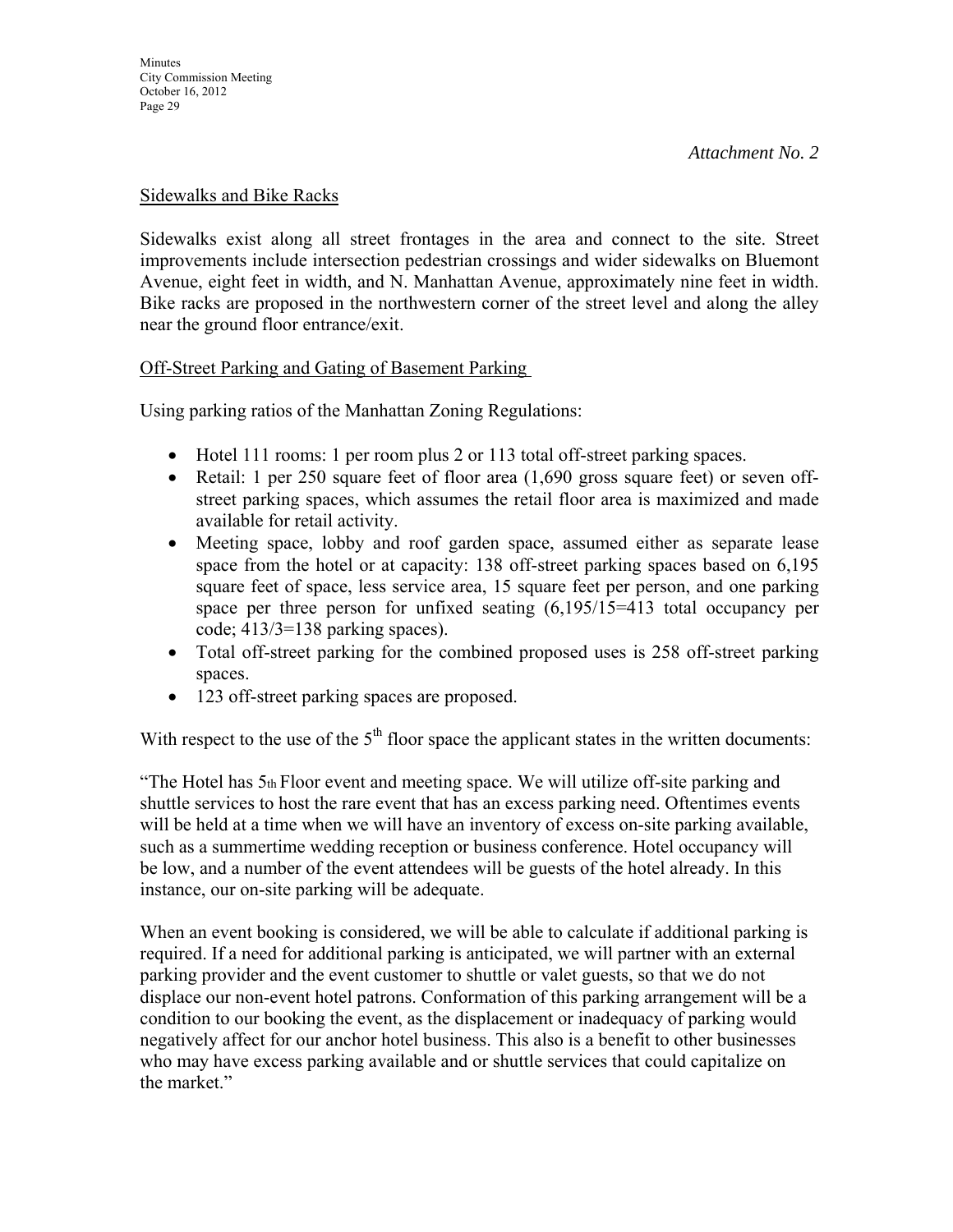The applicant states in the written documents, "Parking Access Control: Hotel parking facilities will be managed by on-site hotel staff 24 hrs/day. Parking areas will be monitored by CCTV. Appropriate posting and signage clearly explaining the parking policies to patrons (common to garages) will be posted on the interior, within the constraints of City Ordinance. Access control will be utilized as needed for the garage area, with approval of City Fire and Code services. At a minimum the area will be equipped with a swing-arm system, allowing flexible control by Hotel staff. Control level will vary depending on the time period. For example, during periods of low intensity or occupancy (i.e. summer) Parking areas may be made available to nonpatrons. During periods of high occupancy (i.e. Football weekends), parking will be dedicated to hotel patrons only."

Any gating must be reviewed and approved by the Manhattan Fire Department prior to construction.

## Traffic Report

SMH Consultants, submitted a Traffic Impact Analysis, dated August 3, 2012 (*attached*). The consultant's conclusion is that 111 room hotel peak trips in the a.m. are 74 and in the p.m. are 82. The increase in expected to result in minimal impacts to the surrounding street system. In addition, sight distance along N. Manhattan Avenue will remain unchanged.

## **Staff Analysis**

The C-3, Aggieville Business District, requires off street parking for multiple-family dwelling units and businesses over 15,000 square feet of floor area. While not in the C-3 District, the proposed PUD is envisioned as an extension of the C-3 District. In which case, the hotel would be required to provide 113 off-street parking spaces, as proposed. The retail floor space would not be required to provide off-street parking as the space is less than 15,000 square feet of floor. The fifth floor meeting space and roof garden, assuming it was a separate space, and not accessory to the hotel, is 6,195 square feet in total floor space (lobby, meeting rooms, and roof garden). That total space, or individually, would not require off-street parking. Discounting the ground floor retail space, ten additional parking spaces are provided beyond that required by the C-3 District.

In this case, applying the standard off-street parking ratios indicates adequate parking is provided. Meeting room space is considered accessory to the principal use and may serve guests or others. The applicant's written documents described above, describe how the 5<sup>th</sup> floor would be managed. There may be instances when parking is not adequate to meet demand. In those cases the surrounding neighborhood may see an increase in parking on the street or in public parking lots in the surrounding neighborhood in the C-3 District or on campus. Specific locations for shuttle service have not been determined by the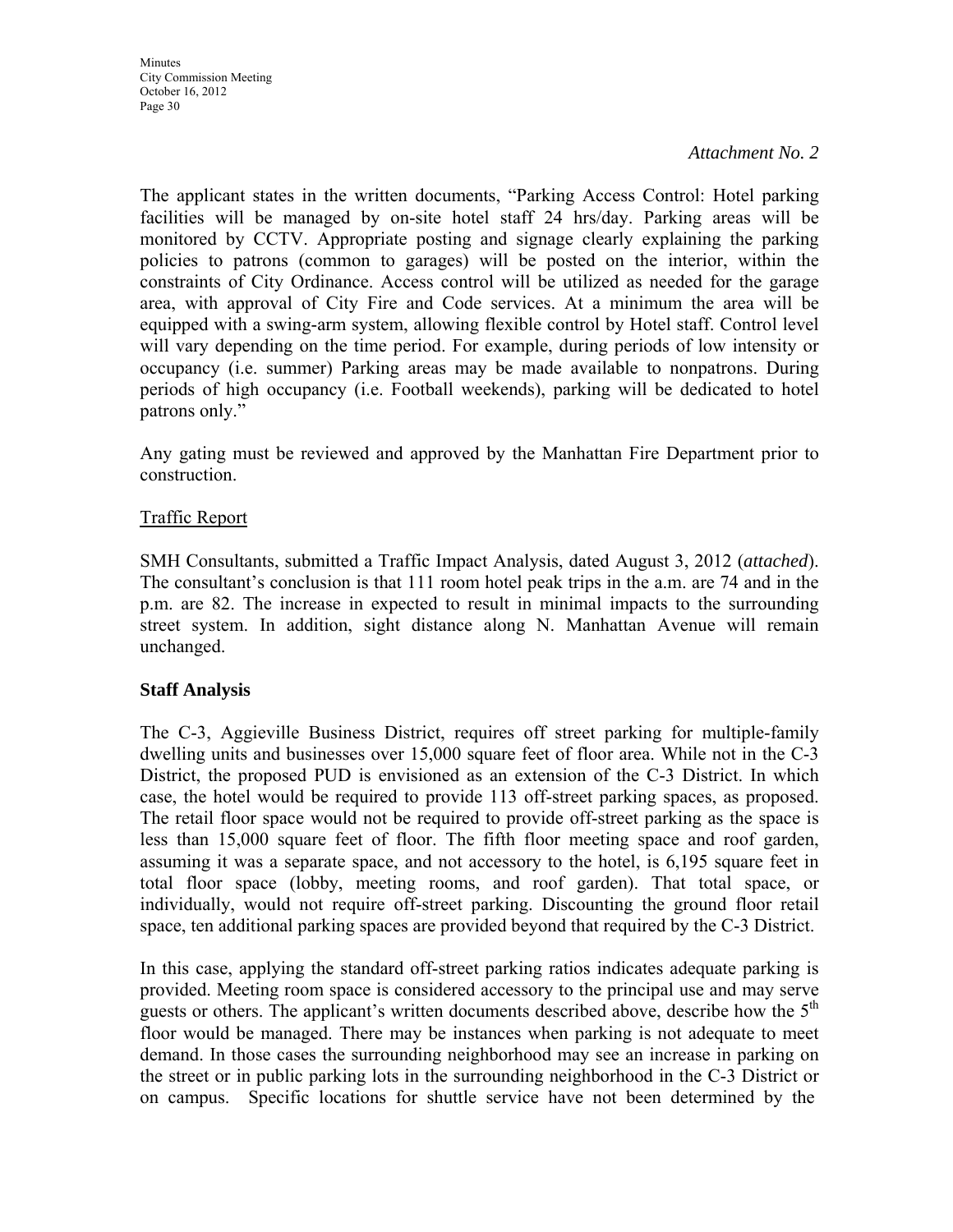applicant. The applicant has said the project will be well managed and there is no information to suggest otherwise. The applicant has provided a reasonable proposal for providing and accommodating parking for the hotel and other uses associated with the hotel.

Peter Clark, P.E., Civil Design Engineer, of the City of Manhattan's Engineering Division, Public Works Department, reviewed the consultant's parking garage report and a Variation of the spacing requirement for the proposed access point to the parking garage on N. Manhattan Avenue (*memorandum dated August 22, 2012, attached*) and recommends the Board approve the Variation.

A memo (*attached*) dated August 22 2012, from Robert K. Ott, P.E., City Engineer; Shane Swope, P.E., Stormwater Engineer; Peter Clark, P.E., PTOE, Civil Design Engineer, regarding the applicant's traffic report states, "The traffic study submitted by the developer's engineer has been reviewed by Staff. It has been determined that the study conforms to the requirements outlined in Appendix A of the Manhattan Area Transportation Strategy (MATS). Staff accepts the traffic study as is, concluding that the proposed development will not have a significant impact on the adjacent streets or intersections." For comments on the public alley see below under **ADEQUACY OF PUBLIC FACILITIES AND SERVICES.**

**5. OPEN SPACE AND COMMON AREA:** The open space is limited to the outdoor dining and sitting areas and fifth floor rooftop garden.

**6. CHARACTER OF THE NEIGHBORHOOD:** The character of the neighborhood is a mixture of commercial, single-family through multiple family residential dwellings converted to apartments, newer apartment buildings, the campus of Kansas State University, and two major streets, one a collector and the other an arterial. N. Manhattan Avenue, a north-south collector street, separates the densely populated, student dominated residential neighborhood from the KSU campus, and Bluemont Avenue, an east-west arterial street, separates the student dominated residential neighborhood from the Aggieville Business District.

# **THIRTEEN MATTERS TO BE CONSIDERED WHEN CHANGING ZONING DISTRICTS**

**1. EXISTING USE:** The existing use is four contiguous residential houses, and an 18 dwelling unit apartment building. The four dwellings appear to be conversions to apartments.

1212 Bluemont Avenue: Two story 18 dwelling unit apartment building with off-street parking off the alley.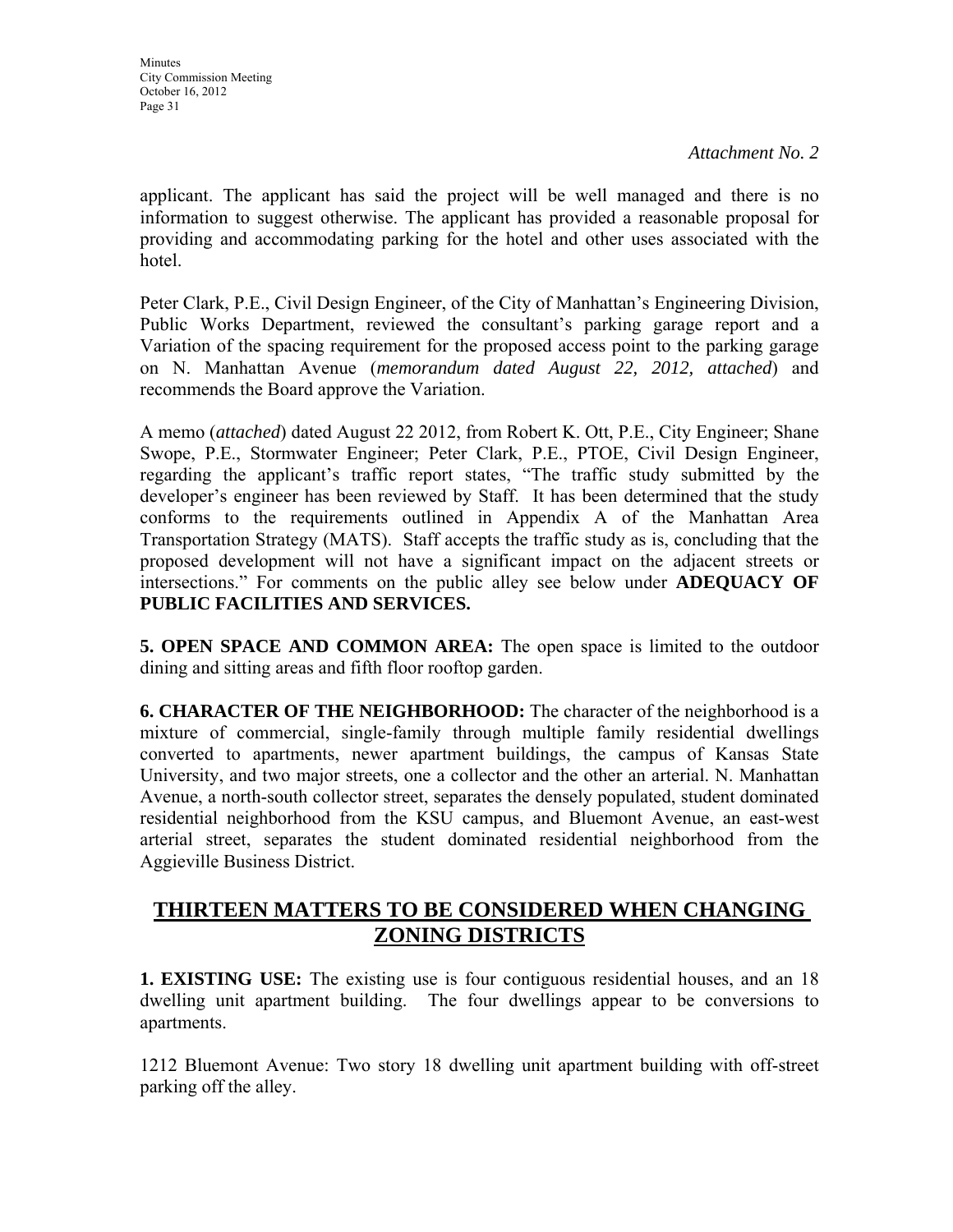1222 Bluemont Avenue: Two-story, four-family dwelling unit accessed from a concrete paved public alley leading to a gravel off-street parking area.

1224 Bluemont Avenue: Two-story, four-family dwelling unit accessed from 810 N. Manhattan Avenue's gravel drive and off-street parking area leading to another gravel offstreet parking area.

800 N. Manhattan Avenue: Two-story, three-family dwelling unit accessed from an existing curb cut off the east side of N. Manhattan Avenue leading to a gravel off-street parking area.

810 N. Manhattan Avenue: Two-story, two-family dwelling unit accessed from the curb cut serving 800 N. Manhattan Avenue and the concrete paved public alley leading to a gravel off-street parking area.

**2. PHYSICAL AND ENVIRONMENTAL CHARACTERISTICS:** The rezoning site is a flat tract of land located at the northeast corner of N. Manhattan Avenue and Bluemont Avenue, between N.  $12<sup>th</sup>$  Street and N. Manhattan Avenue. A concrete paved public alley is along the north side of the proposed PUD. There are four residential structures houses and an 18 unit apartment building on the site with scattered mature trees. Off-street parking areas for the four houses is gravel and concrete for the apartment building.

# **3. SURROUNDING LAND USE AND ZONING:**

- **(a) NORTH:** Concrete paved public alley, Campus Bridge Lofts, a seven story residential condominium and its gated off-street parking lot, Vattier Street, and single-family homes, duplexes, conversions to multiple-family structures, and apartment buildings; PUD, R-3/M-FRO/UO Districts.
- **(b) SOUTH:** Bluemont Avenue, intersection of Bluemont Avenue and N. Manhattan Avenues, retail commercial and retail services; C-3 District.
- **(c) EAST:** Multiple-family dwellings and apartment buildings, single-family homes and duplexes; R-3/M-FRO/ UO Districts, and R-3/M-FRO Districts.
- **(d) WEST:** N. Manhattan Avenue and KSU Campus; U, University District.

**4. CHARACTER OF THE NEIGHBORHOOD:** See above under Review Criteria for Planned Unit Development, number 6.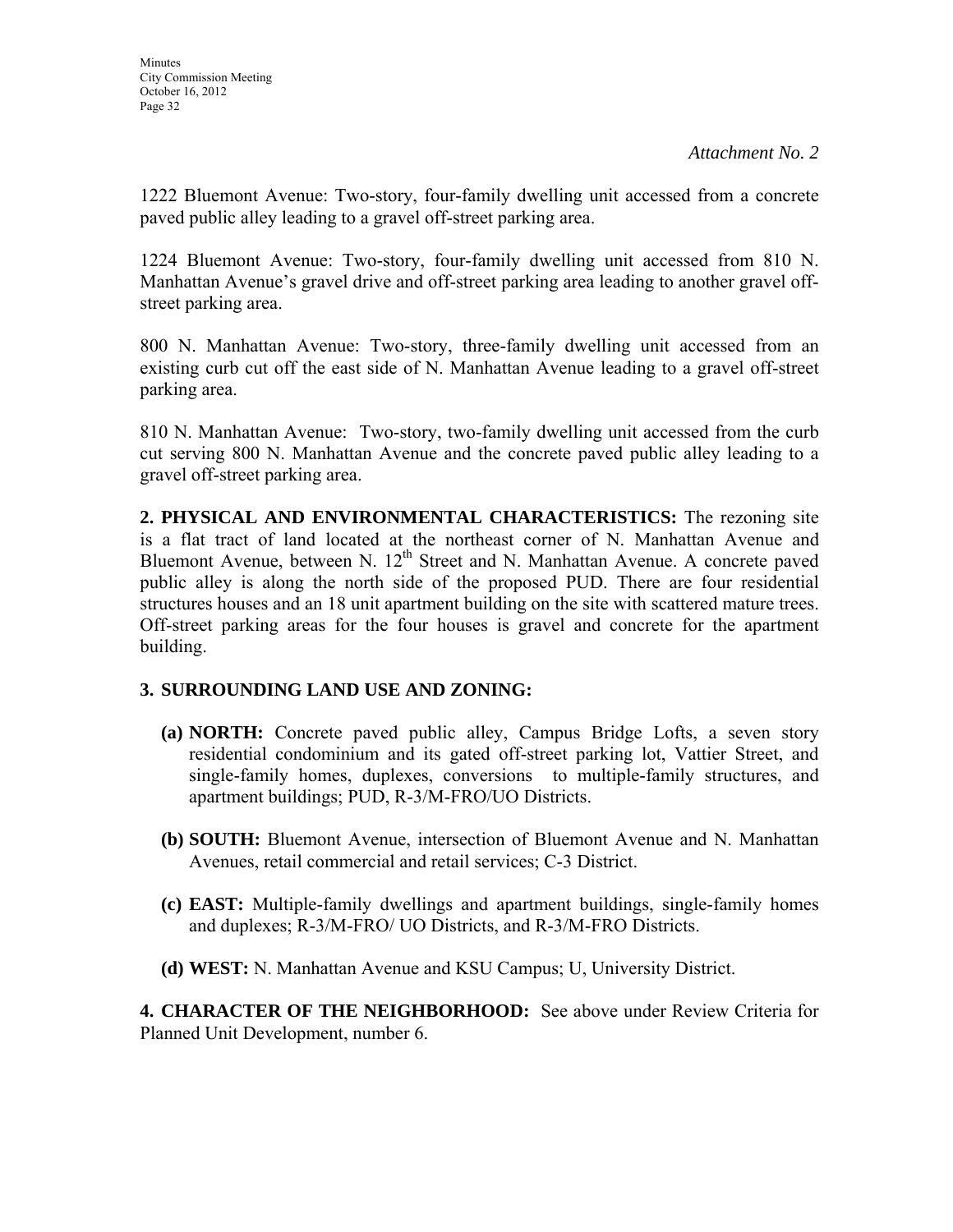5. **SUITABILITY OF SITE FOR USES UNDER CURRENT ZONING:** The R-3/M-FRO/UO Districts allow a broad range of residential uses ranging from single-family residential dwellings to multiple-family apartments and uses, which may serve the University or commonly be near the University, and are allowed by the UO District as permitted or conditional uses. That portion of the site with the four house conversions could be developed with a small scale multiple family building, or a use allowed in the UO District. As split into four zoning lots, 1224 Bluemont does not have direct access to a public street, with the remaining lots accessed from either the public alley or N. Manhattan Avenue; 800 and 810 N. Manhattan Avenue, and 1224 Bluemont Avenue are 5,000 square feet in area and are limited for new construction due to size and capacity to provide off-street parking. 1222 Bluemont Avenue, a 7,500 square foot lot, with direct access from the public alley, is suitable for single-family to multiple-family development.

The 18 unit apartment building is suitable as a use under the current R-3 District.

**6. COMPATIBILITY OF PROPOSED DISTRICT WITH NEARBY PROPERTIES AND EXTENT TO WHICH IT MAY HAVE DETRIMENTAL AFFECTS:** The proposed PUD is generally compatible with nearby properties. The rezoning site is expected to develop in a mixed use pattern as envisioned by the Aggieville - Campus Edge District Plan. The proposed PUD implements that Plan, and is generally consistent with that Plan, by establishing ground floor commercial and upper floor hotel suites that are generally similar to residential dwelling units.

Minimal light, noise and traffic impacts are anticipated. Light fixtures will be shielded to prevent glare on neighboring properties and public streets. Because of the increase in intensity from four residential structures and an 18 dwelling unit apartment building to a hotel, noise may increase due to the number of vehicles but can be expected to be less than the noise levels that may be expected with residential rentals. All activities are inside the hotel or separate commercial space except for the outdoor dining and sitting areas. On-site hotel management will also assure activities are monitored. Traffic volumes will increase at a.m. and p.m. peak periods, but are not inconsistent with characteristics of the major street corridors or high density residential neighborhood.

The applicant has proposed a lounge/bar as a service to hotel guests. It should be assumed that this service may be a destination for other members of the public as well. City Administration has some concern about establishing a bar on the north side of Bluemont Avenue as a part of the redevelopment and if that pattern would be repeated along the north side of the street.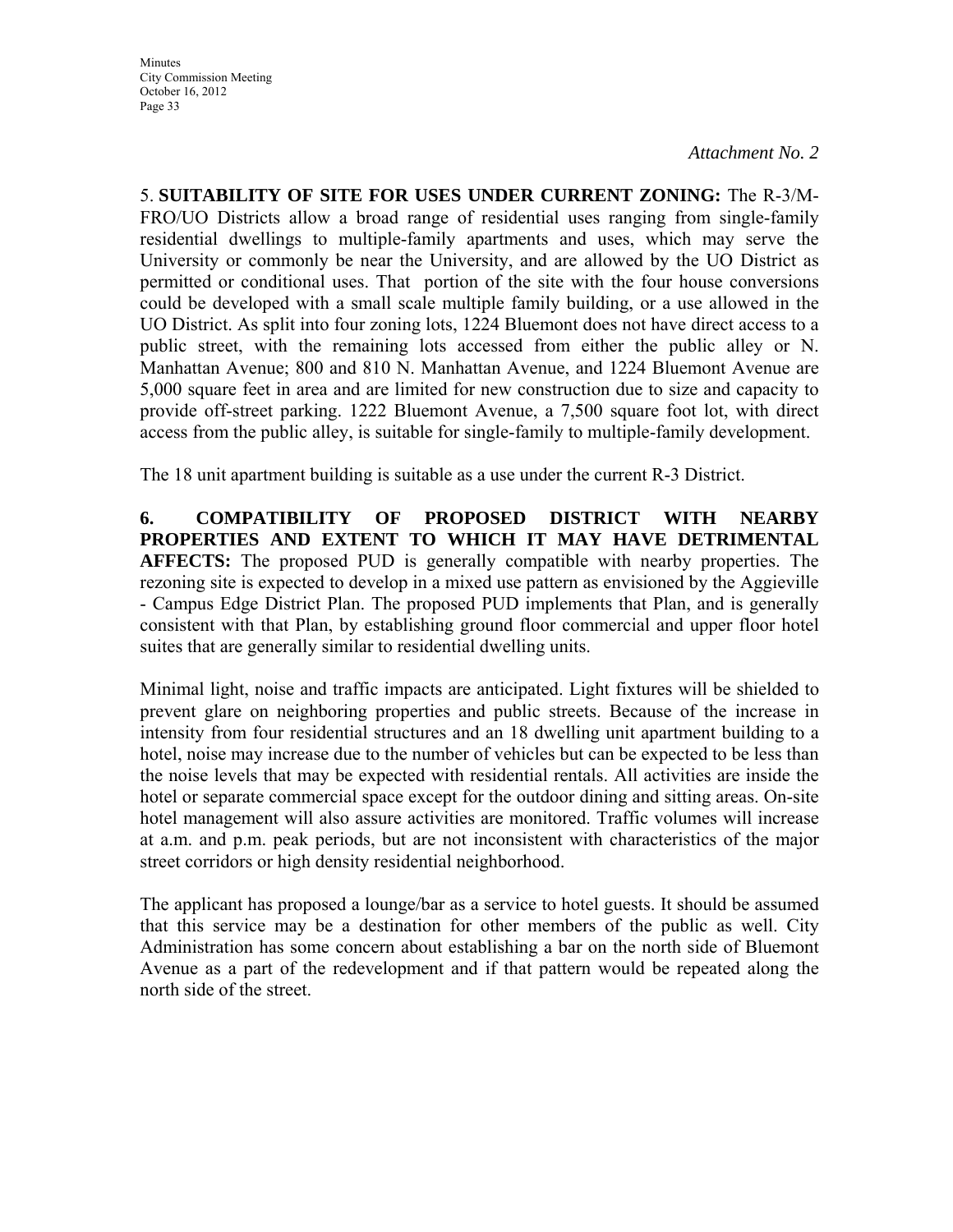**Minutes** City Commission Meeting October 16, 2012 Page 34

#### *Attachment No. 2*

The Aggieville - Campus Edge District Plan recommends small scale commercial uses: "slow food" restaurants and outdoor seating, sandwich shops and coffees shops and other service retail, north of Bluemont Avenue. The recommendation on land use does not suggest that alcohol sales should be prohibited within the hotel setting. It should be understood that more than hotel guests may be customers of the bar as it could be a destination. Limiting a bar/lounge to the hotel within the first floor space and, at the same time prohibiting alcohol and cereal malt beverage sales, including package liquor stores, in either of the separate retail/commercial spaces, or conversion of other first floor space to retail floor space, should assure compatibility with property along the north side of Bluemont Avenue. This assumes the hotel's bar is well managed, as the applicant has indicated, in which case the bar may not be inconsistent with the Aggieville - Campus Edge District Plan land use recommendations and the general character of the Bluemont Avenue corridor. Future redevelopment along the north side of Bluemont Avenue will have to be considered on a case by case basis. This proposed change should be balanced with an understanding that if the south side of Bluemont Avenue is redeveloped, a bar would be a permitted use in the C-3 District.

The structure's maximum height is 70 feet at the southwestern corner and 54 feet at the southeast corner. The balance of the upper floor on the north side is 49 feet and approximately 54 feet on the east façade, due to a four foot parapet wall.The M-FRO District limits building height to 55 feet; however, the Aggieville - Campus Edge District Plan's Building Design Guidelines, under Building Proportion and Scale, indicates that taller structures that enclose a mixed use parking garage may be considered. The proposed mixed use structure contains a parking garage and the taller building heights are along the streets while other building façade heights are otherwise consistent with the M-FRO District. In addition, increases in height should not adversely affect adjoining property to the east, as a 49 foot to 54 foot tall structure could be constructed in the M-FRO District or north of the alley where an approximate 82 foot tall residential condominium is located.

The applicant conducted a neighborhood meeting. Meeting documents are attached.

**7. CONFORMANCE WITH COMPREHENSIVE PLAN:** The Comprehensive Plan identifies the site as RHD, Residential High Density, which is designated as such to create opportunities for higher density neighborhoods in an urban downtown and suburban setting. More specifically, the site is identified as the Bluemont/Aggieville Corridor in the Aggieville-Campus Edge District Plan ("District Plan") *(maps attached)*, a supplement to the Comprehensive Plan. The District Plan "is intended to promote patterns of land use, urban design, circulation and services that contribute to the economic, social, and physical health, safety and welfare of the people who live and work in the District."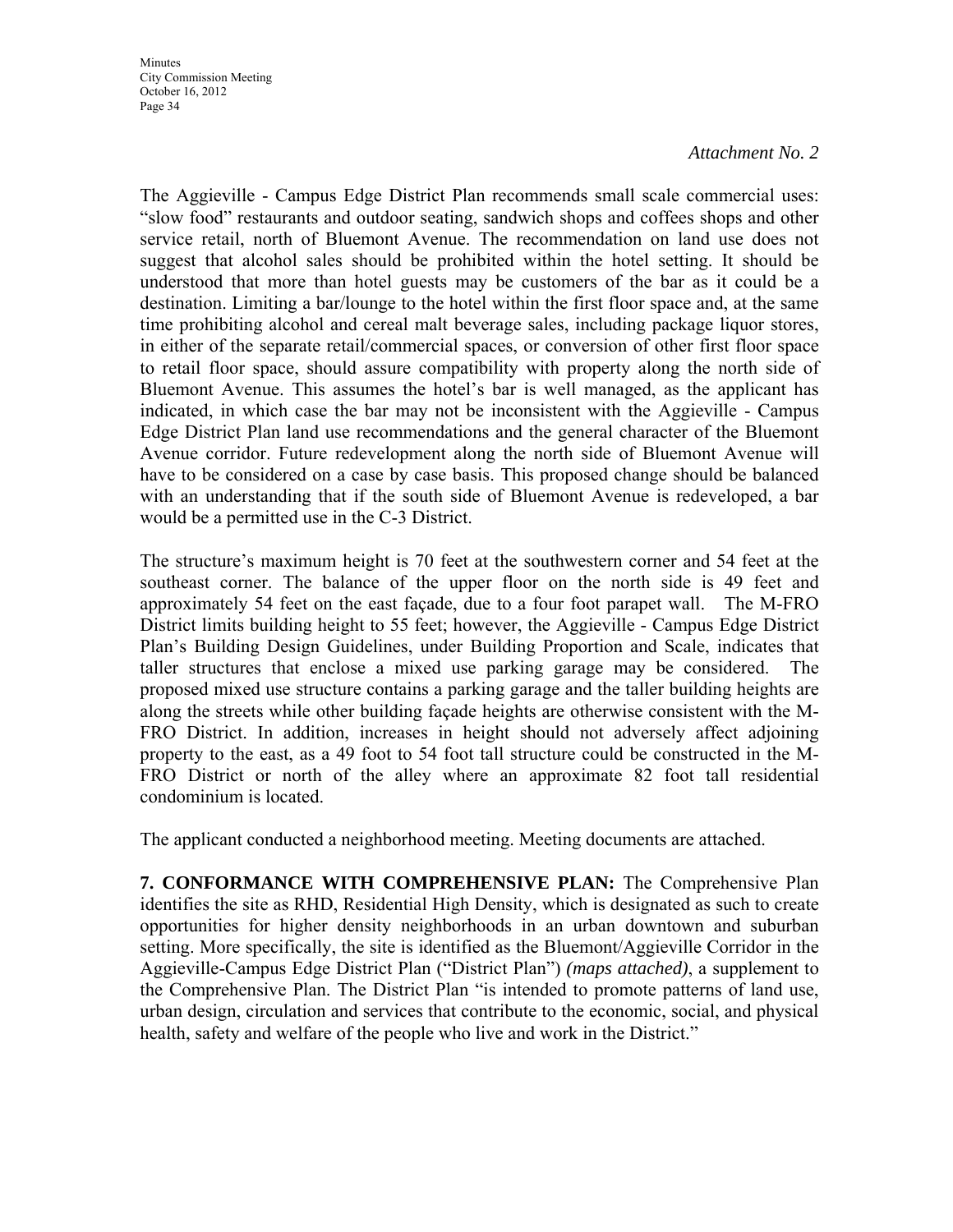### Comprehensive Plan

In combination with the District Plan, policies in Chapter 4 of the Comprehensive Plan, which deal with Land Use and Growth Management, provide a broader policy framework for considering a rezoning proposal:

# *Policy GM 9: Infill and Redevelopment*

*"Infill and redevelopment within established areas of the City is generally encouraged where deteriorated or obsolete structures have become detrimental to an area, where new uses can be accommodated on vacant properties, and in areas that have been specifically identified for redevelopment. Projects may range in size from a single residential lot to the redevelopment of multiple contiguous blocks within a neighborhood or commercial area. Regardless of its scale, infill and redevelopment shall be designed in a manner that is sensitive to and reflects the character of the surrounding area. Important design considerations include building scale, mass, roof form, height, and orientation, parking location, lot coverage, architectural character, and landscape elements. These design considerations are particularly important when infill or redevelopment occurs within or adjacent to an established residential neighborhood, or when a change in use or intensity would otherwise negatively impact the established character of the surrounding area."* 

# *Policy UR 6: Design of Infill and Redevelopment, provides the policy support for this goal and guiding principle.*

*"Infill and redevelopment shall be designed in a manner that is sensitive to and reflects the character of the surrounding neighborhood. Important design considerations include building scale, mass, roof form, height, and orientation, parking location, lot coverage, architectural character, and landscape elements."* 

## District Plan

The Goals of the District Plan are to: (1) Create a Campus –Edge Urban Village - Liveable Neighborhood; (2) Promote Active Community Participation; and (3) Create a Distinct Identity Through the Built Environment. In order to achieve these Goals a range of Principles encourage a mix of land uses, commercial, residential parking, offices at a neighborhood pedestrian scale; provide a diversity of housing stock; create an economically viable district meeting the owner's needs and the public; promote employment; and creating a walkable neighborhood. Participation can be achieved by creating opportunities to be involved in community events and decisions as well as allowing for informal gatherings by providing public spaces and activity nodes. The area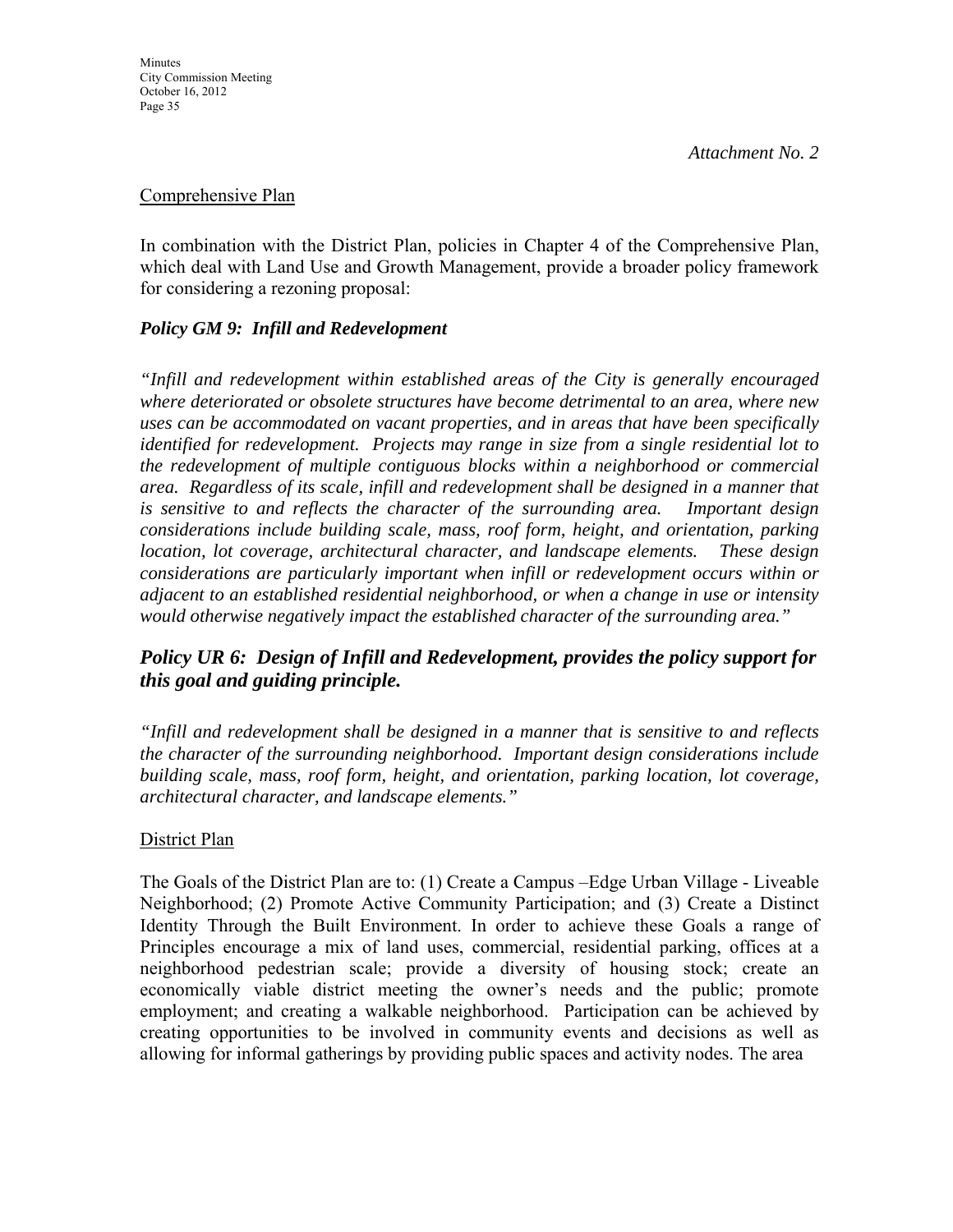can be identified by establishing an entrance to Aggieville, a recognizable landmark, or a distinct identity by placing buildings, the public realm and special architectural features and details in close proximity to one another.

The site is within the Bluemont/Aggieville Corridor Sub Area of the District Plan, with recommendations on the Conceptual Framework, Land Use, and Street Space and Public Realm (*attached*). PUD mixed use Design Guidelines, Appendix A (*attached*), provide site and building design guidelines for development.

With respect to the design guidelines, the applicant states, "In following the design guidelines outlined in the Aggieville - Campus Edge District Plan we are proposing a development that respects and enhances the surrounding neighborhood through the use architectural elements suggested within the Plan: Emphasis on masonry facade, pedestrian scale, walk-up micro-retail and a curb side seating area."

# **Staff Analysis**

The proposed PUD incorporates design elements that strive to implement the Community Design goal and guiding principle of the Comprehensive Plan:

*"Guide the quality of development with building and site design guidelines as appropriate.* 

 *Encourage infill redevelopment that is compatible with and enhances the surrounding neighborhood character."* 

The proposed PUD broadly implements the majority of the recommendations of the Sub Area of the District Plan, Bluemont/Aggieville Corridor. The hotel's first floor consists of an outdoor dining and sitting areas, and other spaces typically found in modern hotels, all of which are intended to serve the guests of the hotel. While the hotel's first floor square footage is greater than the recommendation of the District Plan's suggested limit of 3,600 square feet, compared to the approximate 9,640 square feet, excluding service storage, bathrooms and similar floor space. The increased floor area can be balanced against the reduced by the square footage of the separate commercial spaces totaling 1,690 gross square feet, even though the net change is greater than 3,600 square feet. Additionally, some of the space such as the lounge or eating area could serve a broader public than guests. Also, building height and uses are consistent with recommendations of the District Plan.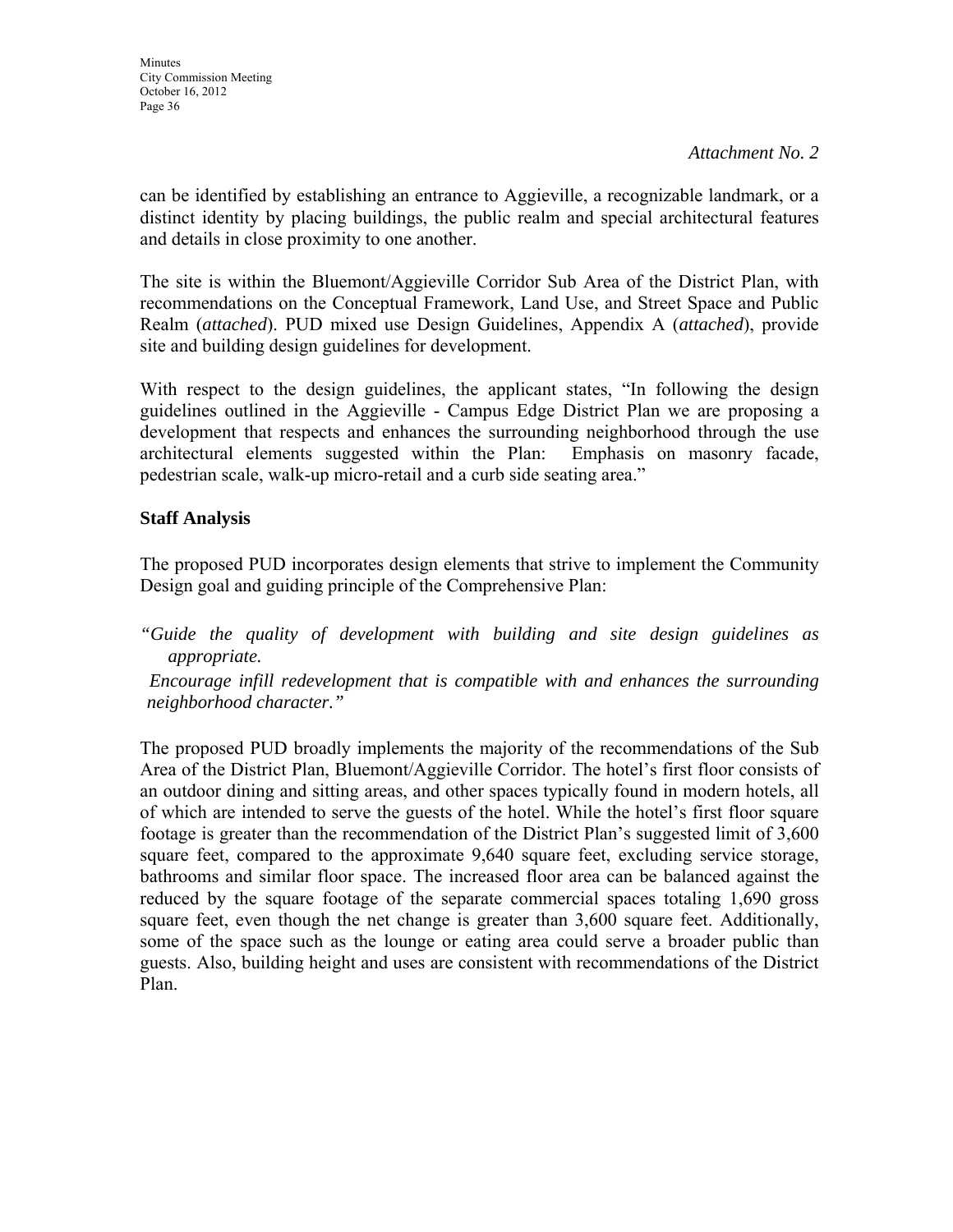In general, the proposed PUD implements and conforms with the Comprehensive Plan and the Aggieville - Campus Edge District Plan and recommendations under the Conceptual Framework, Land Use, and Street Space & Public Realm for the Bluemont/Aggieville Corridor sub area, and with the PUD Design Guidelines.

## **8. ZONING HISTORY AND LENGTH OF TIME VACANT AS ZONED:**

- 1926-1965 B, Second Dwelling House District.
- 1965-1969 B-1, Multiple Family Dwelling District.
- 1969-1987 R-3, Multiple-Family Residential District and UO, University Overlay District.
- 1987-2004 R-M, Four-Family Residential District and UO District.
- September 4, 2003 Manhattan Urban Area Planning Board conducts public hearing on the advertised Phase 4 Expanded Redevelopment Area, consisting of Sub Areas A-E. The proposed PUD site was within the area designated as Sub Area A, and was proposed to be rezoned from R-M/UO, Four-Family Residential District with University Overlay, to R-3/UO/M-FRO, Multiple-Family Residential District with University Overlay and Multi-Family Redevelopment Overlay District. The Planning Board recommended approval of the rezoning on a vote of 5-2.
- October 7, 2003 City Commission overrides the Planning Board and accepts the request from the Aggieville Business Association to not rezone five of the blocks under consideration. The proposed PUD site was within the five-block area and remained R-M/UO District.
- September 28, 2004 The Aggieville-Campus Edge Study is presented to the Manhattan Urban Area Planning Board and City Commission at a Joint Work Session.
- October 21, 200 Present R-3/M-FRO District.
- October 11, 2005 M-FRO District amended by Ordinance No. 6499.
- September 21, 2010 M-FRO District amended by Ordinance No. 6840.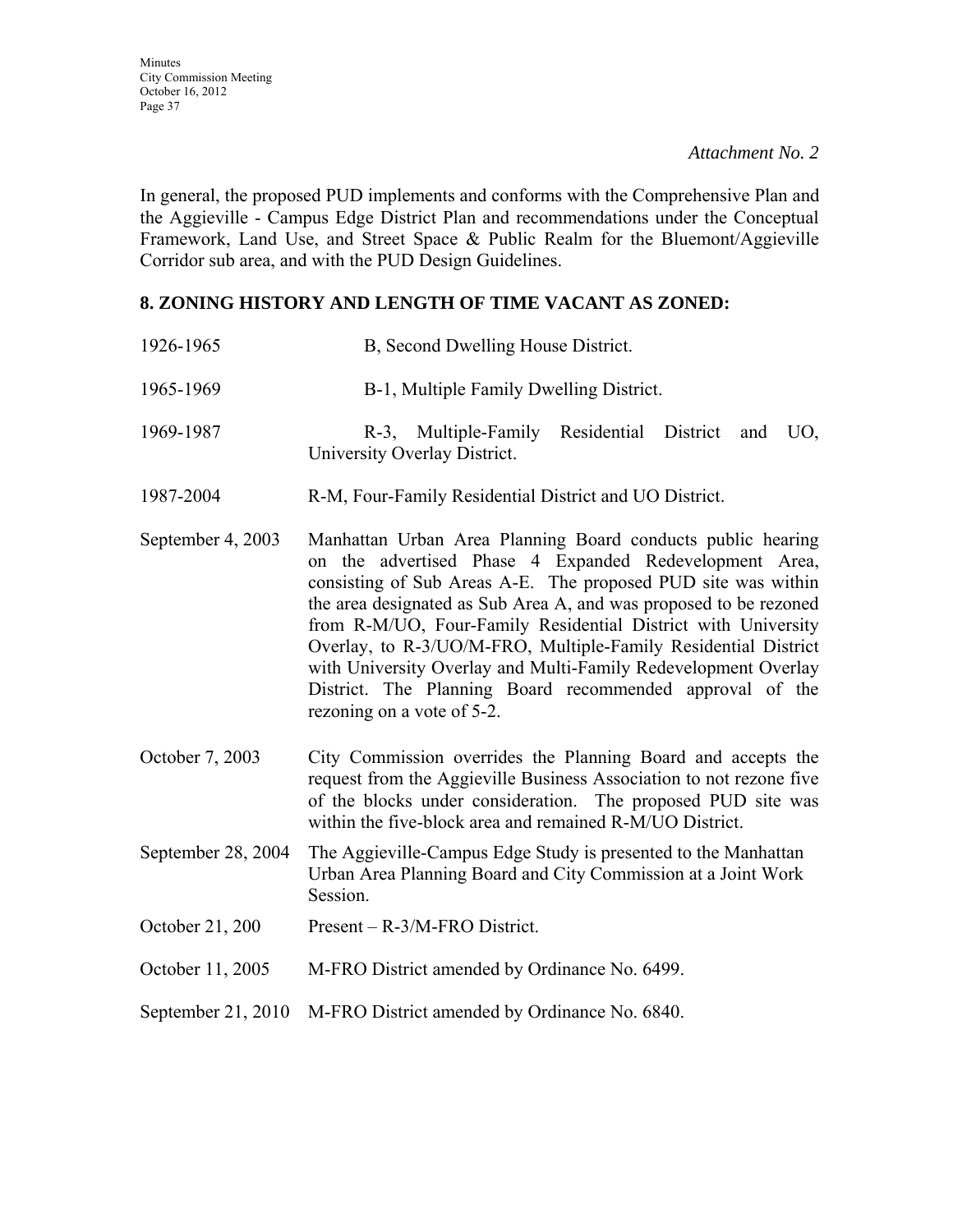**Minutes** City Commission Meeting October 16, 2012 Page 38

*Attachment No. 2* 

June 18, 2012 Manhattan Urban Area Planning Board recommends approval of a proposed rezoning of 800 and 810 N. Manhattan Avenue and 1222 and 1224 Bluemont Avenue, from R-3, Multiple-Family Residential District with M-FRO, Multi-Family Redevelopment Overlay District, and UO, University Overlay District, to Commercial PUD.

July 10, 2012 Applicant withdraws rezoning application.

Riley GIS records indicate 810 N. Manhattan Avenue, 1222 and 1224 Bluemont Avenues were built in 1920, with 800 N. Manhattan Avenue built in 1940. The apartment building at 1212 Bluemont Avenue was built in 1985.

**9. CONSISTENCY WITH INTENT AND PURPOSE OF THE ZONING ORDINANCE:** The intent and purpose of the Zoning Regulations is to protect the public health, safety, and general welfare; regulate the use of land and buildings within zoning districts to assure compatibility; and to protect property values. The PUD Regulations are intended to provide a maximum choice of living environments by allowing a variety of housing and building types; a more efficient land use than is generally achieved through conventional development; a development pattern that is in harmony with land use density, transportation facilities and community facilities; and a development plan which addresses specific needs and unique conditions of the site which may require changes in bulk regulations or layout.

Under the General Standards for Planned Unit Developments, Lot Coverage for a single use in a commercial district is limited to 50%, meaning the lot can be covered by no more than 50% building or other structure. When a PUD is proposed in or adjacent to a district which allows greater coverage, then the greater coverage may apply. In the case of the proposed PUD, the site is within the R-3/M-FRO/UO Districts, which has maximum lot coverage of 50%. However, the proposed PUD is also adjacent to the C-3 District to the south, which has no maximum lot coverage. Additionally, one of the Aggieville - Campus Edge District Building Design Guidelines recognizes that a mixed use project is likely to have high lot coverage particularly if a parking garage is incorporated. Based on the adjacency to the C-3 District and the Building Design Guideline, the lot coverage of the proposed PUD is consistent

The proposed PUD is consistent with the intent and purpose of the Zoning Regulations, subject to the conditions of approval.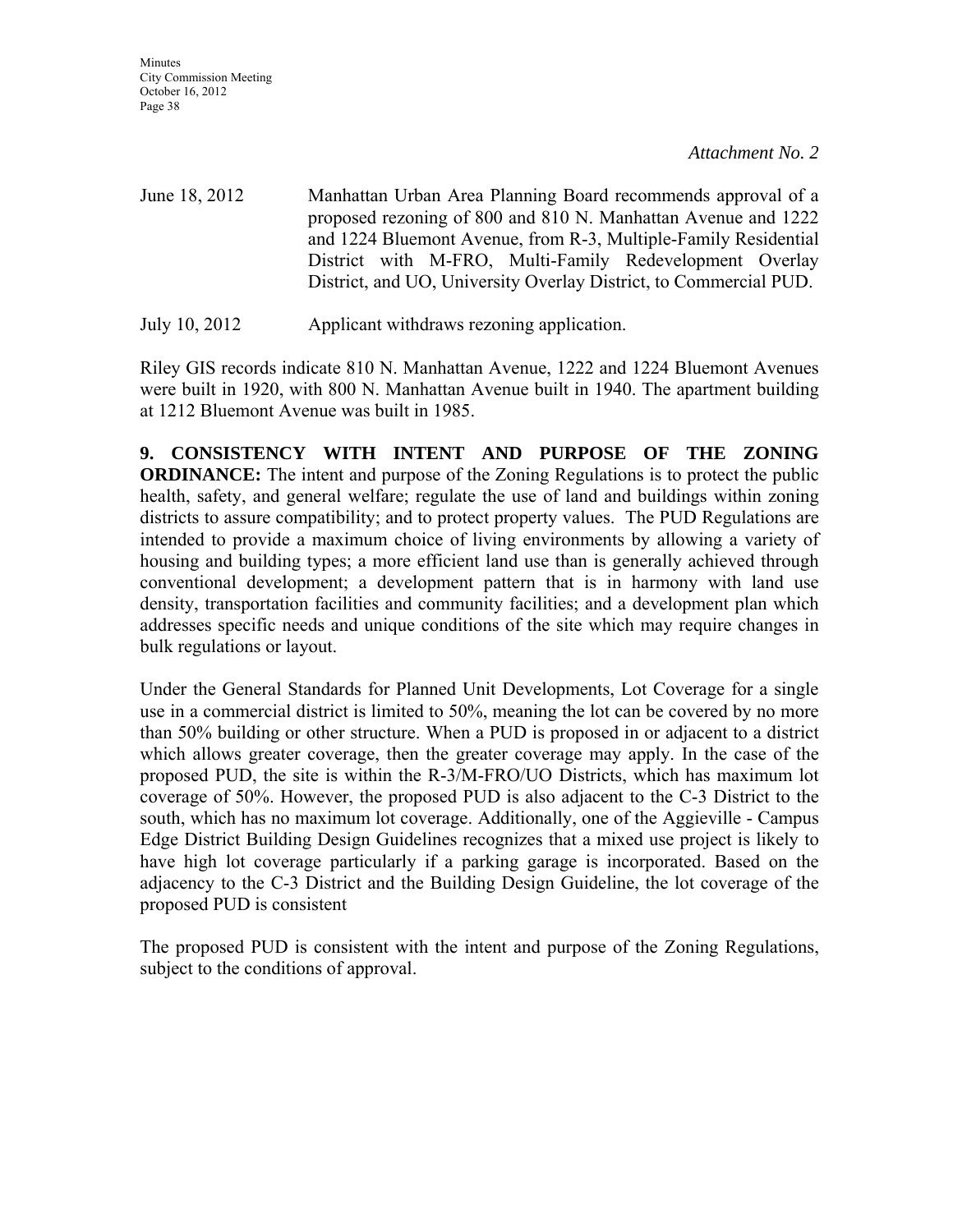**Minutes** City Commission Meeting October 16, 2012 Page 39

*Attachment No. 2* 

**10. RELATIVE GAIN TO THE PUBLIC HEALTH, SAFETY AND WELFARE THAT DENIAL OF THE REQUEST WOULD ACCOMPLISH, COMPARED WITH THE HARDSHIP IMPOSED UPON THE INDIVIDUAL OWNER:** There does not appear to be a relative gain to the public health, safety and welfare that denial would accomplish because street improvements, including pedestrian crossing improvements will be made, the increase in a.m. and p.m. peaks associated with the hotel will not adversely affect the street system, existing storm water facilities are sufficient to handle storm water associated with the development, and public services and utilities, including sidewalks, are adequate to serve the proposed PUD. Denial of the rezoning may be a hardship upon the owner as no adverse impacts on the public health, safety and welfare are expected.

**11. ADEQUACY OF PUBLIC FACILITIES AND SERVICES:** Adequate public facilities and services are available to serve the site. Street improvements to Bluemont Avenue and nearby intersections will address turning and pedestrian crossing improvements, as shown on the Bartlett and West attachments.

A 16 foot wide public right of way for alley with approximate 11 foot wide concrete driving surface is 400 feet in length between N.  $12<sup>th</sup>$  Street and N. Manhattan Avenue, and north of the proposed PUD. The western 300 feet of the alley adjoins the PUD's northern boundary. The condition of the public alley requires that it to be replaced to accommodate the redevelopment. Public Works has noted in its August 22, 2012 memo that,

"The only item that is of concern to staff is the increase of traffic on the alley north of the development. The parking for the facility will use driveways onto N. Manhattan Avenue and the alley. The alley is currently sized to accommodate a single vehicle traveling in one direction. The increase in traffic along this alley may require that the traffic flow in the alley be changed to a one-way directional flow to decrease vehicle conflicts. The condition of the pavement in the alley warrants replacement. Many of these alleys were not intended to be used with as much traffic as this area of Manhattan has increase in density. Engineering department would like to see a financing mechanism put in place such as a benefit district or CID to help pay for the removal and replacement of the alley such that it properly drains and the stressed pavement is repaired."

A condition of approval to insure the alley is paved will require that prior to issuance of any occupancy certificate for the property, the alley shall be repaved according to City specifications, from N. Manhattan Avenue to N. 12 Street. The applicant shall insure that such repaving is completed either by initiating the benefit district process, or by another mechanism in which the applicant assumes primary financial responsibility for the repaving.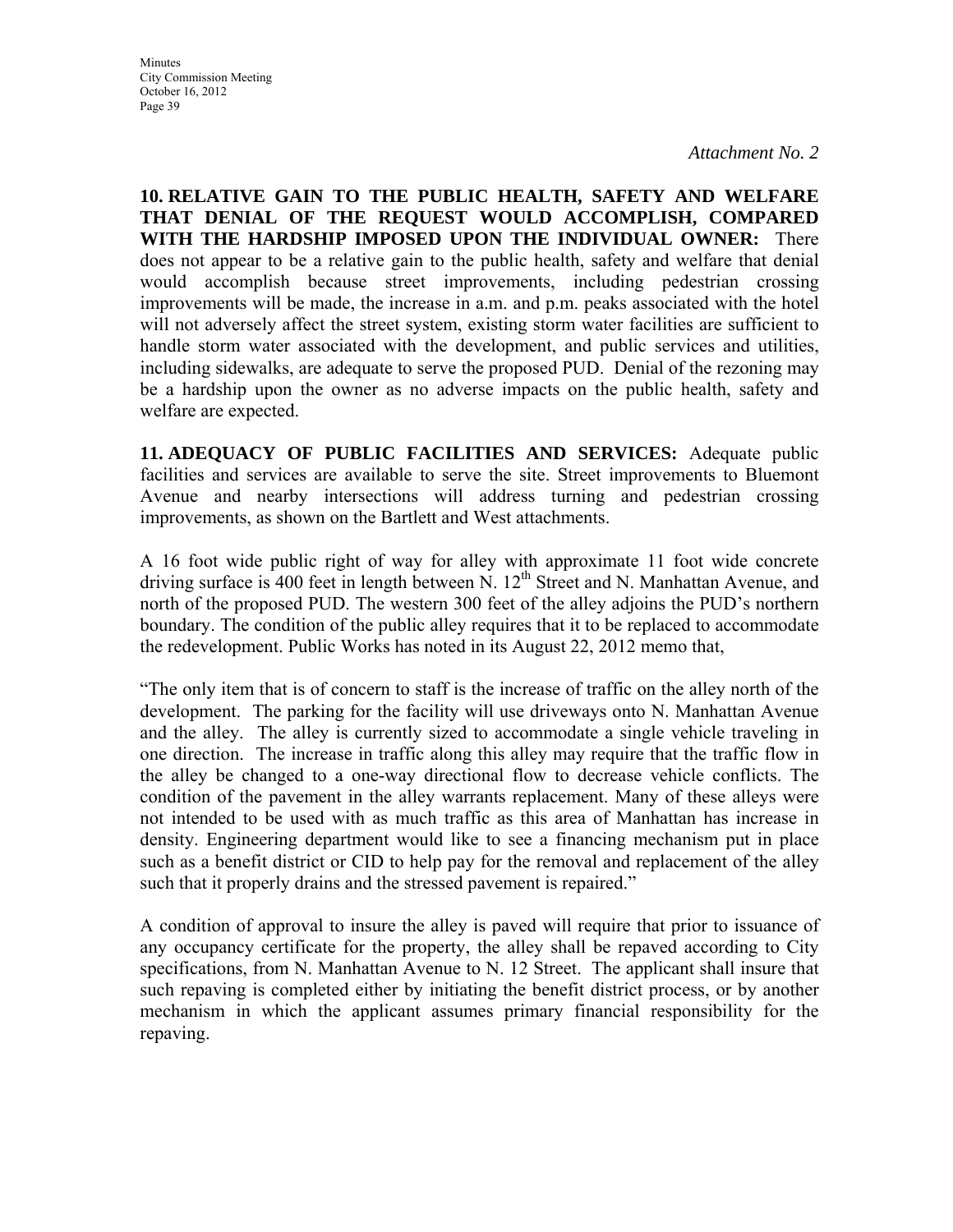# **12. OTHER APPLICABLE FACTORS:** There are no other applicable factors.

**13. STAFF COMMENTS AND RECOMMENDATION:** City Administration recommends approval of the Variation of the proposed driveway spacing along N. Manhattan Avenue, and proposed rezoning of the Bluemont and N. Manhattan Hotel Commercial Planned Unit Development from R-3, Multiple-Family Residential District with M-FRO, Multi-Family Redevelopment Overlay District, and UO, University Overlay District, to PUD, Commercial Planned Unit Development District, with the following conditions of approval:

- 1. The Permitted Uses shall include all of the Permitted Uses of the C-3, Aggieville Business District, excluding Automobile Service Stations, Bed and Breakfast Homes, Bed and Breakfast Inns, Carpet and Rug Stores, Laundry Establishments, Miniature Golf Courses, Pet Grooming Shops, and Taverns.
- 2. The two (2) separate ground floor commercial spaces, as shown on the first floor plans, and conversion of ground floor space to separate commercial space such as, but not limited to, the model room and model suite, shall not be included within the licensed premises for alcoholic liquor or cereal malt beverage sales.
- 3. Signage shall be limited to signs proposed in the application documents.
- 4. Exempt signage shall include signage described in Article VI, Section 6-104  $(A)(1),(2),(4),(5)$ , and  $(7)$ ; and, Section 6-104  $(B)(2)$  and  $B(5)$ .
- 5. Landscaping shall be maintained in good condition.
- 6. A landscape performance agreement shall be approved, prior to issuance of a building permit.
- 7. Prior to issuance of any occupancy certificate for the property, the alley shall be repaved according to City specifications, from N. Manhattan Avenue to N. 12 Street. The applicant shall insure that such repaving is completed either by initiating the benefit district process, or by another mechanism in which the applicant assumes primary financial responsibility for the repaving.

# **ALTERNATIVES:**

1. Recommend approval of the Variation of the proposed driveway spacing along N. Manhattan Avenue, and the proposed rezoning of the Bluemont and N. Manhattan Hotel Commercial Planned Unit Development from R-3, Multiple-Family Residential District with M-FRO, Multi-Family Redevelopment Overlay District, and UO, University Overlay District, to PUD, Commercial Planned Unit Development District, stating the basis for such recommendation, with the conditions listed in the Staff Report.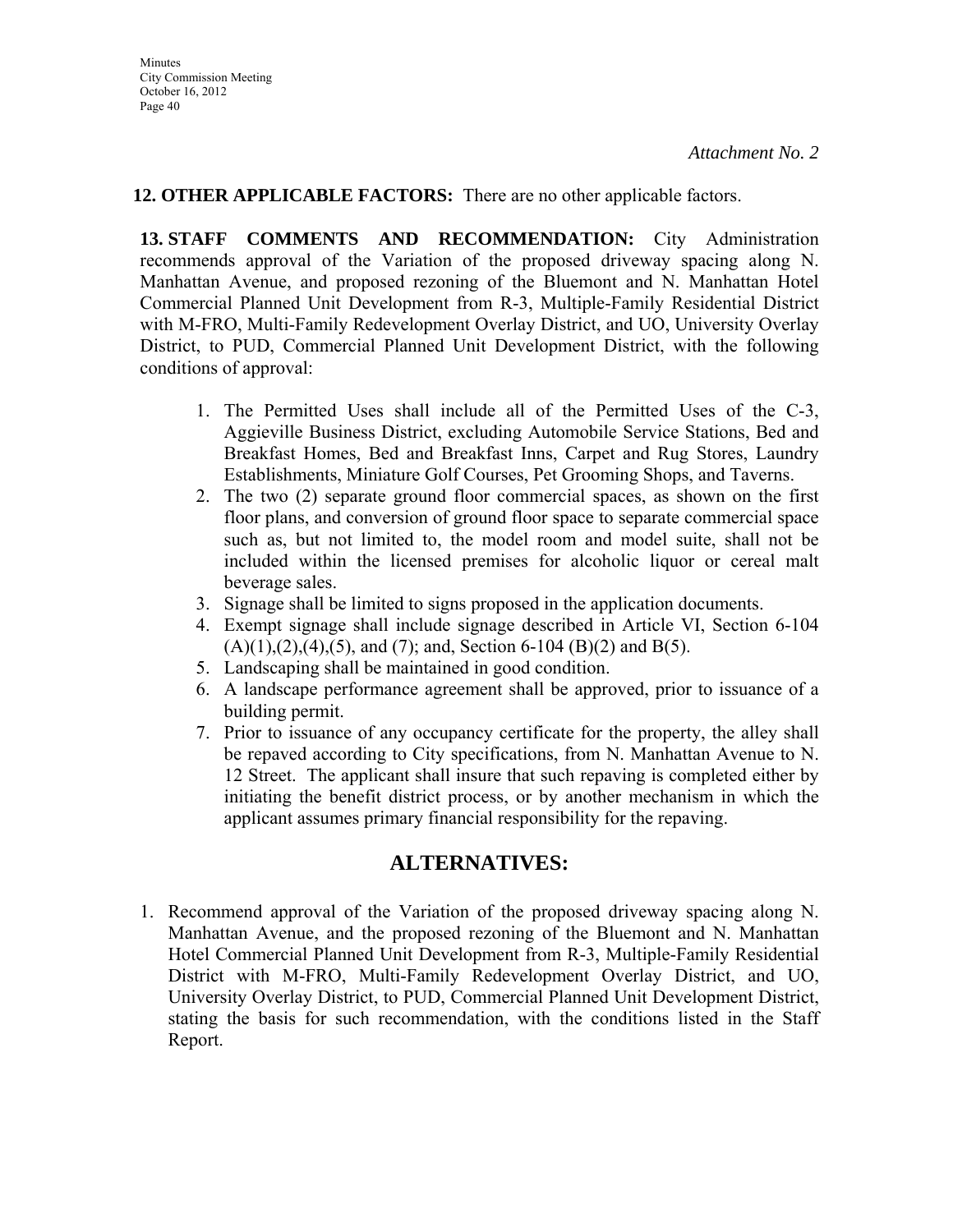- 2. Recommend approval of the Variation of the proposed driveway spacing along N. Manhattan Avenue, and the proposed rezoning of the Bluemont and N. Manhattan Hotel Commercial Planned Unit Development from R-3, Multiple-Family Residential District with M-FRO, Multi-Family Redevelopment Overlay District, and UO, University Overlay District, to PUD, Commercial Planned Unit Development District, and modify the conditions, and any other portions of the proposed PUD, to meet the needs of the community as perceived by the Manhattan Urban Area Planning Board, stating the basis for such recommendation, and indicating the conditions of approval.
- 3. Recommend denial of the proposed rezoning, stating the specific reasons for denial.
- 4. Table the proposed rezoning to a specific date, for specifically stated reasons.

# **POSSIBLE MOTION:**

The Manhattan Urban Area Planning Board recommends approval of the Variation of the proposed driveway spacing along N. Manhattan Avenue, and the proposed rezoning of the Bluemont and N. Manhattan Hotel Commercial Planned Unit Development from R-3, Multiple-Family Residential District with M-FRO, Multi-Family Redevelopment Overlay District, and UO, University Overlay District, to PUD, Commercial Planned Unit Development District, based on the findings in the staff report, with the seven conditions recommended by City Administration.

**PREPARED BY:** Steve Zilkie, AICP, Senior Planner **DATE:** September 13, 2012 12028